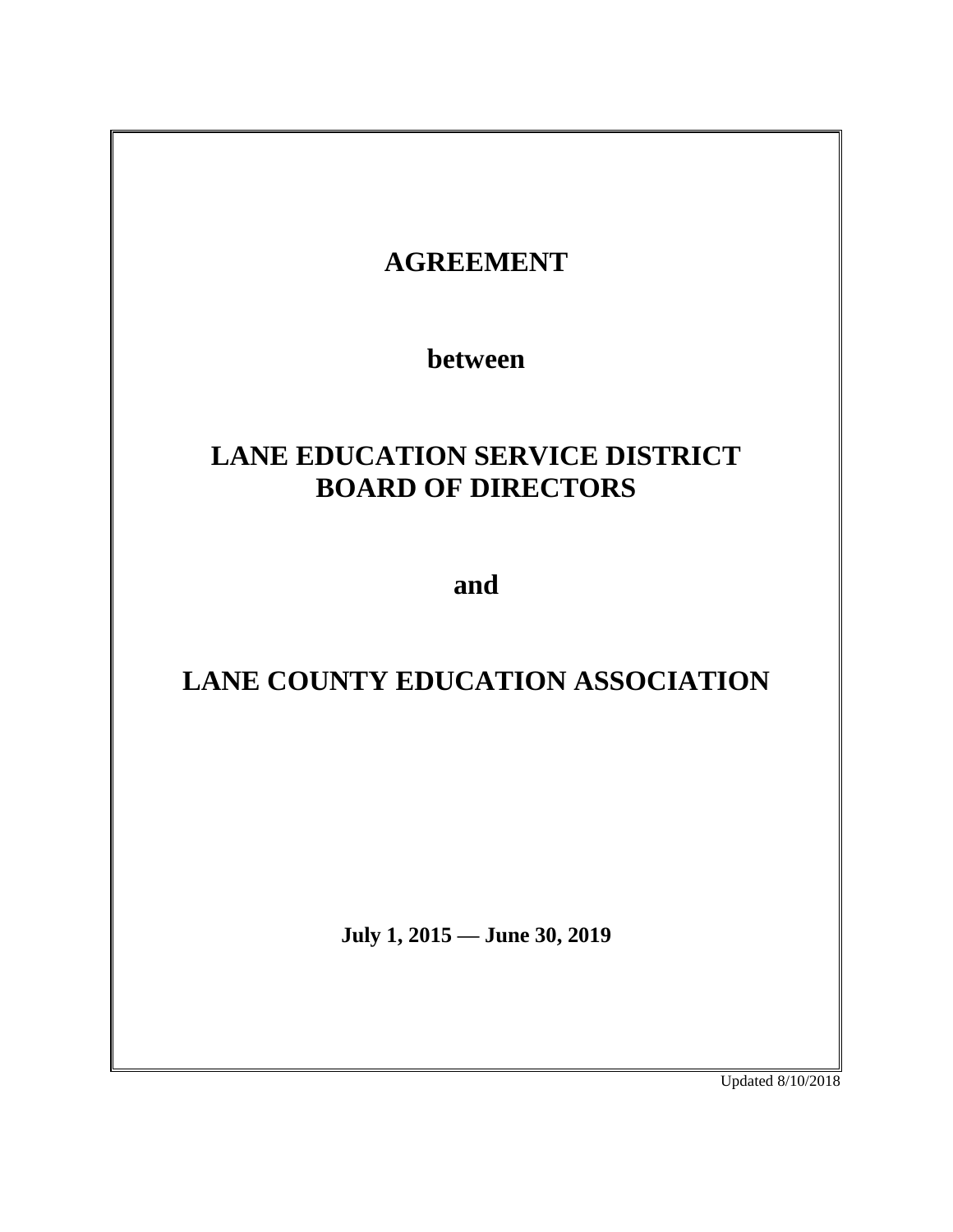# **Table of Contents**

| Article              |                    | Page |
|----------------------|--------------------|------|
| Article I            |                    |      |
| Article II           |                    |      |
| Article III          |                    |      |
| Article IV           |                    |      |
| Article V            |                    |      |
| Article VI           |                    |      |
| Article VII          |                    |      |
| Article VIII         |                    |      |
| Article IX           |                    |      |
| Article X            |                    |      |
| Article XI           |                    |      |
| Article XII          |                    |      |
| Article XIII         | <b>Job Sharing</b> |      |
| Article XIV          |                    |      |
| Article XV           |                    |      |
| Article XVI          | Insurance          |      |
| Article XVII         |                    |      |
| Article XVIII        |                    |      |
| Article XIX          | Complaints         |      |
| Article XX           |                    |      |
| Article XXI          |                    |      |
| Article XXII         |                    |      |
| Appendix A-1         |                    |      |
| Appendix A-2 & A-3   |                    |      |
| Appendix B-1         |                    |      |
| Appendix B-2 $&$ B-3 |                    |      |
| Appendix C-1         |                    |      |
| Appendix C-2 & C-3   |                    |      |
| Appendix D-1         |                    |      |
| Appendix D-2         |                    |      |
| Appendix E           |                    |      |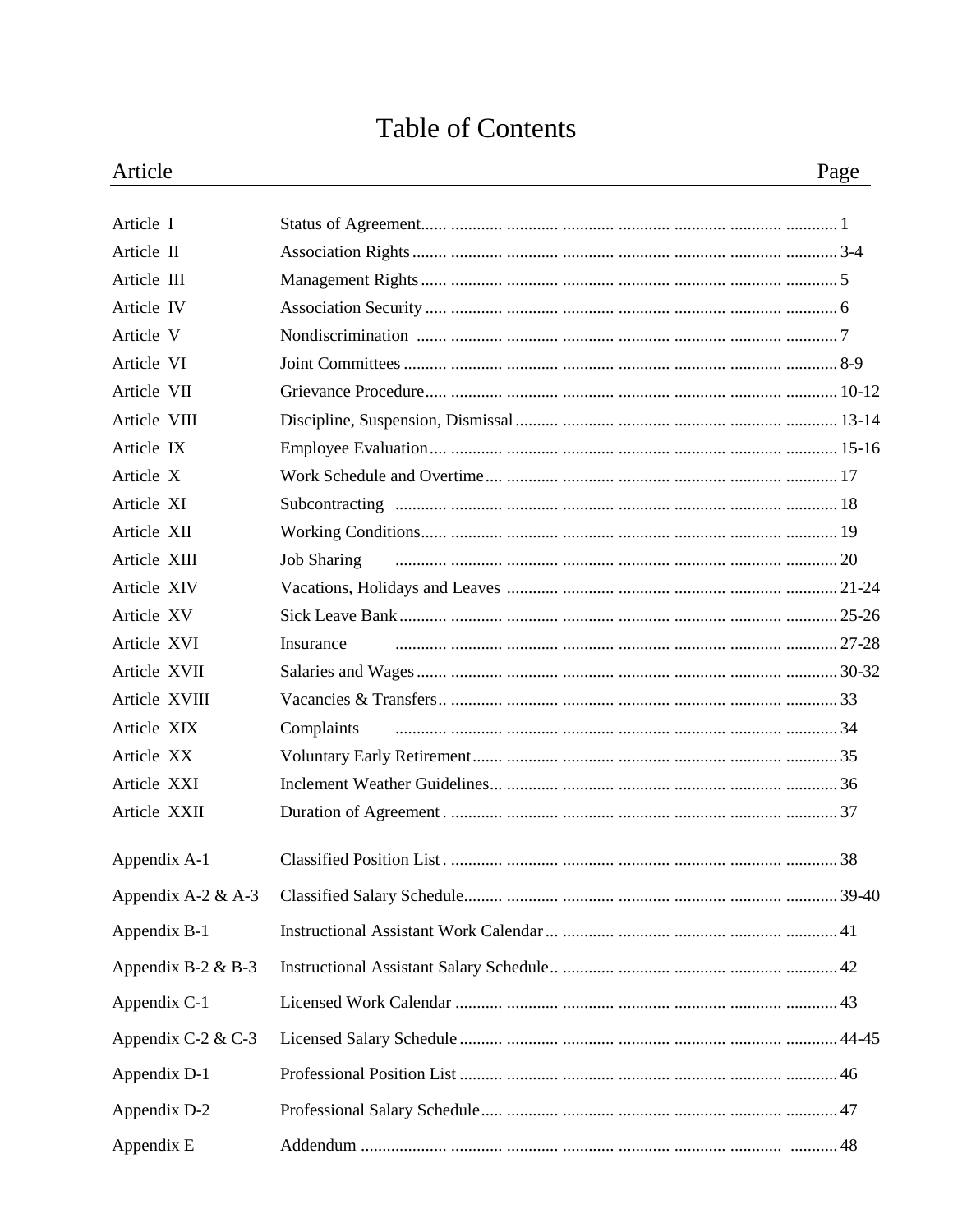Lane ESD and LCEA actively promote a safe and respectful workplace for all employees, where professional interpersonal communication is a vital employee responsibility and an essential developable skill. Healthy communication is: inclusive, supportive, cooperative, dignified, and considerate of all participants. This is the spirit in which we meaningfully interpret the letter of any LESD and LCEA agreement, guideline, policy, or other philosophy.

### **Article I — Status of Agreement**

- A. The Lane Education Service District Board of Directors, hereinafter referred to as the "Board" or "District" recognizes the Lane County Education Association, hereinafter referred to as the "Association," as the exclusive association representative for all regular classified and licensed employees but excluding supervisory and confidential employees as defined in ORS 243.650 (6)  $\&$ (23) and temporary and part-time employees listed in section A, paragraph 2 and section A, paragraph 3 below.
	- 1. A regular employee is any classified employee who is employed to work twenty (20) hours or more per week and whose position is established to continue six (6) months or more and/or does in fact continue six (6) months or more and completes a probationary period; or any licensed employee whose position is defined as being .5 FTE (full-time equivalent) or more.
	- 2. A temporary employee is any classified, professional or licensed employee who is hired for:
		- a. Summer only help.
		- b. Fill-ins for vacancies (while the District is advertising for, interviewing, and hiring full-time replacements).
		- c. Short-term (90 calendar days or less) employees hired for special/limited jobs not normally and traditionally done by bargaining unit members.
		- d. Fill-ins for vacation or leave periods that are less than six (6) months.
	- 3. A part-time employee is any classified employee who is hired for less than four (4) hours per day or less than twenty (20) hours per week, or any professional or licensed employee who is hired at less than 5 FTE.
	- 4. A probationary classified employee is any classified employee who is in the first nine (9) months of employment in any position and whose ability to perform the primary duties and accountabilities of that position is being evaluated.
	- 5. A probationary professional employee is any professional employee who is in the first nine (9) months of employment in any position and whose ability to perform the primary duties and accountabilities of that position is being evaluated.
	- 6. A probationary licensed employee is any employee who is in the process of completing three (3) years of satisfactory service in any position for which a valid Oregon Teaching License is required. A probationary licensed employee who has attained contract status in another Oregon school district may be recommended for contract status after one year of satisfactory service.
	- 7. Work as a substitute or in time-limited positions of less than one year is not part of the probationary period.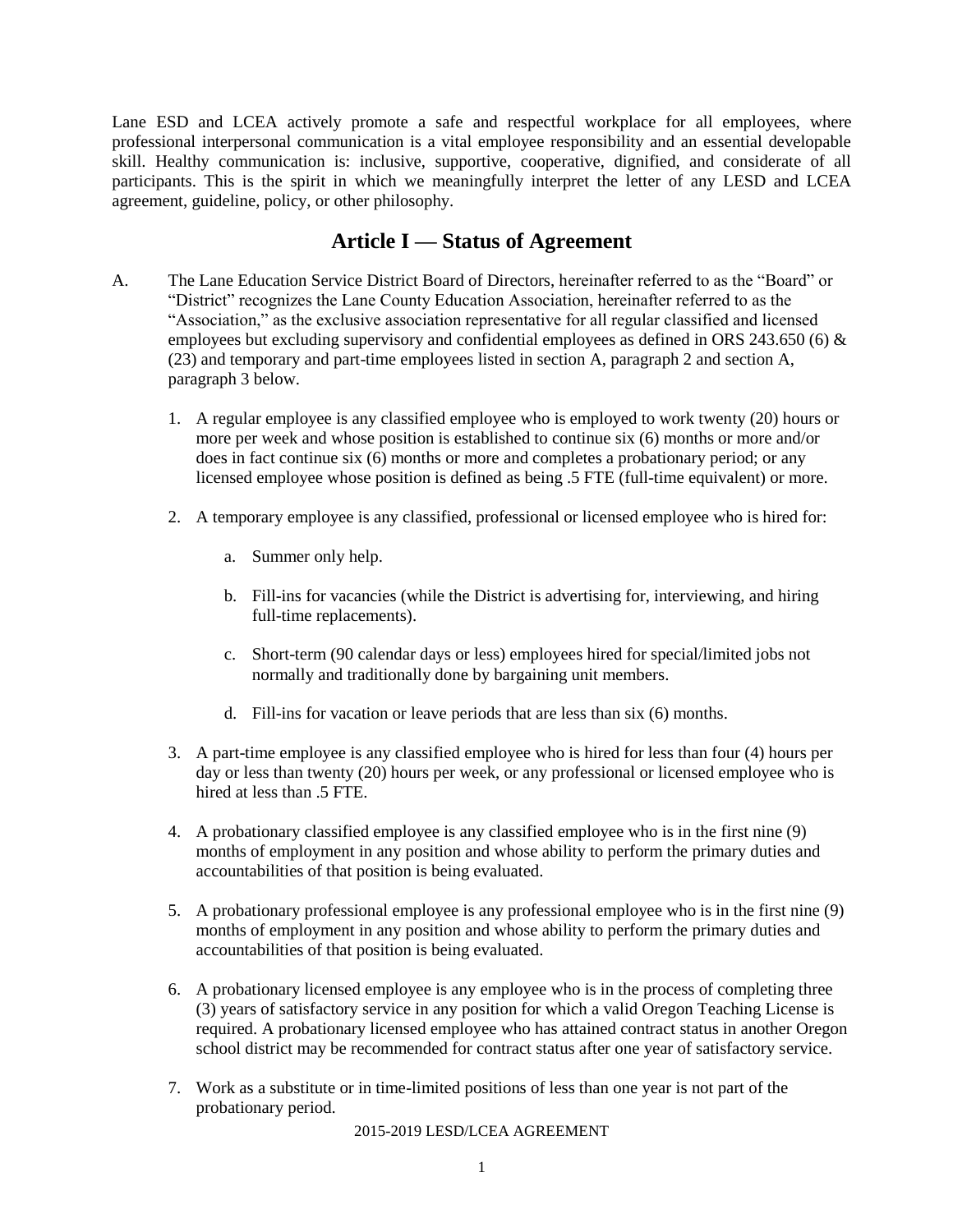B. In the event any written Board Policy or any written Administrative Rule or regulation of the District is determined to be inconsistent with the terms of this Agreement, this Agreement shall supersede.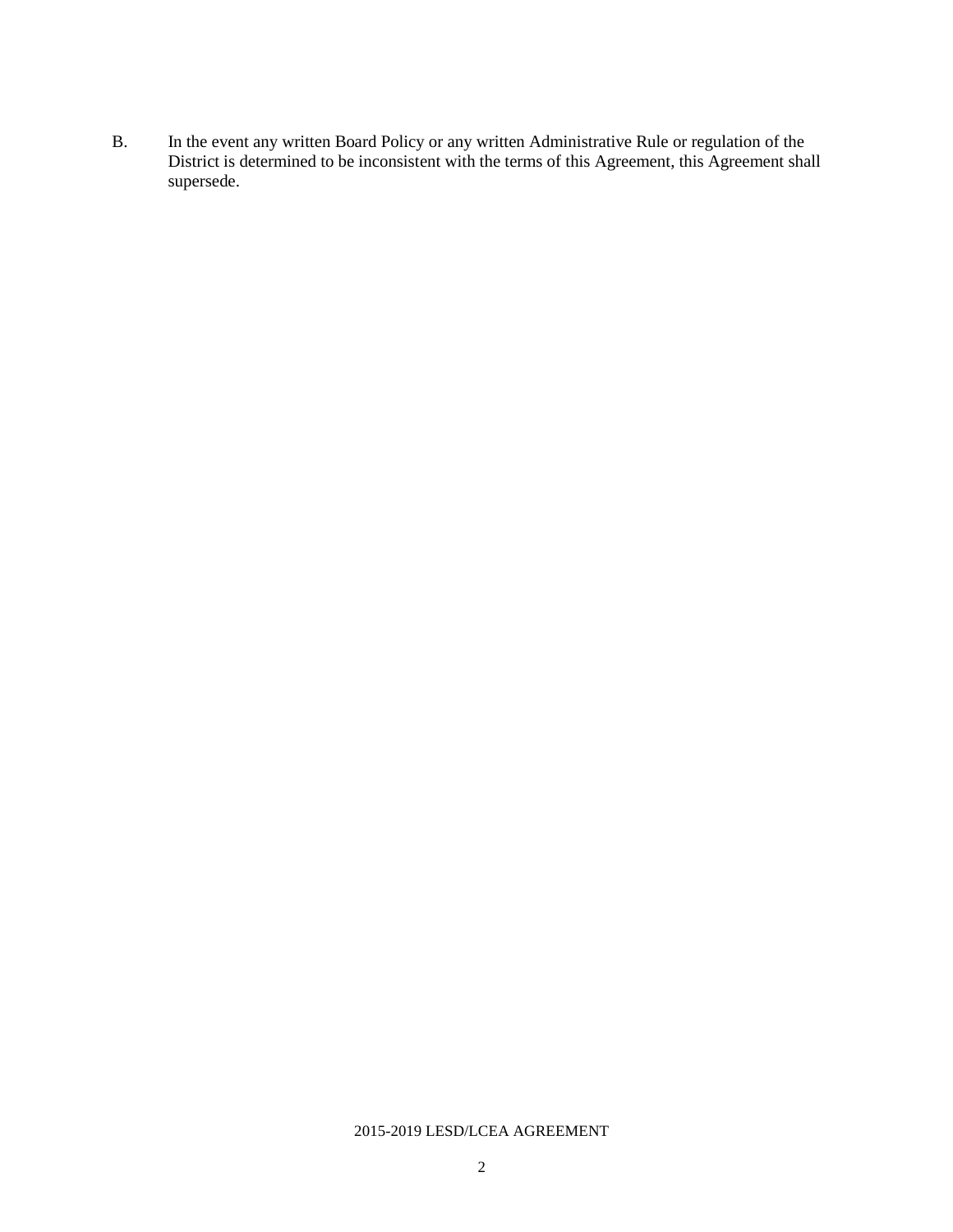### **Article II — Association Rights**

#### A. **Association Leave**

- 1. Forty (40) days of Association Leave shall be allowed annually, to the bargaining unit to be used by the Association for any lawful purpose under Oregon's public employee collective bargaining law as follows:
	- a. All Association Leave shall be taken in not less than four (4) hour blocks, if members are classroom staff that will need a substitute hired. For all others, use may be in blocks of 30 minutes or more. Association Leave will be scheduled via the District's absence management system at least 10 days in advance for planned activities, as soon as practical for unplanned activities, and subject to approval by the Superintendent or designee.
	- b. Association Leave requested for the purpose of Collective Bargaining or Grievance Processing shall be without loss of pay and at no cost to the Association. Collective Bargaining and Grievance Processing shall mean activities directly or indirectly related to bargaining a successor collective bargaining agreement or grievances that are processed pursuant to that agreement.
	- c. The costs for Association Leave requested for all other Association business will be reimbursed by the Association for the member's regular salary, including associated payroll costs and any substitute costs incurred.

#### B. **Material and Information Distribution**

- 1. The parties recognize the District's business interests may be served when the Association notifies members promptly of information concerning working conditions, contract terms, and other aspects of the collective bargaining relationship.
- 2. The Association may distribute materials to members of the Association via the District's courier service or electronic communication network. All distribution of materials must occur within the parameters of District policies and procedures.
- 3. Such service will be provided at no cost to the Association.
- 4. The Association agrees to defend and indemnify the District against any charge that the use of the courier service under this provision violates postal service regulations, and to hold the District harmless from any fines imposed as a result of such charge. In order to invoke this paragraph, the District must notify the Association within ten (10) days of first receiving notice that the use of the courier service is being questioned. The Association will then provide an attorney and the parties will fully cooperate in any litigation.
- 5. All materials shall be clearly identified by use of the name or initials of the Association (LCEA).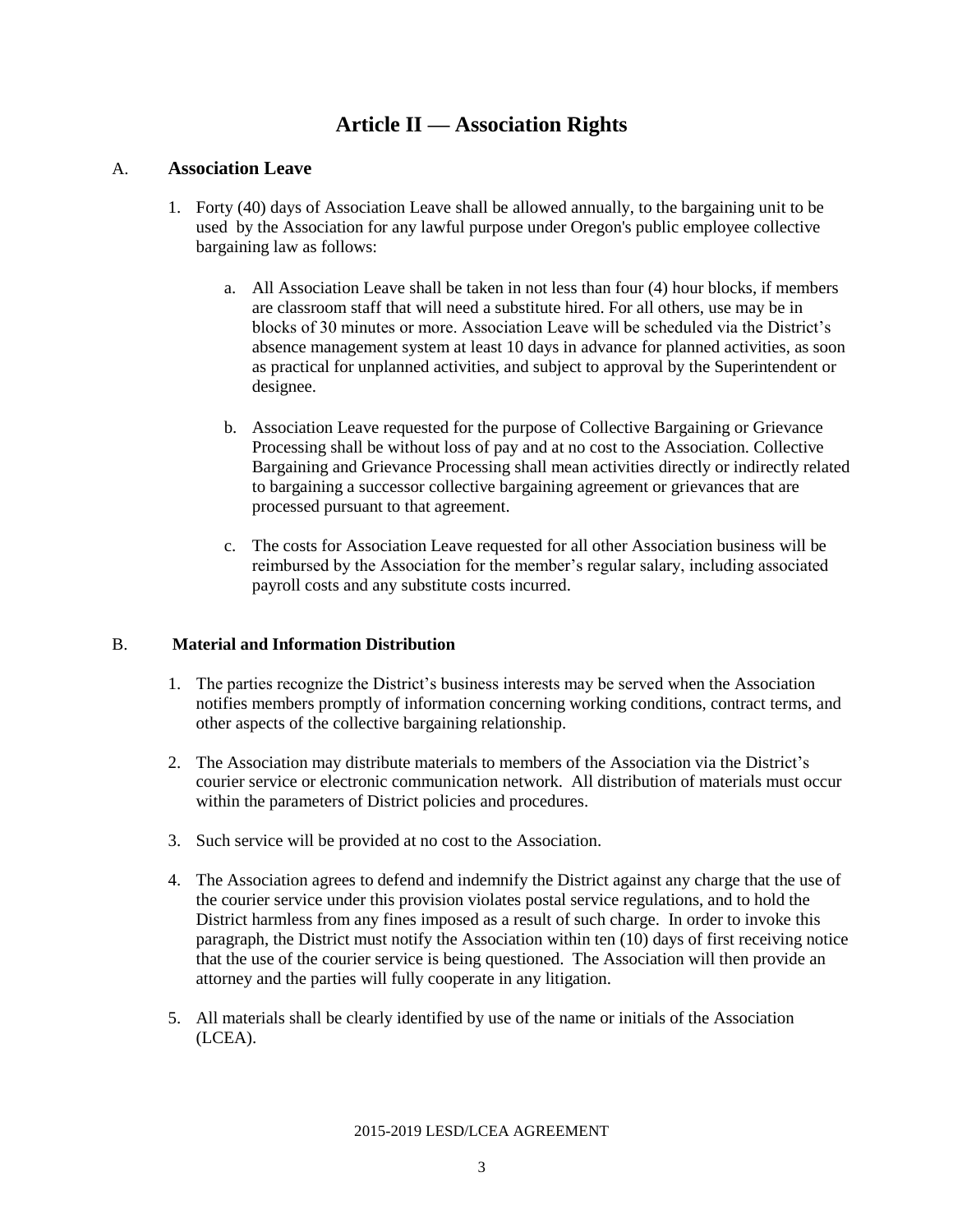#### C. **Association Meetings**

- 1. The Association may hold one meeting a month during working hours. The time of the meeting shall be the last working hour of the day or the Association may request general meetings adjacent to scheduled staff functions that would occur at a time other than the last working hour of the day. The Association president will submit a written request for such meeting to the Superintendent or designee not less than ten (10) working days prior to the proposed meeting date. The Superintendent or designee shall act within three (3) working days to approve or deny the request. If the response is negative, the reason(s) shall be in writing.
- 2. Except in cases of emergency, all meetings and discussions of possible contract violations shall be held during lunch periods, break periods, or before or after working hours.

#### D. **Agreement Distribution**

The District will provide copies of the Agreement to all bargaining unit members upon hire. A hard copy will be available at each work site and by request. A copy of the Agreement will be posted on the Lane ESD and LCEA websites.

#### E. **Facilities and Equipment Usage**

The Association may use District facilities and equipment within the parameters of District policies and procedures.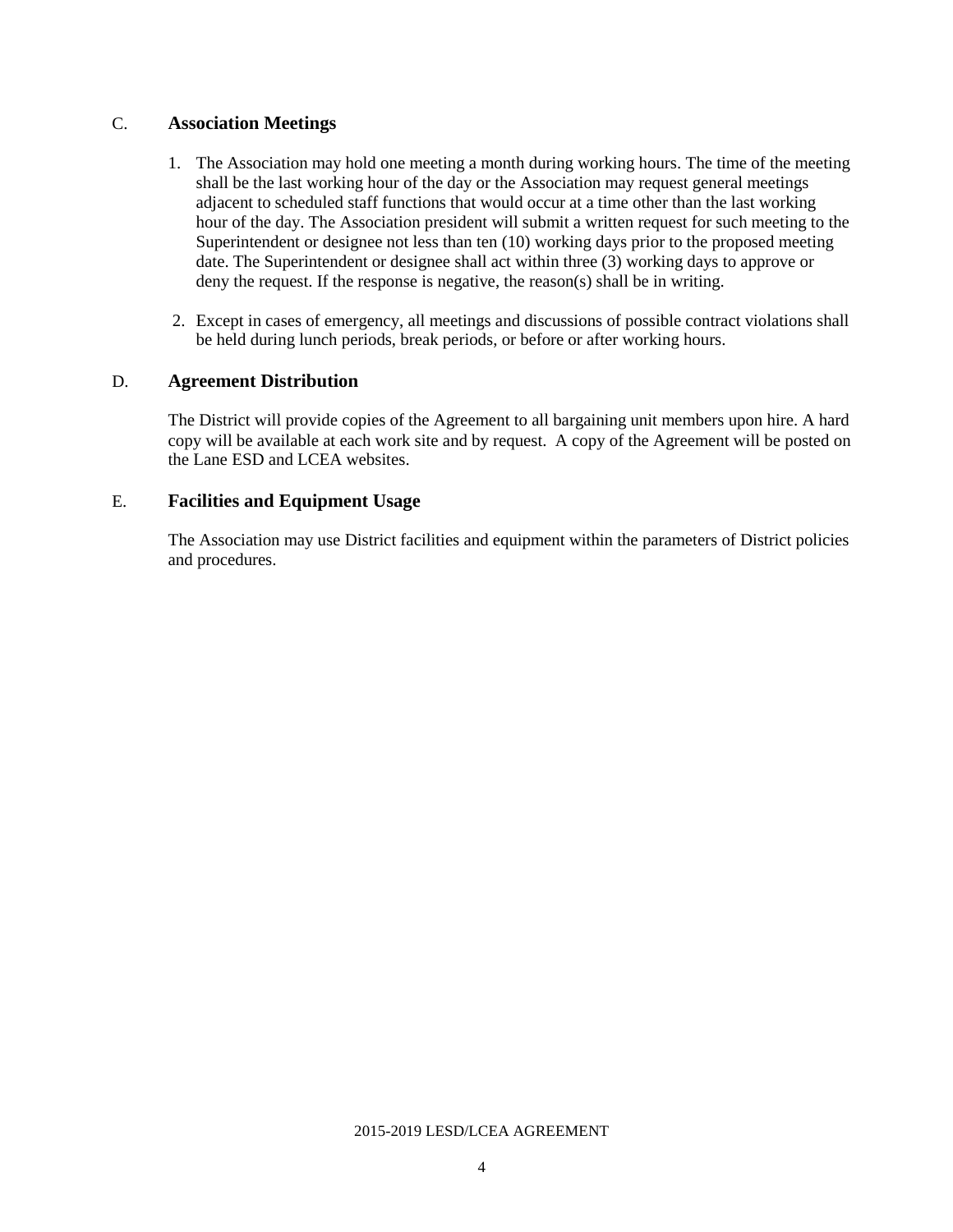### **Article III — Management Rights**

- A. The District, on its own behalf and on behalf of the electors of the District, hereby retains and reserves unto itself all powers, rights and authority, duties, and responsibilities conferred upon and invested in it by the laws and Constitution of the state of Oregon. Such powers, rights, authority, duties and responsibilities shall include but are not limited to the right to:
	- 1. The executive management and administrative control of the school system and its properties and facilities;
	- 2. Hire all employees and the right to determine their job description, qualifications and the conditions of their continued employment, or their discipline, suspension, dismissal, demotion, promotion or transfer;
	- 3. The unqualified right of assignment and direction of work of all of its personnel, to determine the number of shifts and hours of work and starting times and scheduling of all the foregoing(but not in conflict with the specific provisions of this Agreement), and the right to establish, modify, or change any work or business hours or days;
	- 4. The unqualified right to establish the school calendar;
	- 5. Determine the services, supplies, and equipment necessary to continue its operations; the methods, schedules, and standards of operation; the means, methods, and processes of carrying on the work, including automation thereof or changes therein; the institution of new and/or improved methods or changes therein;
	- 6. Adopt reasonable rules and regulations;
	- 7. Determine the qualifications of employees, including physical conditions;
	- 8. Determine the location or relocation of its facilities, including the establishment or relocation of new schools, buildings, departments, service areas or subdivisions thereof and the relocation or closing of offices, departments, service areas or subdivisions, buildings or other facilities;
	- 9. Determine the placement of operations, production, services, maintenance, or distribution of work and the source of materials and supplies;
	- 10. Determine the financial policies, including all accounting procedures and all matters pertaining to public relations;
	- 11. Determine the size of the management organization, its functions, authority, amount of supervision, and table of organization;
	- 12. Determine the policy affecting the selection, testing, or training of employees, provided the selection is based on lawful criteria.

The exercise of the foregoing powers, rights, authority, duties and responsibilities by the District shall be limited only by the specific, written terms of this Agreement and then only to the extent that such terms are in conformance with the Constitution and the laws of the state of Oregon.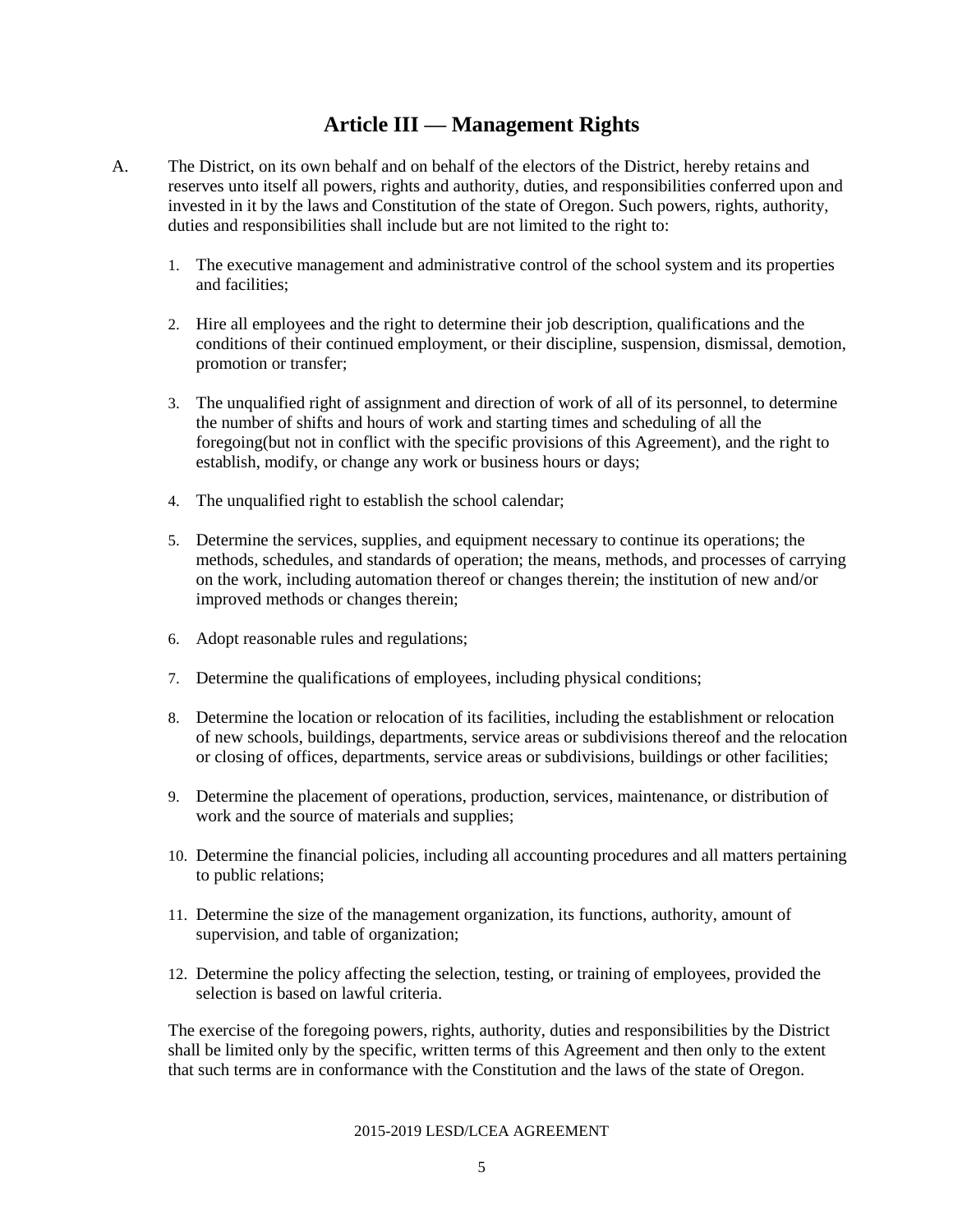### **Article IV — Association Security**

- A. By October 15th of each year, the Association shall notify Business Services of the amount of Association dues and fair-share assessments, which shall be paid monthly to the Association.
- B. The District agrees to correct any inadvertent errors within thirty (30) days of notification of such error or by the next pay date following notification, whichever is later.
- C. Employees in the Association who do not voluntarily submit an authorization for dues withholding or do not make individual agreements for dues payments shall have in lieu of dues a fair-share assessment deducted monthly from their paycheck. The Association will notify the District of the individual employee names and fair-share assessment amount. Such assessments will be an amount allowed by ORS 243.650 (18) to defray the cost of services by the Association in negotiations and contract administration.
	- 1. A "Fair Share" member must contribute an amount equal to membership dues, but is entitled to request an annual rebate of the non-chargeable portion of dues.
		- a. A "Fair Share" member objecting to fair-share contributions must submit a signed and dated form to the Assistant Executive Director (AED) of OEA stating their objection to any portion of their fair-share contributions being used for any purpose not directly related to collective bargaining.
		- b. Such objections must be submitted in November, with the specific deadline to be identified and communicated by the Association annually.
	- 2. A "Fair Share" member has all the rights required by law and as negotiated by the Association except that they shall neither hold office nor vote in the Association.
- D. In accordance with ORS 243.666, bargaining unit members whose religious beliefs including strong personal, moral, or ethical beliefs - prohibit payment to employee organizations shall pay an amount equal to total professional dues and assessments to a non-religious charity or charitable organization which is mutually agreed upon by the individual and OEA Assistant Executive Director.
	- 1. Such employees must annually submit to OEA a written notification of religious objection.
	- 2. OEA verifies such contributions to the specified non-religious charity or charitable organization.
- E. The Association agrees to lawfully implement this Article and agrees to hold the District harmless against any and all claims, suits, orders, or judgments brought against the District as a result of the provisions of this Article, provided the Association's attorneys are allowed to represent the District, as well as the Association, in any such action. If the District insists on having its own attorney(s), then this hold harmless clause shall be null and void.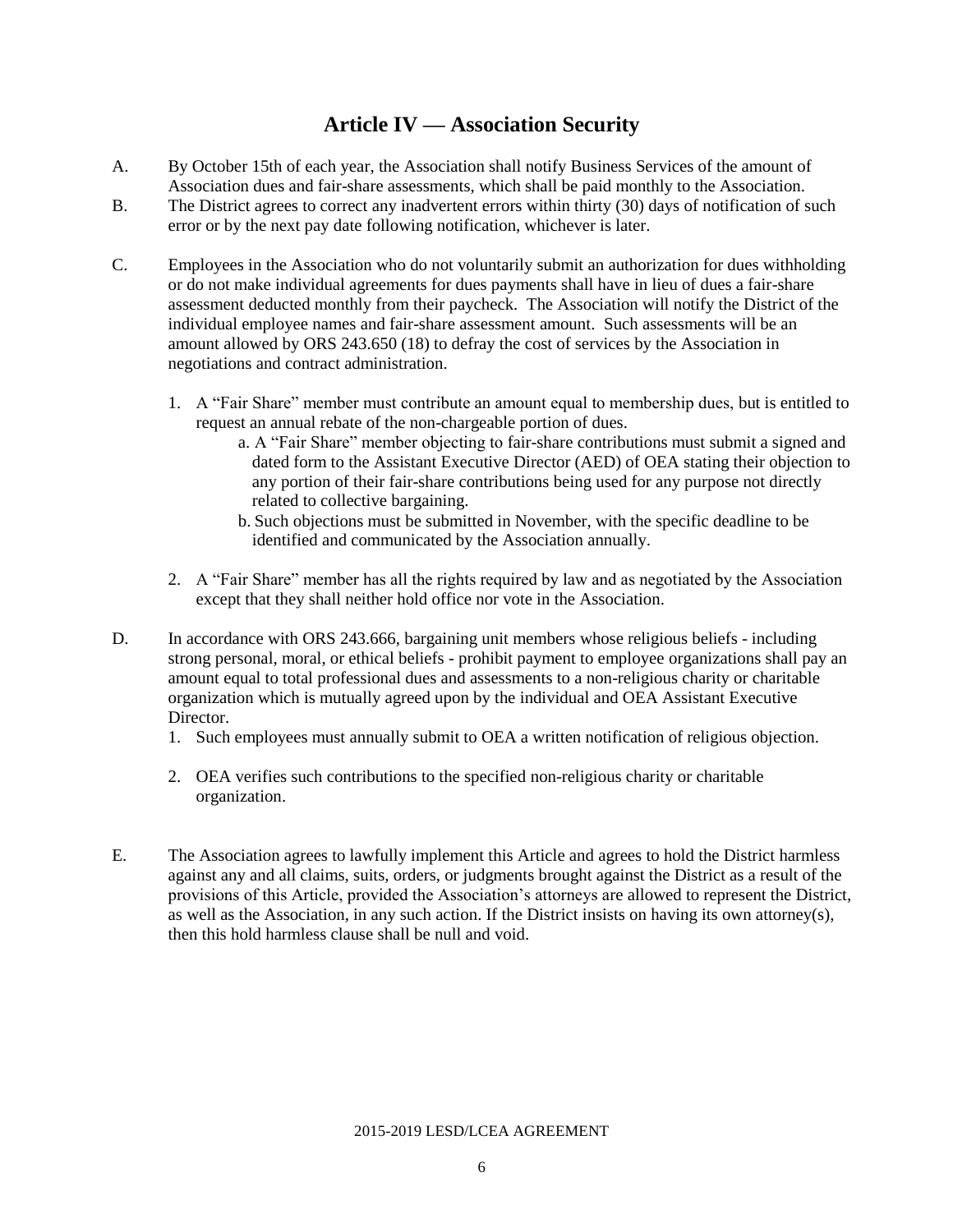# **Article V — Nondiscrimination**

- A. The District certifies it will not discriminate against any member of the bargaining unit on the basis of race, color, national origin, religion, sex, age, disability, marital status, or sexual orientation, including discrimination on such basis of any other persons with whom the individual associates.
- B. The Association agrees it shall not discriminate or take any reprisal action against any members of the bargaining unit for their participation in, lack of participation in, or support of the goals and activities of the Association. Neither shall it discriminate on the basis of race, color, national origin, religion, sex, age, disability, marital status, sexual orientation, or job classification, including discrimination on such basis of any other persons with whom the individual associates.
- C. If a bargaining unit member with a discrimination grievance files any other claim over the same subject in any other state or federal jurisdiction (agency), the Association agrees to limit its assistance to one avenue seeking remediation (i.e. the grievance procedure or the court/agency, but not both). The bargaining unit member shall notify the Association in writing of his/her choice before the Association will agree to provide financial assistance for any such proceeding.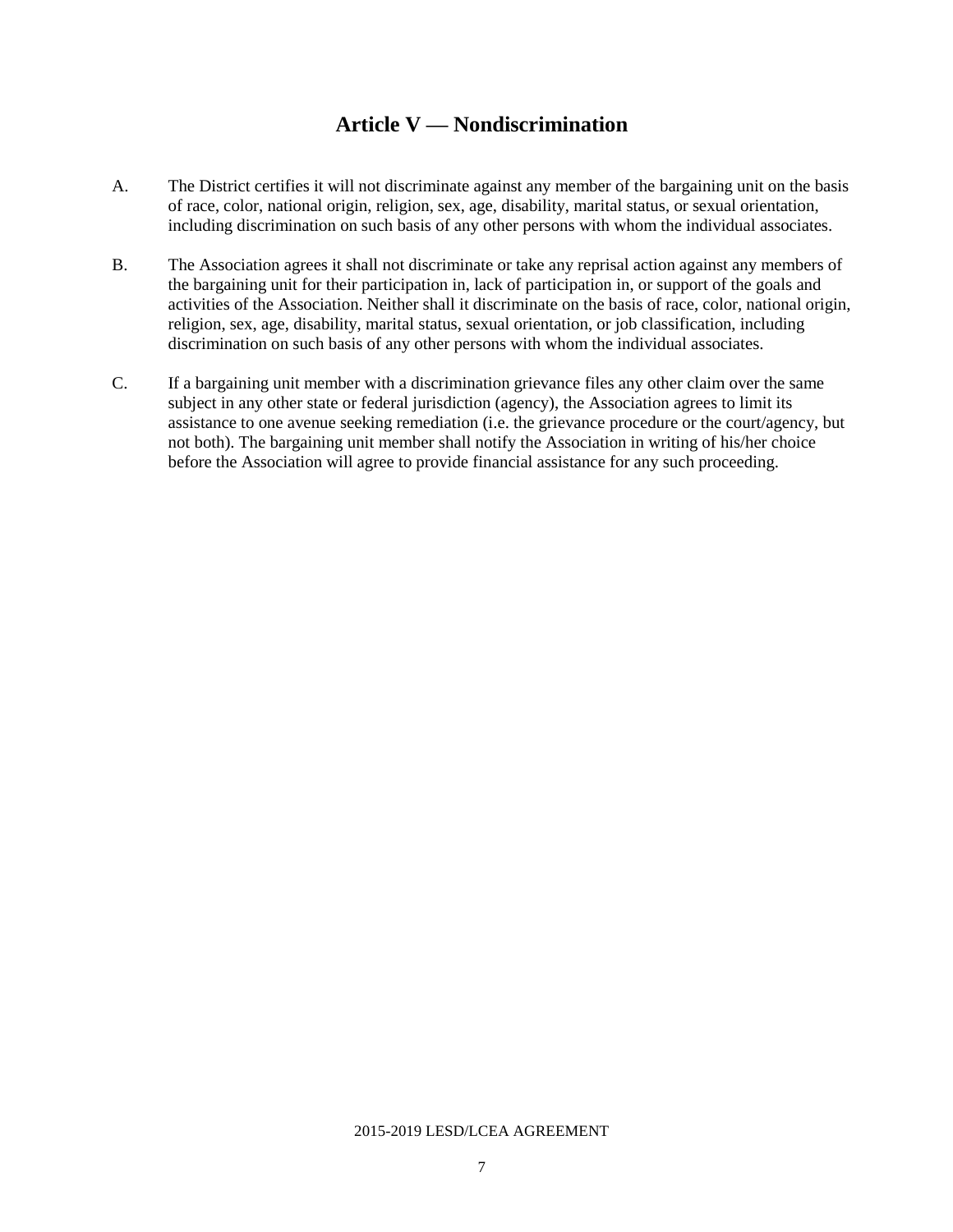### **Article VI — Joint Committees**

#### A. Input Committee

An Input Committee shall be formed representing both the District and the Association.

- 1 The Committee will function to establish communication between the staff and the Board on subjects which are:
	- a. Areas of general concern either of the Association or the District, including provisions of this Agreement;
	- b. Concerns related to personnel policies or the lack thereof; or
	- c. Areas related to programs and projects if input and dissemination of information would benefit decision-making processes relative to those programs and projects.
- 2. The Committee shall be composed of three (3) members of management and three (3) members of the Association, including the District's Superintendent and one (1) Director, and the Association's President and Vice-President, or any designated District administrator or bargaining unit member.
- 3. The Committee will meet at least monthly. Any member may propose additional meetings as needed. Meetings may be canceled by mutual agreement of the Superintendent and the Association President or their designated representatives.
- 4. Meeting times will be determined by mutual agreement.
- 5. Committee members will bring items to be discussed.
- 6. No issue that is the subject of current negotiations between the parties may be placed on the Committee agenda until a successor agreement has been ratified and executed by the parties.
- B. Classroom Safety Committee
	- 1. A Classroom Safety Committee shall be established for the purpose of discussion and resolution of safety issues unique to special education classrooms. Items that are the responsibility of the ESD Safety Committee will not be addressed in the Classroom Safety Committee, except for discussion of whether referral to the ESD Safety Committee is appropriate.
	- 2. The Committee shall be composed of at least three (3) members of the Association, including both licensed and classified bargaining unit members and three (3) District administrators, including the Director of Special Education.
	- 3. The Committee will meet monthly at a mutually agreed upon times. Meetings may be cancelled by mutual agreement.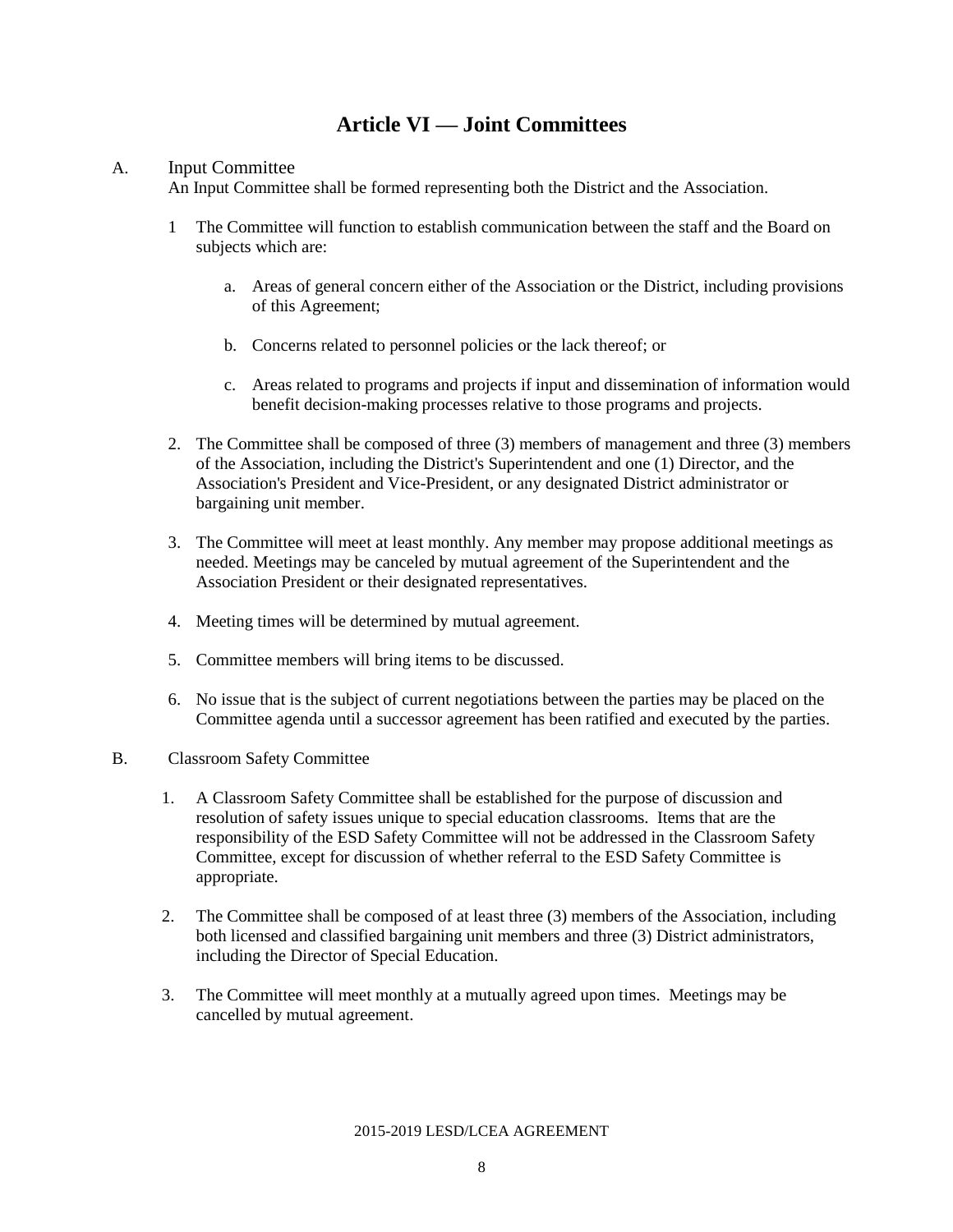C. Sick Leave Bank Committee

A four (4) person administrative committee consisting of two (2) appointed bargaining unit members and two (2) persons appointed by the District shall administer the Sick Leave Bank (Article XV).

- D. Benefits Committee
	- 1. An Employee Benefits Committee shall be appointed by September 10th each year and will have representation from the two parties of this Agreement. The Committee will include three (3) District administrators and four (4) bargaining unit members, including classified, professional, and licensed employees. Bargaining unit member representatives shall be appointed by the President of the Association. District representatives shall be appointed by the Superintendent (Article XVI).
	- 2. The Benefits Committee shall meet on a regular basis. The Committee will:
		- a. Review and recommend employee plan options.
		- b. Will make optimal use of available resources (e.g. cash incentives, pooling, multiple options, composite and/or tiered rates, establish reserves to offset future costs).
		- c. Annually recommend any change(s) in plan options and use of resources. This shall be in writing to the Association and to the District and provided in a timely manner allowing for review and comment.
- E. Workload Committee
	- 1. A Workload Committee shall be established for the purpose of making recommendations to address identified workload issues requiring systemic solutions. Prior to presentation to the committee, bargaining unit members will provide the supervisor reasonable notification of the workload issue and opportunity to resolve the concern. The Superintendent's Office will also be notified.
	- 2. The Committee shall be composed of at least two (2) Association members, including both licensed and classified bargaining unit members, and two (2) District administrators, including the Director of Special Education.
	- 3. The Committee will meet at least quarterly at mutually agreed upon times. Meetings may be cancelled by mutual agreement.
- F. Professional Development Committee
	- 1. A Professional Development Committee shall be established for the purpose of assisting management in identifying and planning for:
		- a. Employee professional development needs
		- b. New employee mentoring programs and supports
	- 2. The Committee will meet quarterly at mutually agreed upon times. Meetings may be cancelled by mutual agreement.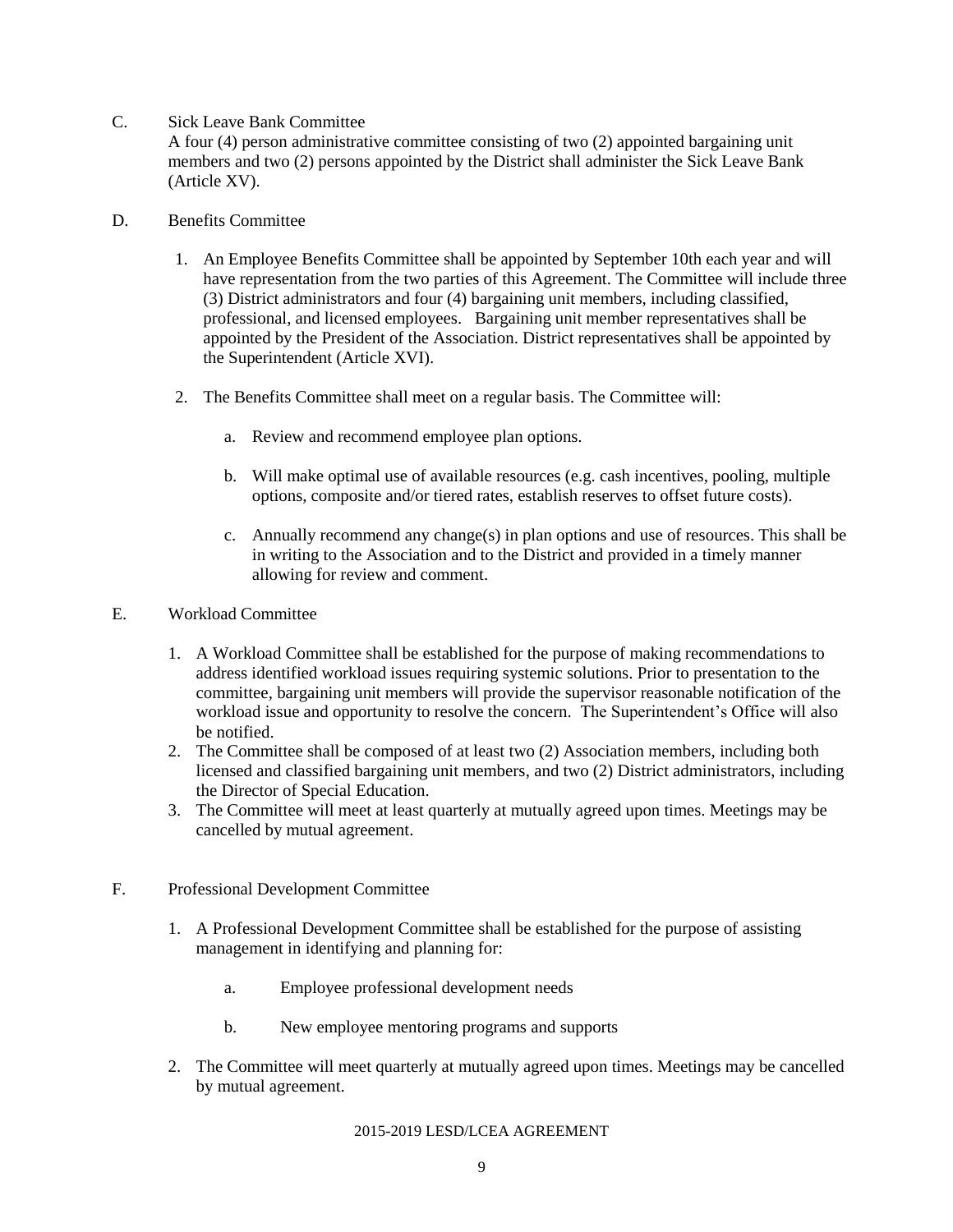# **Article VII — Grievance Procedure**

Bargaining unit members have the right to file a grievance and to representation at all levels of the grievance process.

- A. A grievance is defined as a dispute over an alleged violation, misinterpretation, or misapplication of a provision of this Agreement.
- B. A grievance shall be considered as timely if presented within thirty (30) calendar days of occurrence, or of the first date upon which the employee knew, or upon the exercise of reasonable diligence could have known, of such occurrence.
- C. It is the intent of the parties that differences be resolved at the lowest possible level. The employee shall continue to carry out the regularly assigned duties and shall have all the rights provided under this Agreement.
- D. Any grievance shall proceed through the following steps:
	- 1. **Step 1.** An attempt shall be made to resolve the grievance by informal discussion between the employee and the supervisor. At this step, an employee may be represented by himself/herself or, at his/her option, may be accompanied by or be represented by an Association representative. The supervisor has fourteen (14) calendar days in which to respond.
	- 2. **Step 2.** At the end of the fourteen (14) calendar days, if the supervisor has not responded, or if a decision has not been reached which is satisfactory to all parties, the employee has fourteen (14) additional calendar days to submit his or her grievance, in writing, to the service area director or designee. The written grievance shall include all the known facts, the provisions of the Agreement alleged to have been violated, and the remedy sought. The service area executive director or designee will reply, in writing, to the employee, with a copy to the Association or representative, within fourteen (14) calendar days after receipt of the written grievance.
	- 3. **Step 3.** If no decision satisfactory to the parties is reached at Step 2, the employee may submit the written grievance to the Superintendent within fourteen (14) calendar days. The grievance shall include a copy of the decision being appealed and the reasons for regarding the decision as unsatisfactory. The Superintendent shall, within fourteen (14) calendar days of receipt of the grievance, afford an opportunity for all parties related to the grievance to present their views. Within twenty (20) calendar days following presentation of the grievance, the Superintendent shall render his/her decision in writing. If the Superintendent grants the remedies sought by the Association, the matter shall be closed.
	- 4. **Step 4.** If no resolution is reached at Step 3 the employee may submit the written grievance to the Lane ESD Board. The grievance shall include a copy of the decision being appealed and the reasons for regarding the decision as unsatisfactory. The Lane ESD Board shall within fourteen (14) calendar days of receipt of the grievance afford an opportunity for all parties related to the grievance to present their views. Within twenty (20) calendar days following the scheduled presentation of the grievance, the Lane ESD Board shall render a decision in writing. If the Board grants the remedies sought by the Association, the matter shall be closed.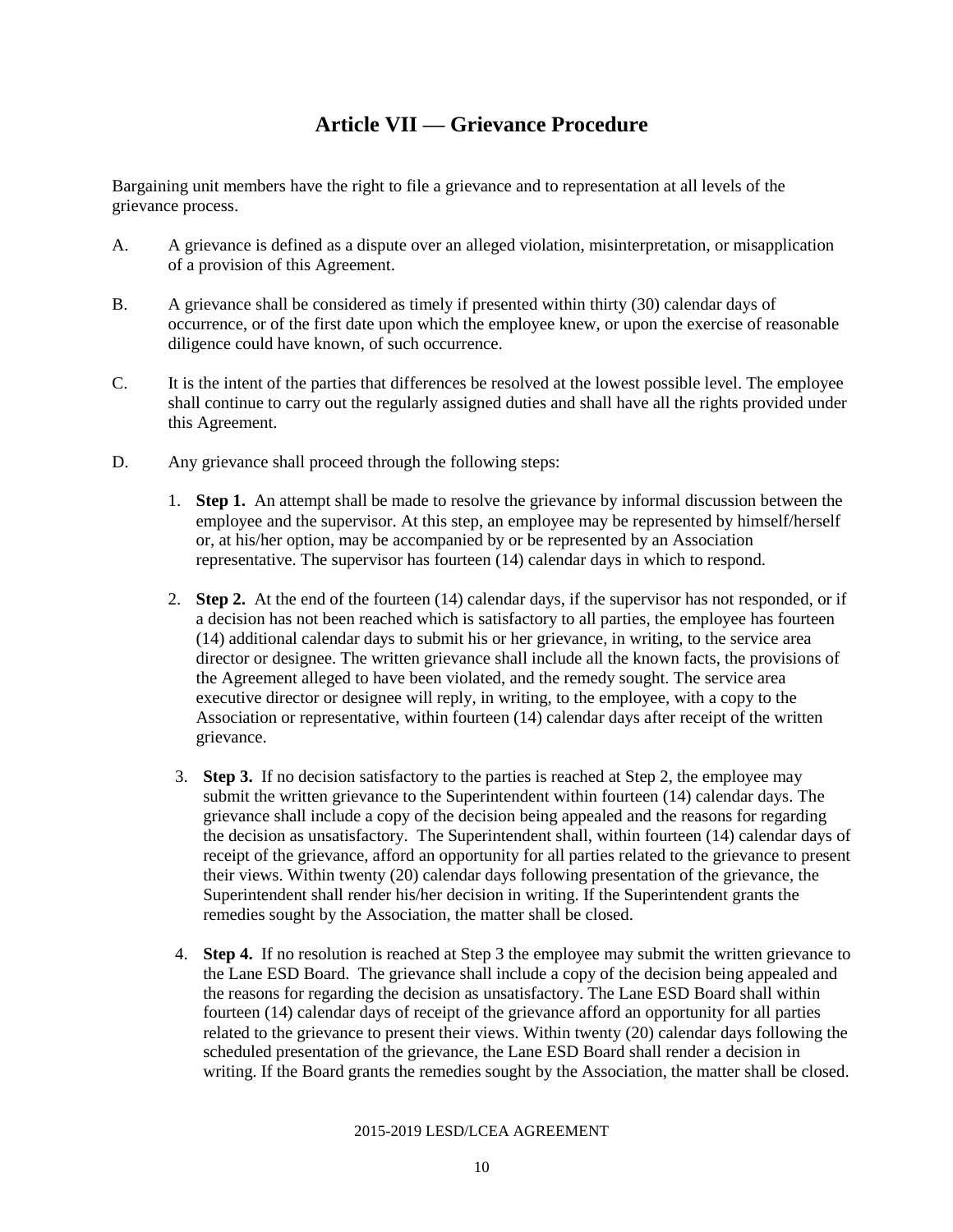- a. If no agreement is reached through and after completing Step 4, then the Association, within fourteen (14) calendar days of receipt of the decision at Step 4, at its option, may elect by notice in writing to the Superintendent to refer the matter to arbitration.
- b. Any matter not resolved after completing Step 4 that has a state, federal, or other administrative or judicial appeal jurisdiction must be pursued by using those avenues; such matters will not be referred to arbitration

#### 5. **Arbitration.**

- a. The parties shall have fourteen (14) calendar days to mutually agree upon an arbitrator after the referral to arbitration. If no agreement is reached, then the parties shall request the Oregon State Conciliation Service for a list of seven (7) qualified arbitrators. The representatives from the Board and Association shall determine by lot the order of elimination and thereafter shall alternately strike one name from the list until only one name remains. The seventh and remaining name shall become the arbitrator.
- b. If any question arises as to whether a particular dispute involves the misinterpretation or violation or misapplication of any of the provisions of this Agreement, such questions will first be ruled upon by the arbitrator selected to hear the dispute. The arbitrator shall first hear the arbitrability question, then the merits of the case at the same hearing. If he/she decides that the issue is not arbitrable, then no ruling on the merits shall be issued. Except as otherwise expressly provided in this Agreement, the arbitration will be conducted in accordance with the Voluntary Labor Arbitration Rules of the American Arbitration Association in effect at the time (hereinafter referred to as the "AAA Rules").
- c. The arbitrator so selected will confer with the representatives of the District and the Association and hold hearings promptly and will issue his/her decision not later than thirty (30) calendar days from the date of the close of the hearings, or if oral hearings have been waived, then from the date the final statements and proofs are submitted to him/her. The arbitrator's decision will be in writing and will set forth findings of fact, reasoning, and conclusion on the issues submitted. The arbitrator will be without power or authority to make any decision that is violative of the terms of this Agreement. The arbitrator shall have no authority to alter, modify, vacate or amend any term of this Agreement. The decision of the arbitrator will be submitted to the Board and the Association and will be final and binding upon the parties. The costs for the services of the arbitrator, including per diem expenses, if any, will be borne equally by the Board and the Association. All other costs will be borne by the party incurring them. The names of any witnesses who will be used in arbitration must be made known to the other party seventy-two (72) hours prior to the first arbitration session.
- d. Pending the processing of the grievance and the decision of the arbitrator, there shall be no strike, work stoppage, slowdown, or other interference with work by the Association or by any of its employee members that will interfere with the work of the District, nor shall there be a lockout of employees by the Board or its agents during the term of this Agreement.
- e. The provisions of this section shall not be interpreted to require that the Association process any grievance through the grievance or arbitration procedure which it believes, in good faith, lacks merit.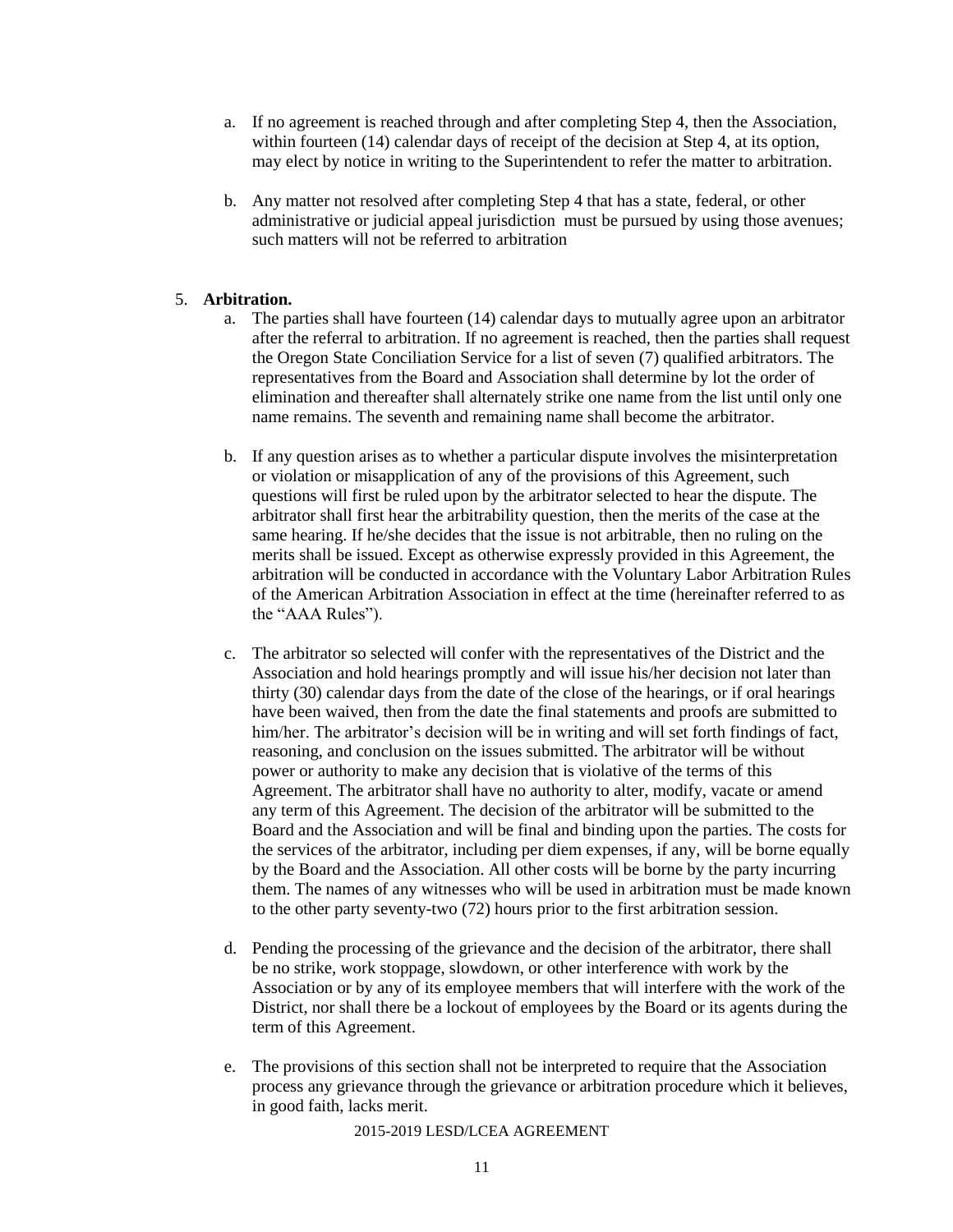- E. In instances where an alleged contract violation affects a clearly defined class of bargaining unit members in a single department, the Association will submit the grievance in writing to the appropriate Service Area director commencing at Step 2. If, in the mutual judgment of the Association and the District, a grievance affects the Association or a clearly defined group or a class of bargaining unit members in more than one Service Area, the Association may submit such grievance, in writing, to the Superintendent directly and the processing of such grievance shall commence at Step 3.
- F. There shall be no reprisals by either of the parties against employees, supervisors, or Board members by reason of any participation in the grievance procedure.
- G. For purposes of processing a grievance break periods of 5 working days or more will be excluded from time lines for those employees who do not work during those breaks.

In the event a grievance is filed at such time as it cannot be processed through all the steps of this grievance procedure by the end of the employee's school year, the time limits set forth herein may, with the consent of the District, be reduced so that the grievance procedure may be exhausted prior to the end of the school year or as soon thereafter as it is practicable.

- H. All documents, communications, and records of a grievance will be filed separately from the personnel files. Any challenged document or record would remain in the grievant's file pending the outcome of the grievance, and continue in the personnel file, if the grievance is decided in favor of the District. All charges resulting in disciplinary action shall be considered a permanent part of a employee's personnel file and shall not be removed for any reason.
- I. Employee discipline and the charges which resulted in the discipline shall be considered stale after 60 months, so long as no other discipline for the same type of conduct occurs. A stale document may not be used for any purpose to support progressive discipline, non-extension, or dismissal.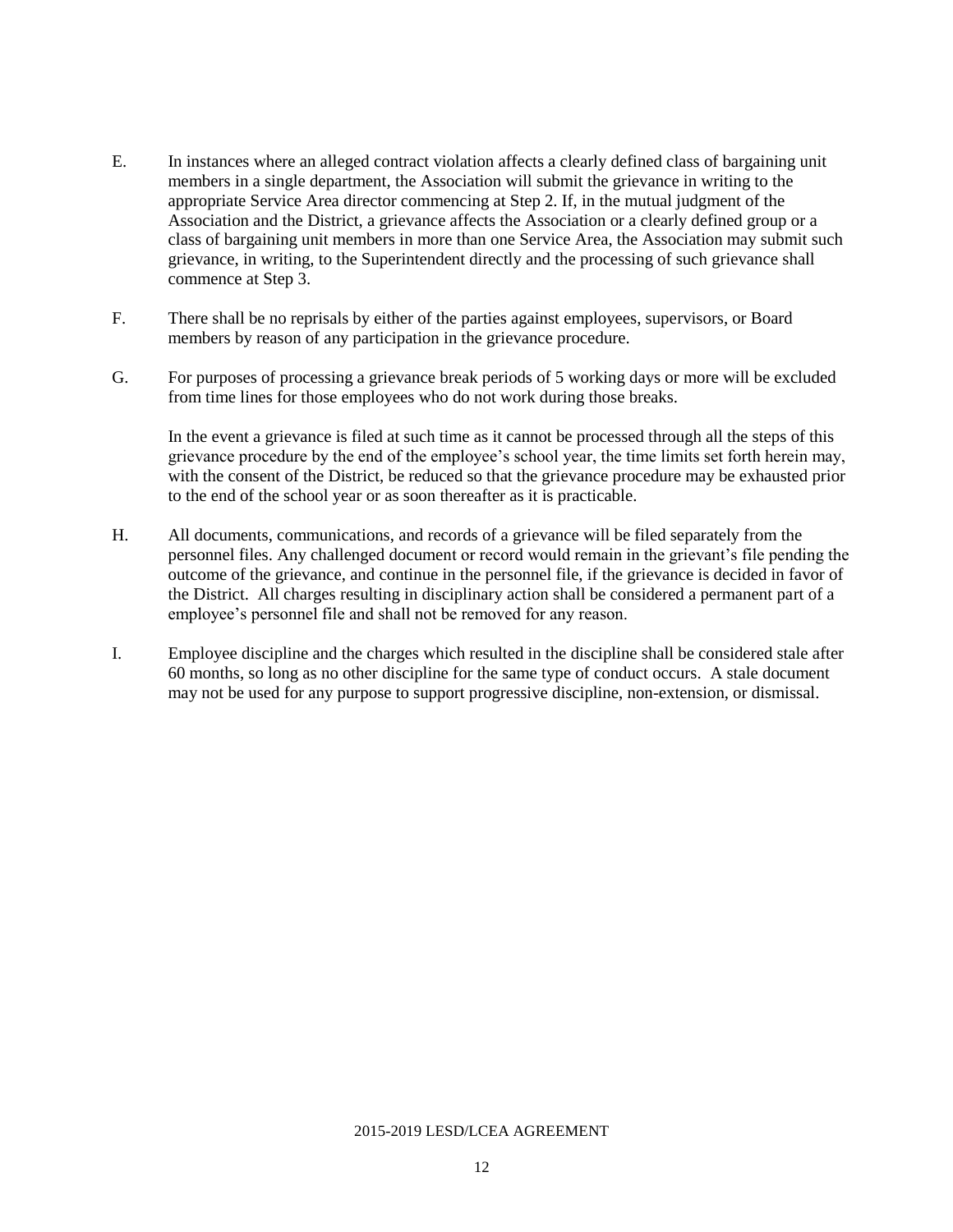### **Article VIII — Discipline, Suspension, Dismissal**

A. Regular employees shall not be disciplined, suspended, reduced in rank or compensation, or dismissed without just cause. All information forming the basis of any such actions shall be made available to the affected employee upon his/her request.

The above paragraph shall not apply to the non-renewal of probationary licensed employees, which shall be governed exclusively by ORS Chapter 342 and not covered in any respect by the provisions of Article VIII of this Agreement.

Just cause will include:

- 1. Provision of notice of expectations to employees and of the possible or probable consequences of the employee's conduct. Notice includes but is not limited to information provided in training, policy, and handbooks, or guidelines.
- 2. District rules or orders reasonably related to the orderly, efficient, and safe operation of the District, and, consistent with what the District, as employer, might properly expect.
- 3. District effort to discover whether the employee did, in fact, violate or disobey a rule, or order, of management, prior to administering discipline.
- 4. A fair and objective investigation conducted by the District.
- 5. Substantial evidence of the employee misconduct.
- 6. Even handed application of rules, orders, and penalties applied without discrimination. If the district intends to change the enforcement of behavior, it will provide notice to the Association of such intent.
- 7. Discipline that is reasonably related to the seriousness of the employee's proven offense and the record of the employee.
- B. The just cause provisions of this Article shall apply to all discipline, suspensions, terminations, dismissals or any other adverse personnel actions against any bargaining unit members except as specifically noted in paragraph A and D. However, since licensed teachers are covered by the provisions of ORS 342.865 (FDAB), any licensed teacher who has been dismissed and who alleges that such action was without just cause may use the grievance procedure of Article VII of this Agreement up through Step 4 (ESD Board).
- C. Employees shall have the right to have a representative of their choice present at any investigatory interview with their supervisor or the Board, which they reasonably believe might result in disciplinary action. If the employee requests representation, he/she shall be given reasonable time to secure such representation.
- D. The District retains the right to discipline or dismiss classified and professional employees on probationary status for reasons deemed sufficient by the District. The District's decision is not a grievable matter.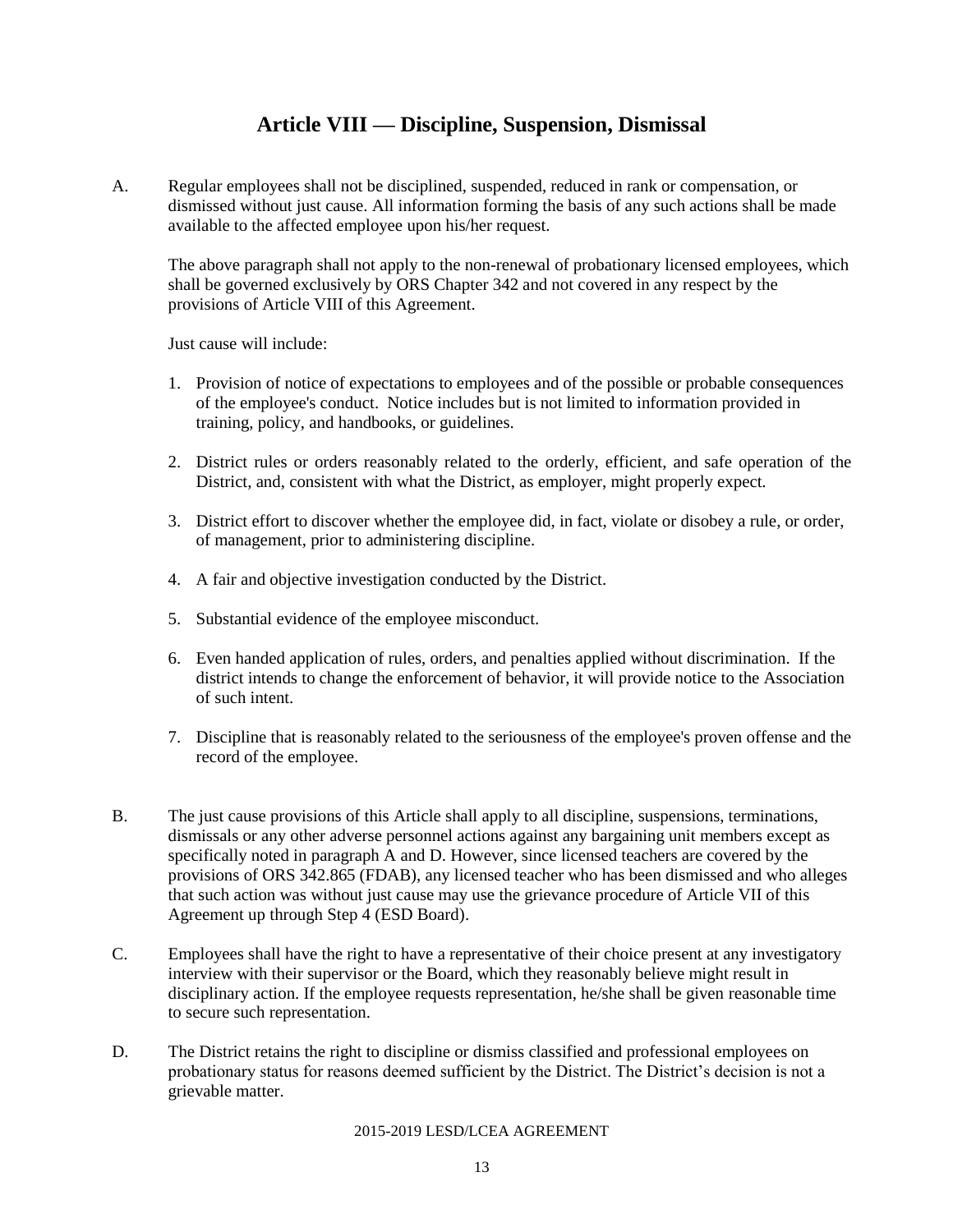- E. Classified or professional employees who have been dismissed shall be entitled to a hearing before the Board if a written request is filed with the Board within fifteen (15) days of the dismissal.
- F. The District retains the right to suspend a licensed employee pursuant to ORS 342.805 to 342. 937.
- G. Whenever the Superintendent is of the opinion that immediate placement of an employee on administrative leave is in the best interest of the District, the Superintendent may place an employee on administrative leave for a period of not more than five (5) working days with pay. If additional administrative leave is necessary the Association will be notified and the District and Association may mutually agree to extend the timeline.

Prior to the end of administrative leave, the Superintendent will notify in writing the employee and the Association of the outcome of the investigation. Failure to notify the employee in a timely manner shall provide for automatic reinstatement of the employee.

H. If discipline is warranted, it will be of a progressive nature, and dependent on the severity of the violation and the employee's discipline record. Discipline either oral or written will be clearly labeled as such. Discipline may include, but is not limited to, reprimands, suspensions, and termination.

Memos/letters of directive shall not be considered discipline.

Employees may attach a written statement relating to any discipline document placed in his/her personnel file.

- I. Written reasons for suspension or termination shall be furnished to the employee. With the employees consent, the District will provide a copy of this information to the Association.
- J. The results of performance observation shall be covered by Article IX of this Agreement.
- K. All findings resulting in disciplinary action shall be considered a permanent part of an employee's personnel file and shall not be removed for any reason.
- L. Employee discipline and the findings which resulted in the discipline shall be considered stale after 60 months, so long as no other discipline for the same type of conduct occurs. A stale document may not be used for any purpose to support progressive discipline, non-extension, or dismissal.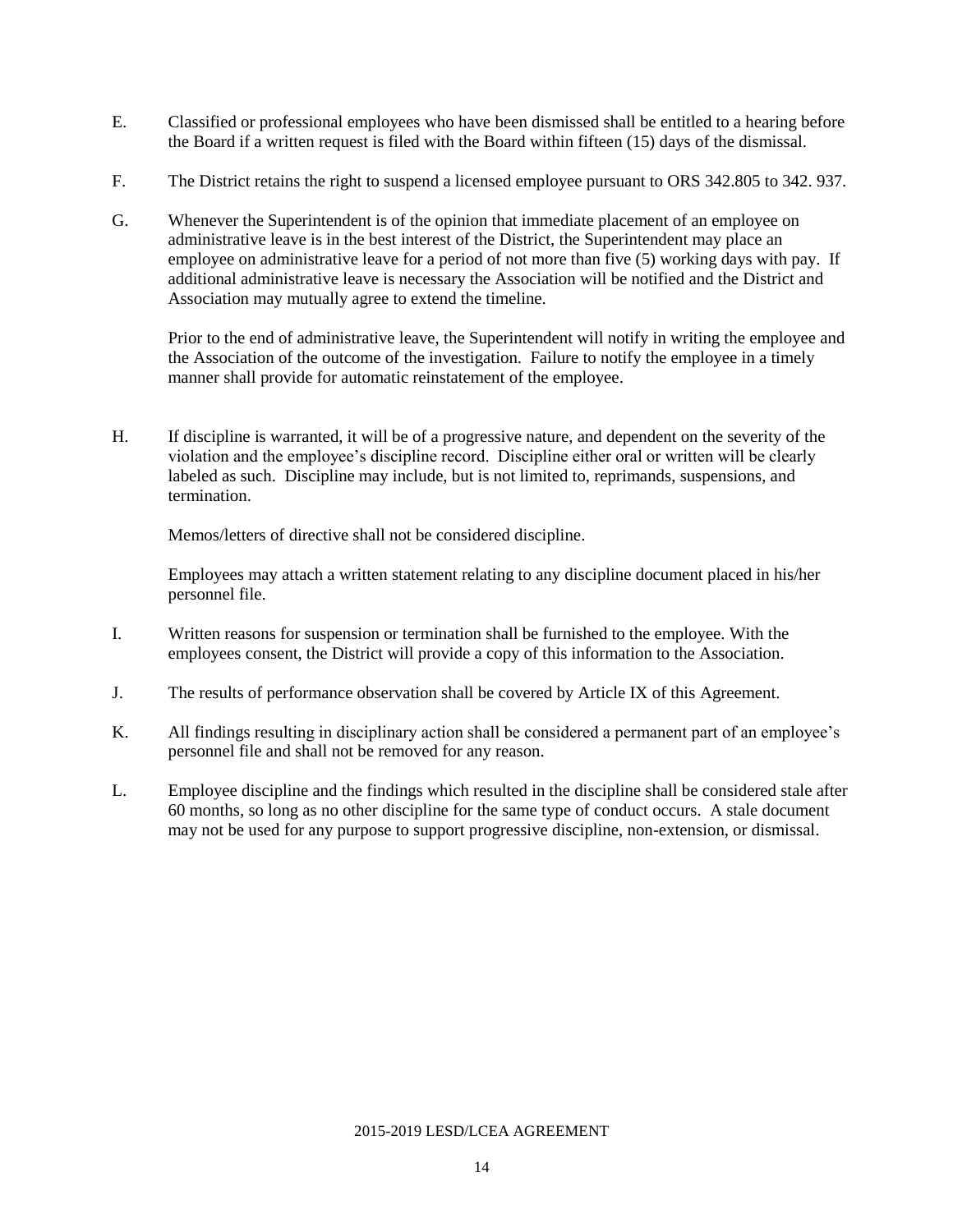### **Article IX — Employee Evaluation**

The objective of the employee evaluation programs (classified, professional, and licensed) is to facilitate decision making regarding an employee's performance and professional development. To this end, the programs serve the purpose of:

- Fostering increasing competence and growth of the employee;
- Measuring and judging performance;
- Clarifying both the job to be done and the expectations of accomplishment;
- Enhancing communication.
- A. Evaluations of classified staff shall be conducted according to the terms of the document entitled "Lane Education Service District Classified Employee Evaluation Program."

Evaluations of professional staff shall be conducted according to the terms of the document entitled "Lane Education Service District Professional Staff Evaluation Program."

Evaluations of licensed staff shall be conducted according to the terms of the document entitled "Lane Education Service District Licensed Staff Evaluation Program."

Neither evaluation process may be changed during the term of this contract without the written agreement of the parties.

- B. The evaluator for teacher evaluations shall hold a teaching license. The evaluation shall be signed by the teacher and the District supervisor who supervises the teacher. A copy of the evaluation shall be provided to the teacher.
- C. Employees may attach a written statement relating to any evaluation placed in his/her personnel file.
- D. If the employee believes that any statements contained in the evaluation are unsubstantiated, he/she may grieve the matter through the Board's adopted grievance policy.
- E. The results of performance observation shall be in writing with a copy to the employee. Where significant deficiencies are noted in the formal evaluation process, an employee may be placed on a plan of assistance/program of assistance. Prior to being placed on a plan of assistance/program of assistance for improvement the employee will be provided direction and informal assistance in the area(s) of needed improvement. A plan of assistance/program of assistance for improvement shall be in writing and shall include the following:
	- 1. The current performance which is unacceptable or needing improvement;
	- 2. The required level of performance;
	- 3. The specific plan for achieving the required level of performance;
	- 4. The resources required to achieve the desired performance
	- 5. A timeline for completing the plan/program of assistance;
	- 6. What will occur if the required level of performance is not achieved.

No plan of assistance/program of assistance for improvement can be implemented without giving due notice of at least twenty-four (24) hours to the employee, prior to the implementation of the plan.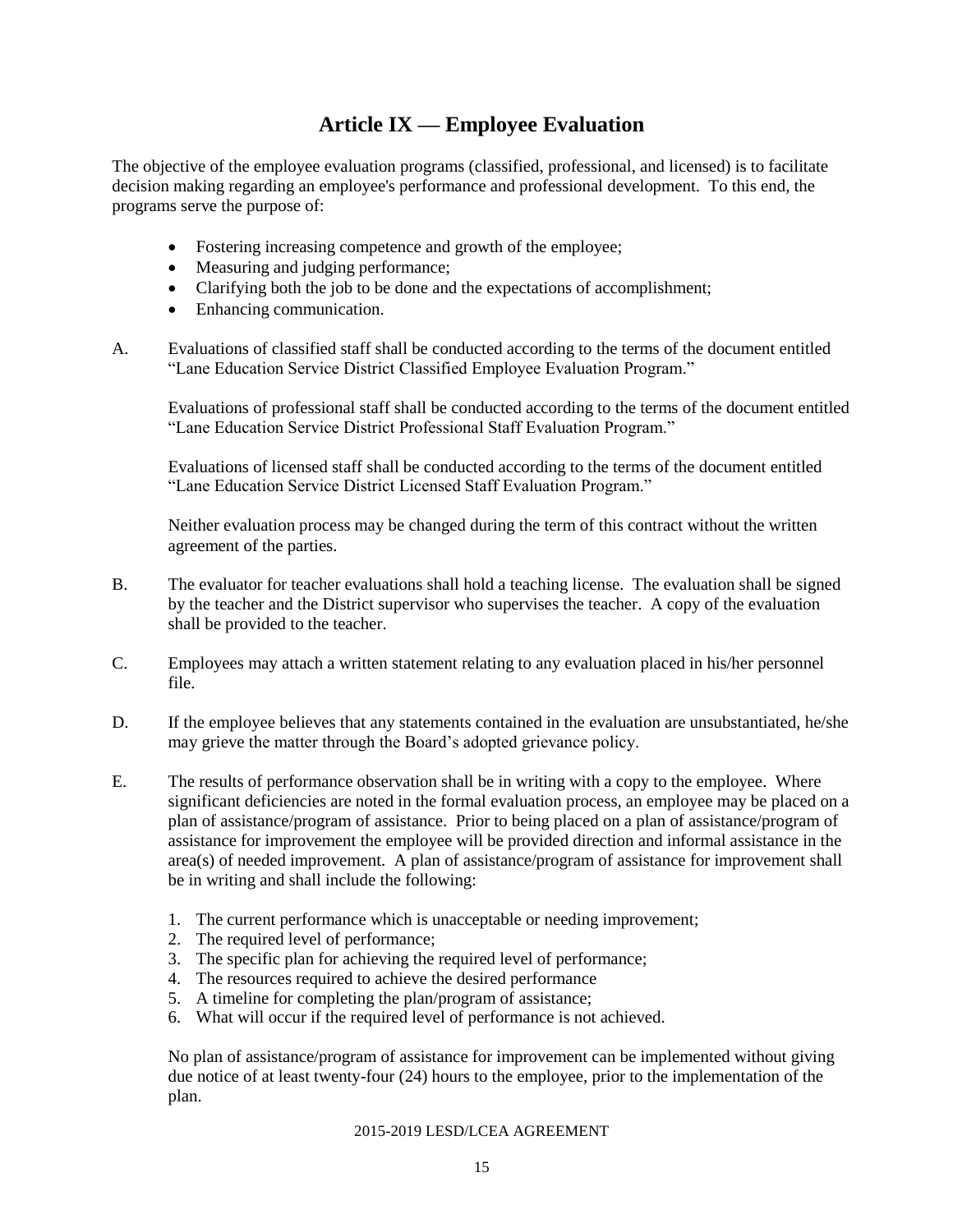A contract teacher will not be placed on a program of assistance for improvement for any alleged deficiency stated in ORS 342.865 (see below) without the completion of a meeting to review the concern and the data collected related to the alleged deficiency.

- Inefficiency
- Neglect of duty
- Inadequate performance
- Failure to comply with such reasonable requirements as the board may prescribe to show normal improvement and evidence of professional training and growth.

At the time of the meeting to review the concern, written notice of the alleged deficiency will be provided. If observational data is used, this will include a pre-observation and post observation meeting.

F. The District will offer peer assistance whenever practicable and reasonable to aid the employee to better meet the needs of students.

- 1. The teacher who will receive the peer assistance and the Association will have input on the selection of the person(s) or agency that will provide the assistance.
- 2. Participation in peer assistance is voluntary. Both the teacher offered assistance and the person asked to provide assistance may refuse to participate with no adverse consequences or penalty.
- 3. Participation in peer assistance will not unreasonably increase the workload of participating teachers. The District will provide release time to be used for purposes related to peer assistance if such release time is deemed necessary by the District.
- 4. No witness or document relating to or arising from peer assistance will be used for any proceeding before the Fair Dismissal Appeals Board, or in a probationary teacher non-renewal hearing. Use of such material or witnesses or documents must be approved by mutual consent for the hearings identified above.
- G. Employee discipline and the charges which resulted in the discipline shall be considered stale after sixty (60) months, so long as no other discipline for the same type of conduct occurs. A stale document may not be used for any purpose to support progressive discipline, non-extension, or dismissal.

The Board agrees not to change language in currently adopted Board Policy and Administrative Rules on Staff Evaluation without consulting with the Association (Board Policy GCN/GDN).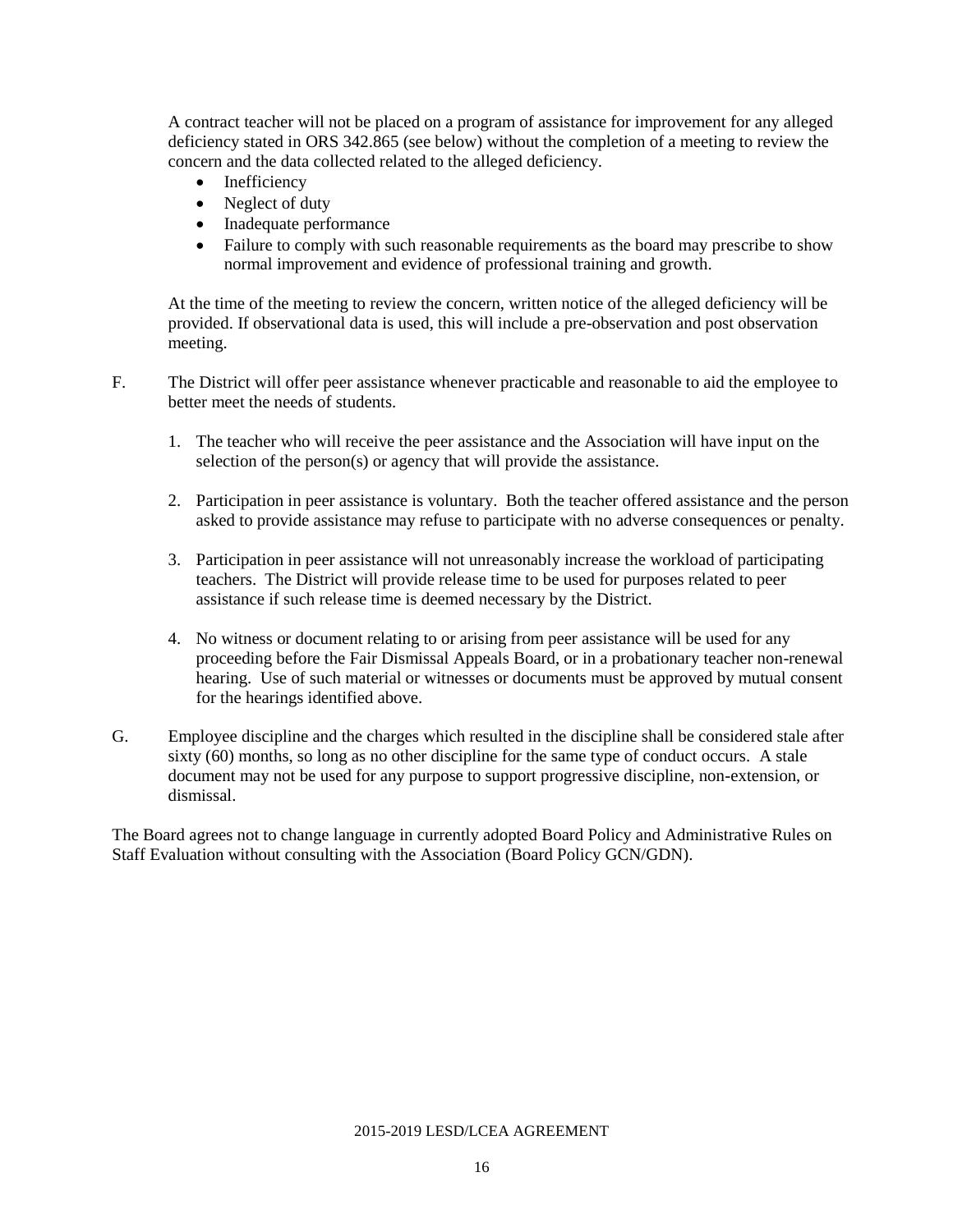### **Article X — Work Schedule and Overtime**

- A. Employees' daily work schedules are assigned within each service area to meet the needs of operational efficiency. When it is found necessary to change the work schedule of any employee, the District agrees that it will give as much prior notice as possible; except in cases of emergency, employees should normally expect notice of at least one week.
- B. Classified employees working at the request of their supervisor in excess of forty (40) hours within any work week shall be compensated at the rate of time and one-half for all such time. The supervisor will determine whether the compensation shall be by way of additional salary or compensatory time. All compensatory time shall be used within three (3) months following the date it was earned. If this cannot be accommodated, the employee will be paid for the accrued time.
- C. Prep time for classroom teachers shall be scheduled in blocks of time no less than thirty (30) minutes within the 8-hour workday. Such prep time for classroom teachers shall be in addition to the minimum thirty (30) minute duty-free lunch time.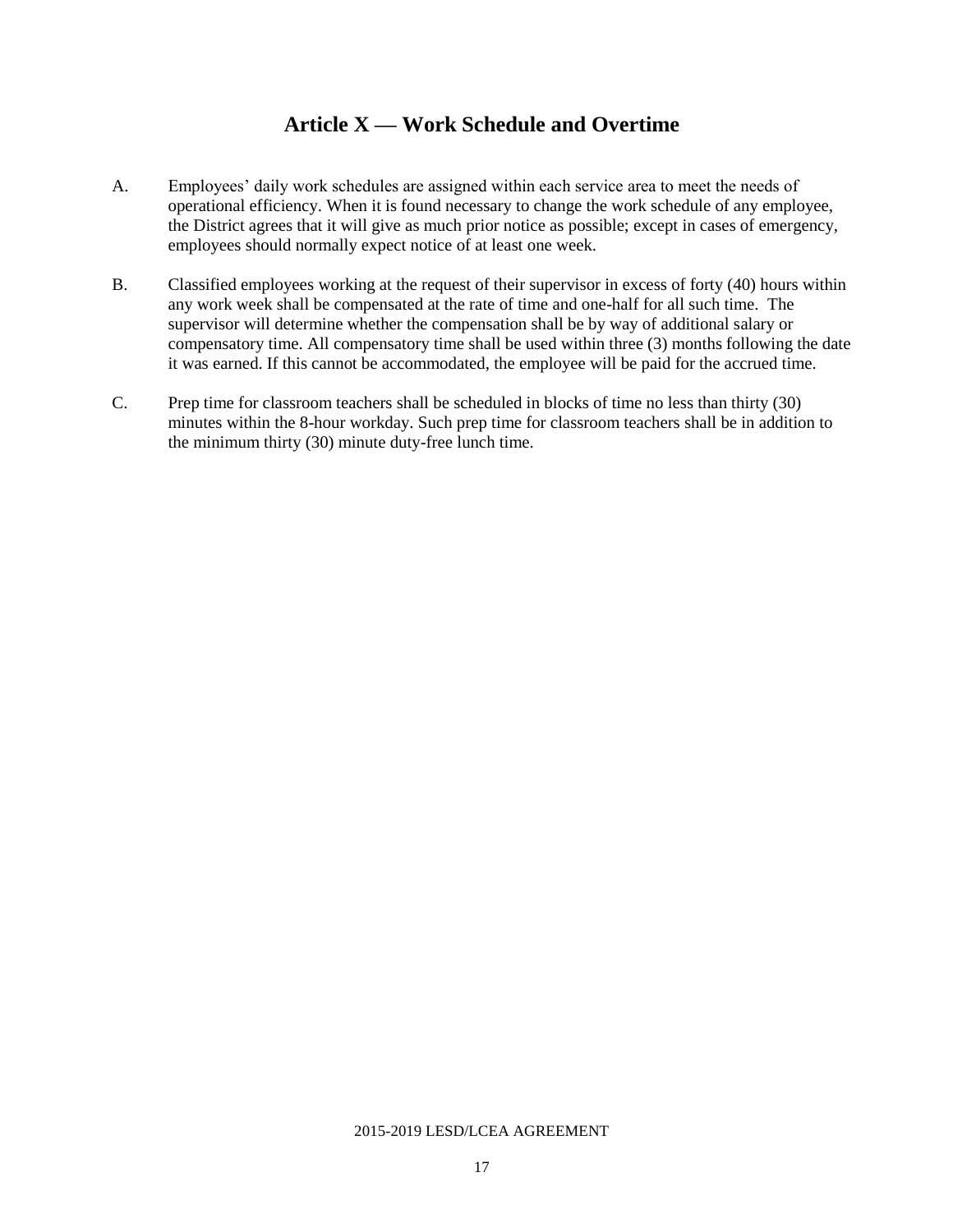# **Article XI — Subcontracting**

- A. Subcontracting may be used by the District for projects or tasks that cannot be done by bargaining unit members or in a timely manner within their regular work hours. Projects or tasks requiring subcontractors beyond the ninety (90) calendar days limit are subject to sections B, C, and E of this article.
- B. Requests for use of subcontractors beyond the limits noted in section A will be submitted to a committee for review and approval. The Subcontract Review Committee will consist of four members. Membership shall be assigned as follows:
	- 1. Association President or designee (not from the affected service area)
	- 2. Superintendent or designee (not from the affected service area)
	- 3. Association selected member from the affected service area
	- 4. Administrator from the affected service area
- C. The supervisor/director requesting the use of a subcontractor as defined in this article shall submit a written request forwarded to the Association President and the Superintendent. The request shall address the following:
	- 1. Why the use of a subcontractor is required.
	- 2. Why the regular staff would be unable to complete the task
	- 3. Description of the magnitude of the project/task to be subcontracted
	- 4. Plan noting that regular staff will not be negatively affected
	- 5. Plan for knowledge transfer from the subcontractor to the regular staff
- D. The committee will reach an agreement employing a conflict resolution process if necessary. The decision of the committee will be communicated to all staff through a jointly developed communication.
- E. If an approved subcontracting arrangement extends beyond one hundred-eighty (180) working days, the Subcontract Review Committee will reconvene to review the progress of the subcontracting process.
- F. If a subcontracting arrangement is approved for an extended duration, the subcontracting committee will meet at minimum once a year to determine whether or not the subcontracting arrangement will continue or approve the subcontracting as a permanent arrangement.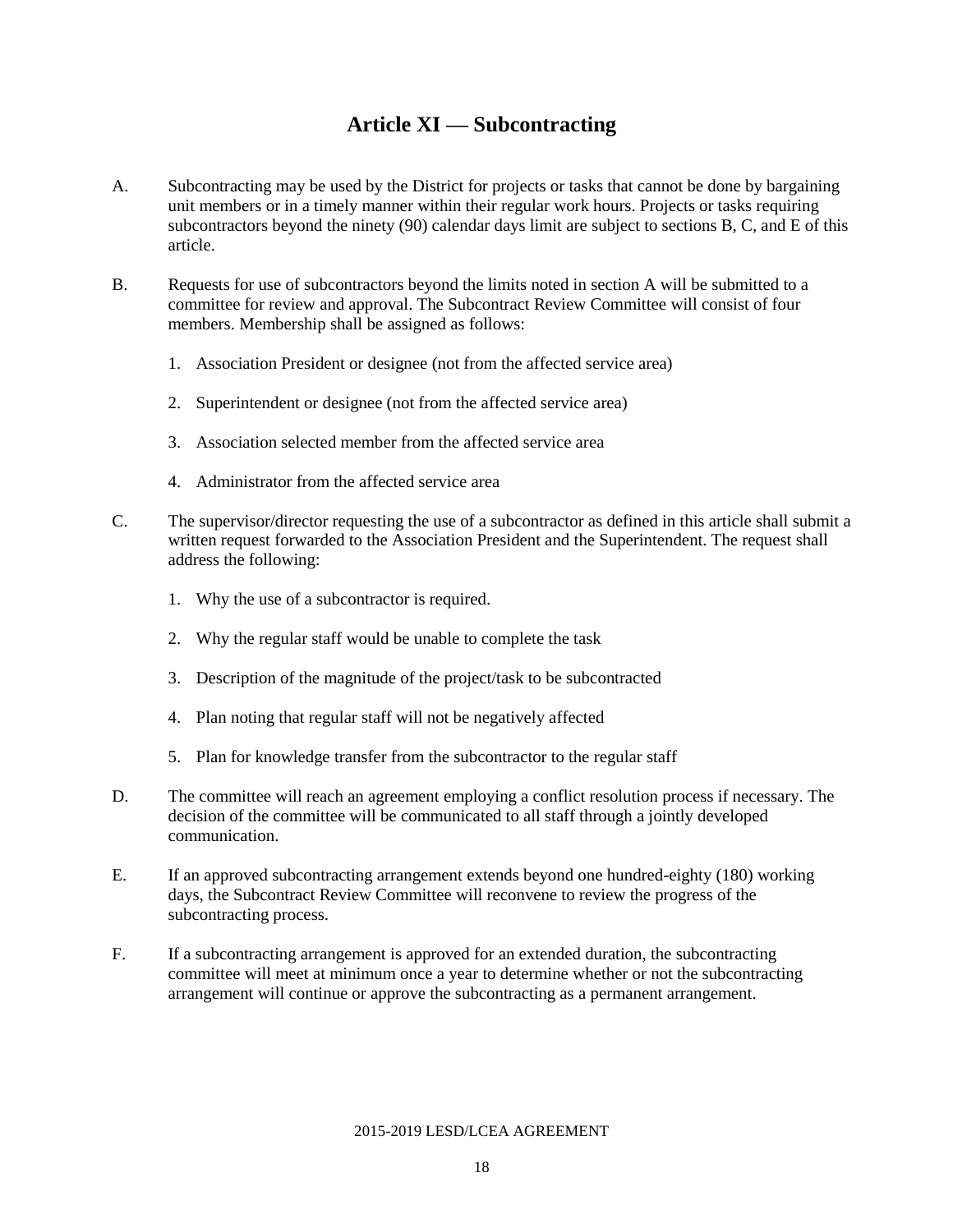### **Article XII — Working Conditions**

- A. The District recognizes the unique needs of the Life Skills Education Program classrooms and will bear in mind the classroom composition when assigning students. The teacher will be involved in the decision process when student(s) are to be added to a classroom, while the District reserves the right for actual placement in a particular classroom.
- B. When a new student is placed in an ESD operated classroom, staff shall be provided information, if available, about known behavior pattern(s) or medical needs of students and any identified protocols and strategies for addressing those needs. For such students the district will, upon teacher request or supervisor need identification, ensure that students are assessed in a timely manner to determine appropriate behavioral interventions or medical protocols.
- C. The District agrees to reimburse employees whose personal property, including clothing and glasses, is damaged while responding to students in the course of their work.
	- 1. The employee must document the damage by using an Incident Report Form and attach an estimate of cost to repair or replace the loss. The report and estimate are to be given to the employee's service area director.
	- 2. Repair and/or replacement costs shall be based on the most current and available rates and/or costs.
	- 3. Employee agrees to submit a claim to his or her own insurance carrier prior to the submission to the District. The District shall reimburse the employee up to \$250.00 for an amount not covered by the employee's own insurance.
	- 4. Requests for reimbursement, including receipts must be submitted within 30 days of the incident when the damages occurred.
	- 5. Payment will be made to the employee or to the vendor who repaired or replaced the damaged item(s) in the next accounts payable check cycle.
	- 6. In circumstances where the ESD is paying the vendor directly and the bill is in excess of \$250, the ESD and the employee will mutually agree on the simplest method of payment to the vendor.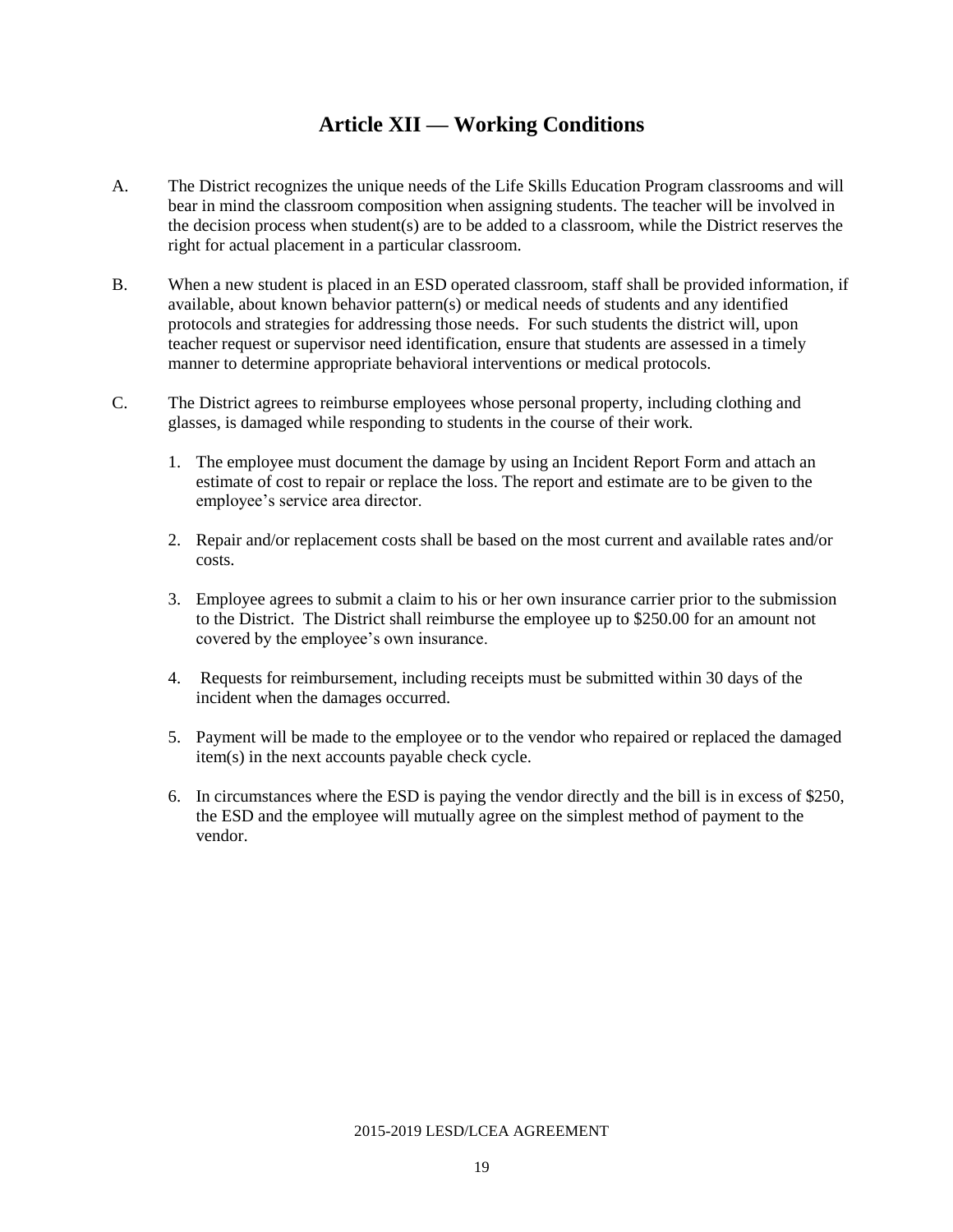# **Article XIII – Job Sharing**

- A. Job share assignments must be approved annually.
- B. A full-time teacher who elects to participate in a job share assignment shall retain seniority for a full-time assignment for a period of 3 years.
- C. Insurance benefits shall be prorated based on percent of 1.0 FTE.
- D. Job share participants will attend all required meetings, conferences, or trainings as if they were full-time.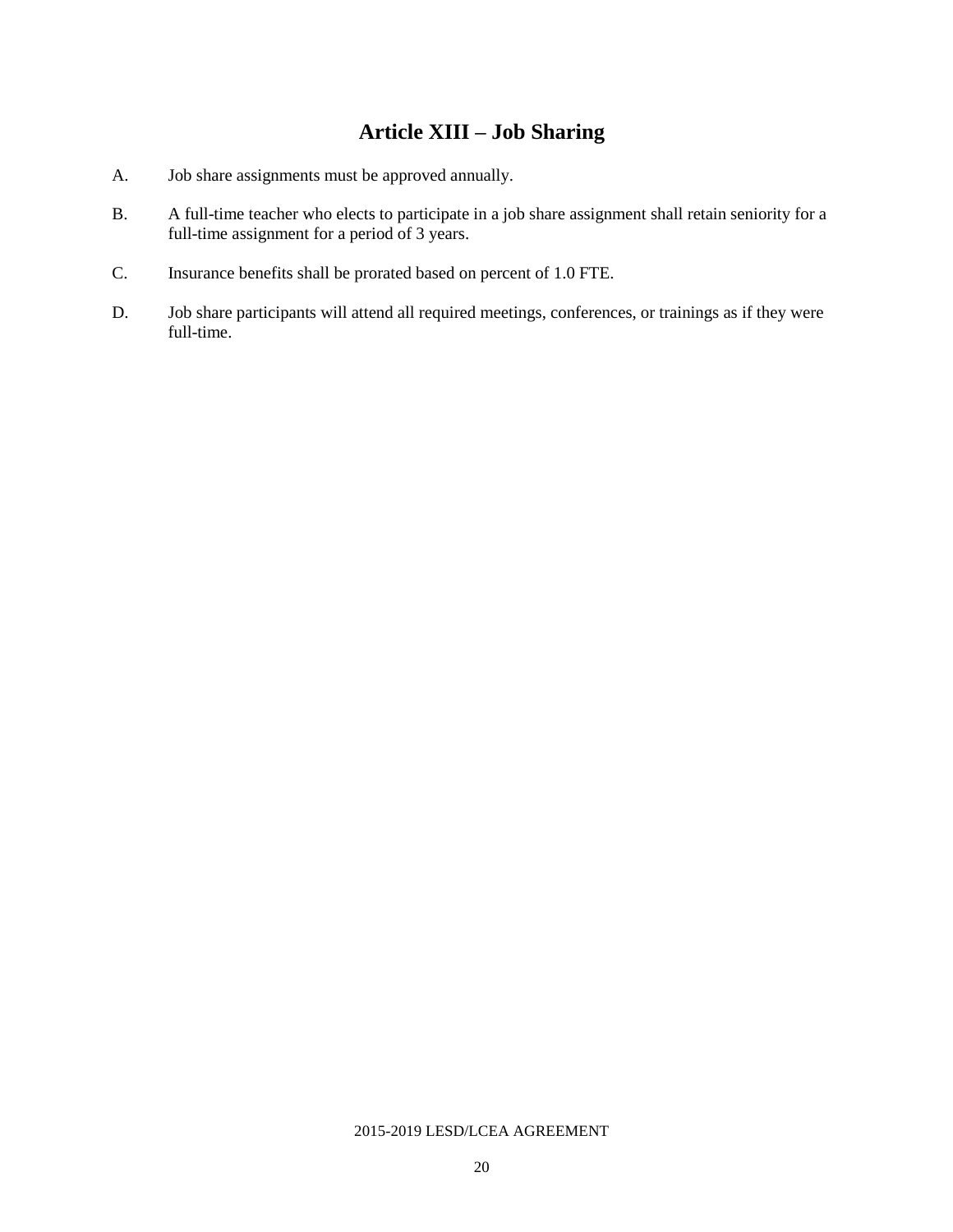### **Article XIV — Vacations, Holidays and Leaves**

#### A. **Vacations**

1. Twelve-month (260-day) employees shall earn paid vacation on the basis of their length of service with the ESD. All vacations shall be calculated on a July 1 through June 30 fiscal year basis. Vacation accrual commences with the first full month of employment. No proration will be granted for part-month employment.

To be eligible for vacation, an employee must have completed one full year of employment. A new employee will be eligible to take earned vacation after completing his/her nine-month probationary period. Any vacation utilized by an employee covered by this option is charged against the annual vacation entitlement.

Every employee who begins employment after July 1 will have his/her vacation pro-rated for the first year. The pro-ration shall be calculated at the rate of 5/6 of a day per month. This accrual will be posted at the close of the fiscal year in which it is earned. Thereafter, vacation days will be posted at the close of each fiscal year, based on the following schedule:

| $1 - 4$ years employment    | 10 days |
|-----------------------------|---------|
| $5 - 9$ years employment    | 15 days |
| $10 - 14$ years employment  | 20 days |
| 15 years or more employment | 22 days |

- 2. While each eligible employee shall be allowed his/her full allotted vacation leave each year, when the leave is taken shall remain at the discretion of his/her immediate supervisor so that efficient operation of the District is not affected. However, no employee shall be required to take a portion of his/her accrued vacation in such a way as to prevent him/her from having seven (7) consecutive days off.
- 3. Vacation leave for eligible employees who work less than full time shall be granted on a prorated basis.
- 4. Employees who terminate their employment after one (1) year of employment prior to having taken vacation leave shall be allowed compensation on a prorated basis as follows:
	- Employees who would have been entitled to two weeks 1 day for each 25 working days.
	- Employees who would have been entitled to three weeks 1 day for each 17 working days.
	- Employees who would have been entitled to four weeks 1 day for each 13 working days.
- 5. The District's administrative rules on twelve-month (260 day) staff vacation shall remain unchanged during the term of this Agreement.
- 6. Legal holidays and normal days off occurring during an employee's vacation will not count as vacation time.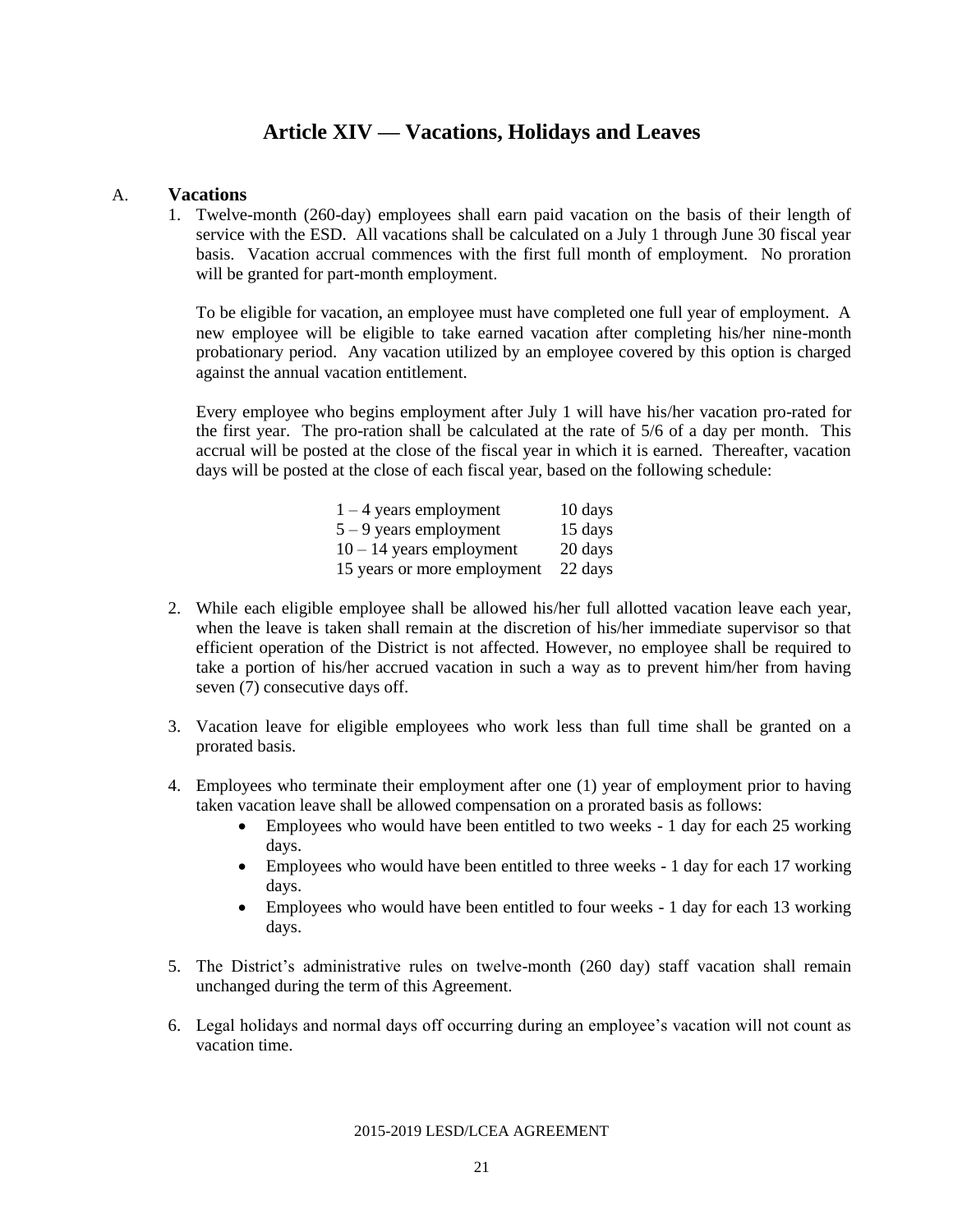#### B. **Holidays**

The specific holidays are based on the calendar developed for the employee's assignment. Holidays are granted based on the length of employee work calendar, excluding extended contract, as follows:

| 209 days or less | 6 holidays  |
|------------------|-------------|
| 210-229 days     | 8 holidays  |
| 230-260 days     | 10 holidays |

Paid holidays are:

Martin Luther King Jr. Day Memorial Day Independence Day Labor Day Armistice Day (Veterans' Day) Thanksgiving and the following Friday (two days) Christmas (two days) – either the day before or the day after New Year's Day

If a holiday falls on a Sunday, the following Monday shall be observed. If a holiday falls on a Saturday, the preceding Friday shall be observed.

Regular employees who work less than full time are allocated paid holidays on a prorated basis. The number of paid holidays for employees hired after the start of the specific calendar associated with their work assignment will be reduced during the  $1<sup>st</sup>$  year of employment based on date of hire.

#### C. **Sick Leave**

All full-time twelve-month employees of the District shall be entitled to twelve (12) days (96 hours) of sick leave with pay per year. All other full-time employees shall be entitled to ten (10) days (80 hours) of sick leave with pay per year. This shall be granted on July 1 of each year. Employees who at time of termination have taken more sick leave than has been accrued shall reimburse the District for the value of the difference beyond the amount accrued.

- 1. Sick leave shall accrue at the rate of one (1) day (8 hours) for each full month (172 hours) of completed service, without limit to a maximum accumulation.
- 2. Regular employees who work less than full time shall earn sick leave on a prorated basis.
- 3. Staff members shall be able to transfer District sick leave as prescribed by ORS 332.507 and shall be allowed to use accumulated and unused sick leave in accordance with the provisions of ORS 238.350.
- 4. Sick leave shall cover absences owing to an employee's own illness or injury except as otherwise provided by law or the provisions of this Agreement.

#### D. **Bereavement Leave**

2015-2019 LESD/LCEA AGREEMENT Employees will be granted up to five (5) paid bereavement leave days per occurrence per year for death in the immediate family. This leave shall not be charged to sick leave or vacation time. This leave shall not accumulate. Regular employees who work less than full time are allocated bereavement leave on a prorated basis.. The term "immediate" family as defined in this article shall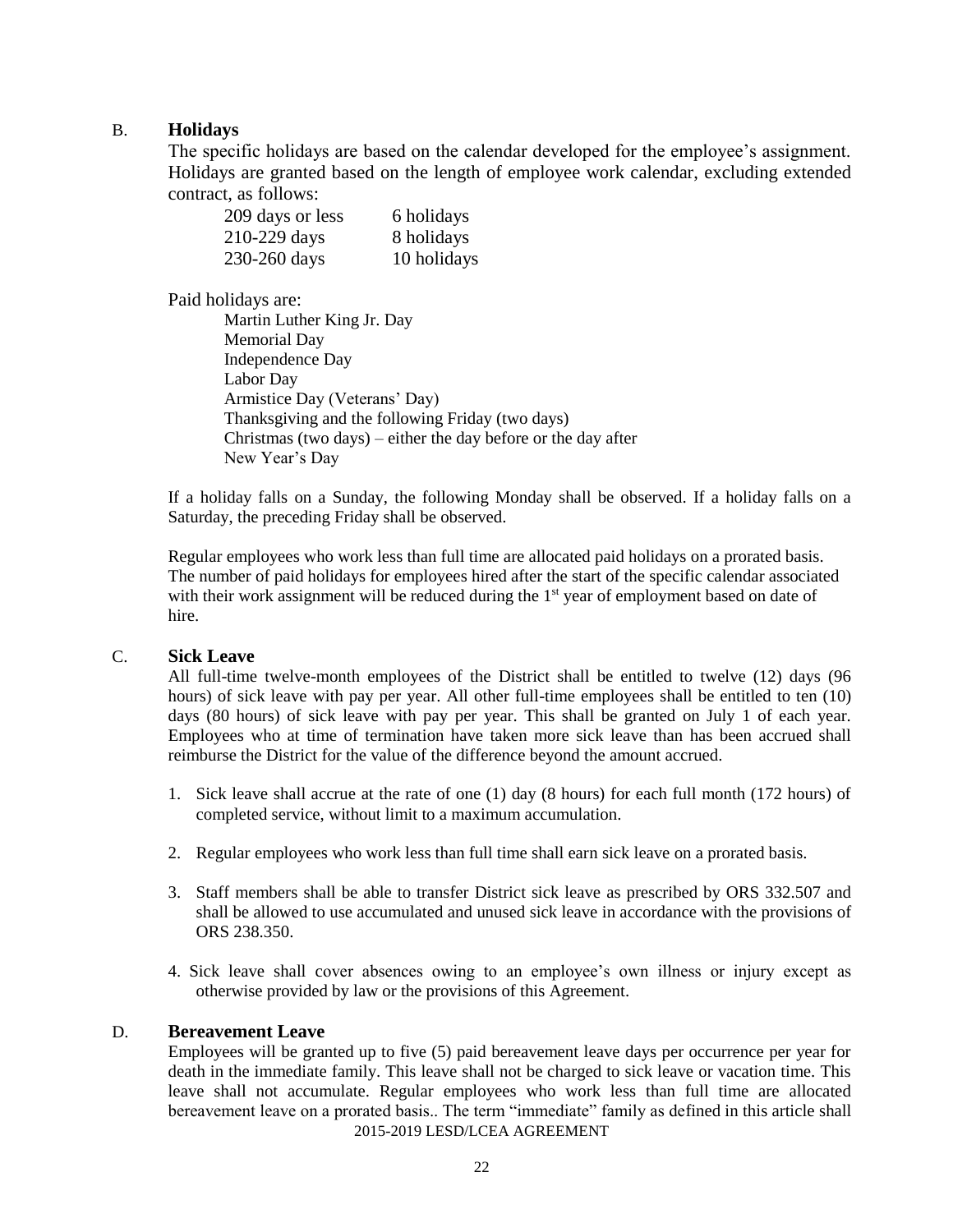include: spouse, domestic partner, son, daughter, mother, father, sister, brother, grandchild, grandparent, son-in-law, daughter-in-law, mother-in-law, father-in-law, sister-in-law, brother-inlaw, aunt, uncle, stepfather, stepmother, stepchild, adopted child, foster child, or anyone who is a member of the immediate household. For purposes of this Article, aunt and uncle shall include only such aunt or uncle that were in a position similar to that of a parent of the employee. This leave shall be allowed for only one aunt and one uncle for each employee.

#### E. **Family Illness Leave**

Employees will be granted two (2) paid leave days per year for illness in the immediate family. **See paragraph D for immediate family definition.** Employees hired after January 31 will receive only one (1) day of family illness leave, during the first year of employment. Regular employees who work less than full time are granted personal leave on a prorated basis. This leave shall not be charged to sick leave or vacation leave. This leave shall not accumulate. In certain instances sick leave and vacation may be used concurrently with FMLA and OFLA as described in policy GCBDA/GDBDA and GCBDA/GDBDA-AR.

#### F. **Personal Business Leave**

The District will grant two (2) days of paid leave per year for employees to take care of personal business, including family illness, which cannot be cared for outside of the workday. Employees hired after January 31 will receive only one (1) day of personal business leave, during the first year of employment. Personal business leave is not cumulative. Regular employees who work less than full time shall be allocated personal business leave on a prorated basis.

Personal business leave must be scheduled with the employee's service area director at least twenty-four (24) hours in advance unless the circumstances giving rise to the need for leave prevents such advance notice. In such instances, the employee shall give verbal notice as early as possible and shall provide a written explanation of the circumstances within twenty-four (24) hours of returning to work. Personal business leave may not be used for recreational, avocational or social purposes, nor to extend a holiday or vacation unless there is a transportation emergency.

However, this language shall not be construed to prevent personal business leave on days before or after a holiday or vacation per se, but unusual circumstances shall be considered in the same way they would on a normal working day. The employee's written request or explanation shall include a statement indicating that the leave will not be used (has not been used) for any purposes proscribed above.

The District reserves the right to deny use of any leave in less than one-half (½) day portions if the requested absence has an effect upon the District's operation. No leave shall be approved for less than ½ hour segments.

#### G. **Family Medical Leave Act/Oregon Family Leave Act**

The District shall grant family and medical leave in accordance with Oregon Family Leave (OFLA) and the Family Medical Leave Act (FMLA). The employee shall be entitled to use any accrued and applicable compensatory leave during the leave of absence. The District, at its sole discretion, may grant additional days of leave thereafter. The granting of unpaid leaves does not set precedence for future decisions.

Medical leave shall be granted to same sex domestic partners in the same manner as defined in the 2008 Oregon Family Leave Act, unless specifically prohibited by law.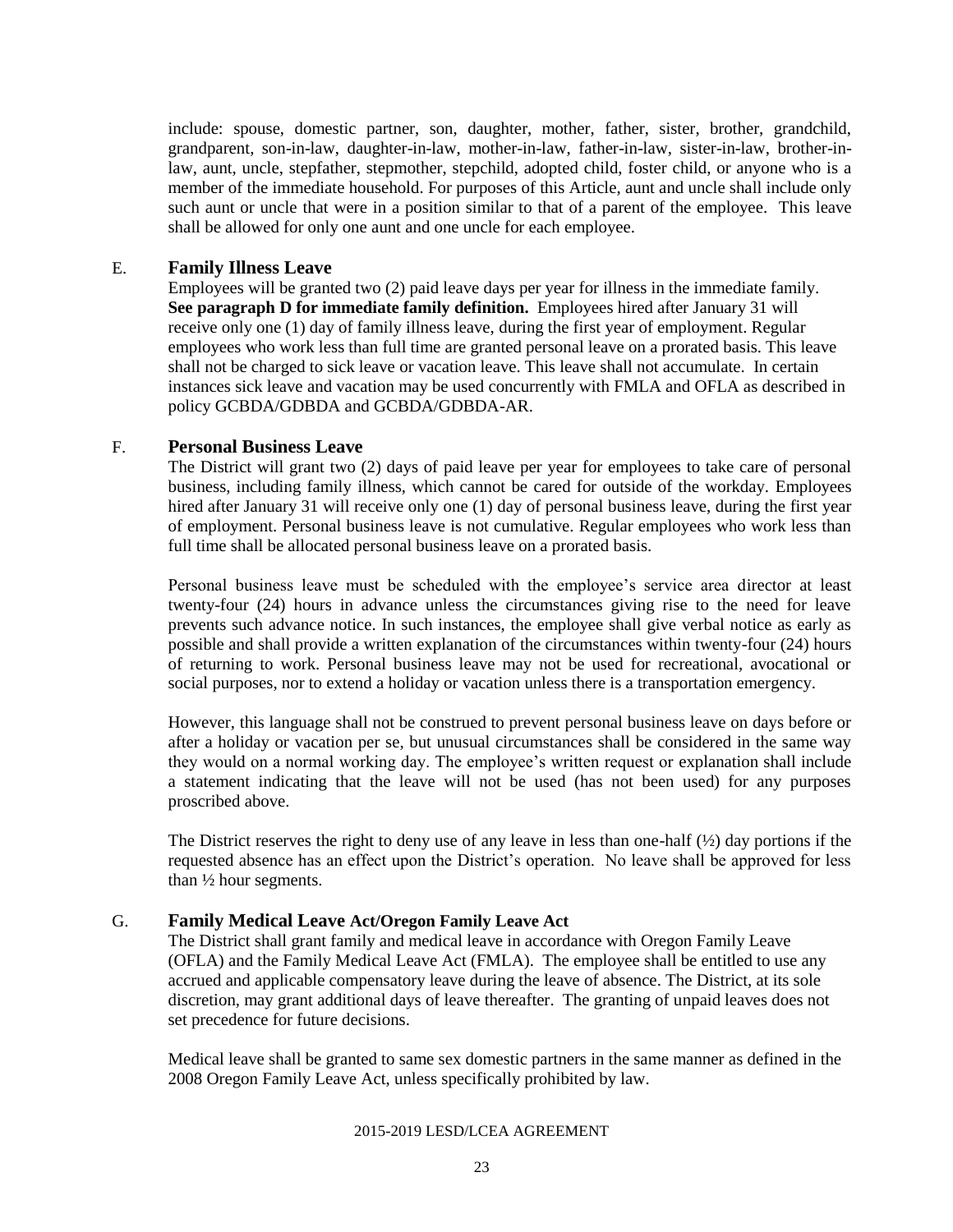#### H. **Military Leave**

Military leave shall be allowed as prescribed by ORS 408.240, 408.270, 408.290.

#### I. **Leave of Absence for Court or Jury Duty**

An employee shall not suffer loss of compensation when called to serve on a jury, nor shall time off be charged to vacation or sick leave. The employee's regular salary shall be paid by the District during the period absent for court or jury duty. The employee shall assign to the District any per diem salary received from the court for performing jury duty.

Court duty is defined as appearance before a court proceeding (civil or criminal) as witness and in response to a subpoena. Such leave shall not be available if the employee is a party in interest (e.g., a defendant or complainant) or appearing on behalf of, or in connection with, an action sponsored by the Association. (See policy GCBDE-AR)

#### J. **On-the-Job Injury**

An employee injured on the job who sees a doctor and receives written instructions from the doctor to stay off work, or is hospitalized, will not be charged for any sick leave time or receive a loss in pay for any time during the first three days of the injury, if not covered by worker's compensation insurance.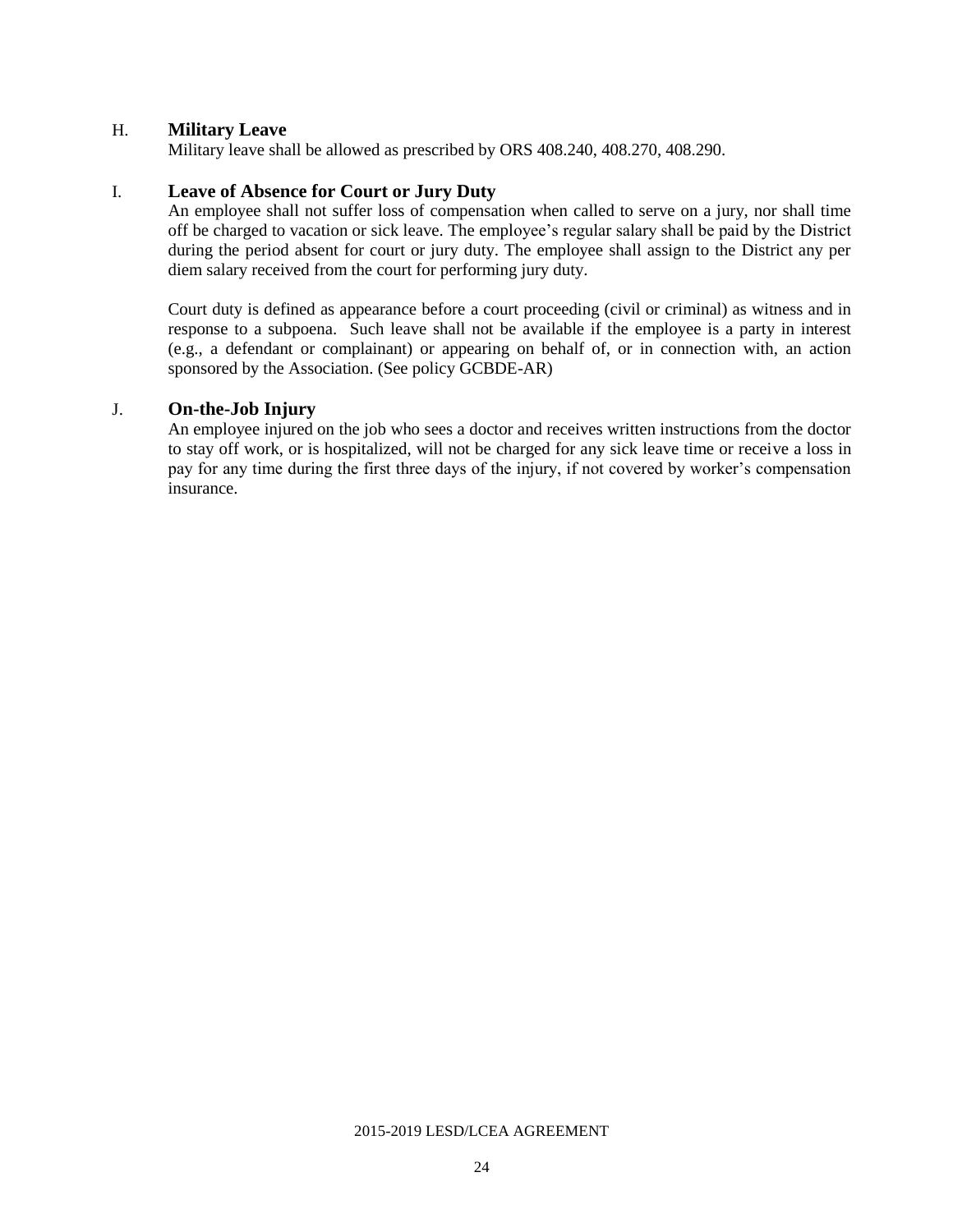# **Article XV — Sick Leave Bank**

- A. The District will establish a sick leave bank. The purpose of the sick leave bank shall be to extend additional sick leave to bargaining unit members when a life-threatening or debilitating illness or injury exhausts the member's sick leave account.
- B. Each member borrowing from the sick leave bank is required to repay the sick leave bank at a rate of one-half of their yearly sick leave allotment, but they may choose to contribute more, up to the total owed, until the sick leave bank is repaid in full the number of sick hours borrowed.

If the member owing the sick leave bank terminates employment, the sick leave bank absorbs the loss of hours owed.

- C. Sick leave bank membership shall be open to all members of the association who donate sick leave to the sick leave bank in accordance with the conditions of this article. Upon request, the District shall furnish the committee with a record of leave accumulated by the sick leave bank including the pattern of usage over the last year. Donated sick leave hours are irrevocable and remain in the bank upon the end of employment with the District.
- D. The Administrative Committee shall conduct a thirty (30) day open enrollment period from the last week in August to the last week in September annually when employees who have not joined the sick leave bank may become members. Additionally, a new employee may join the sick leave bank within thirty (30) days of his/her first day of hire. To enroll in the sick leave bank, each employee shall contribute eight (8) hours of sick leave, or for employees working less than full-time, an amount equivalent to their prorated FTE, to the sick leave bank during open enrollment.

During open enrollment or at retirement sick leave bank members may donate additional sick leave hours to the bank. The maximum accumulated donation to the bank by any individual sick leave bank member during their employment is not to exceed a total of one (1) day per year of District employment.

E. Once an employee enrolls in the sick leave bank, they remain a member, and do not need to contribute more sick leave to the sick leave bank until the committee determines that the sick leave bank's reserve of sick leave is no longer sufficient to meet anticipated demand. At that time the committee shall set a deadline for each employee to contribute additional time to the sick leave bank. Failure to contribute time to the sick leave bank shall act as withdrawal from sick leave bank membership.

If an employee is currently out of sick leave or not in a position to make a donation at the time additional contributions are requested and the employee desires to remain a member of the sick leave bank, the employee may borrow against his/her next year's sick leave allotment.

- F. Sick leave bank members may borrow up to three hundred twenty (320) sick leave hours (40 days), or for employees working less than full-time , the amount equivalent to their prorated FTE in accordance with the following criteria:
	- 1. The illness or injury must be life-threatening or debilitating and does not include normal pregnancy.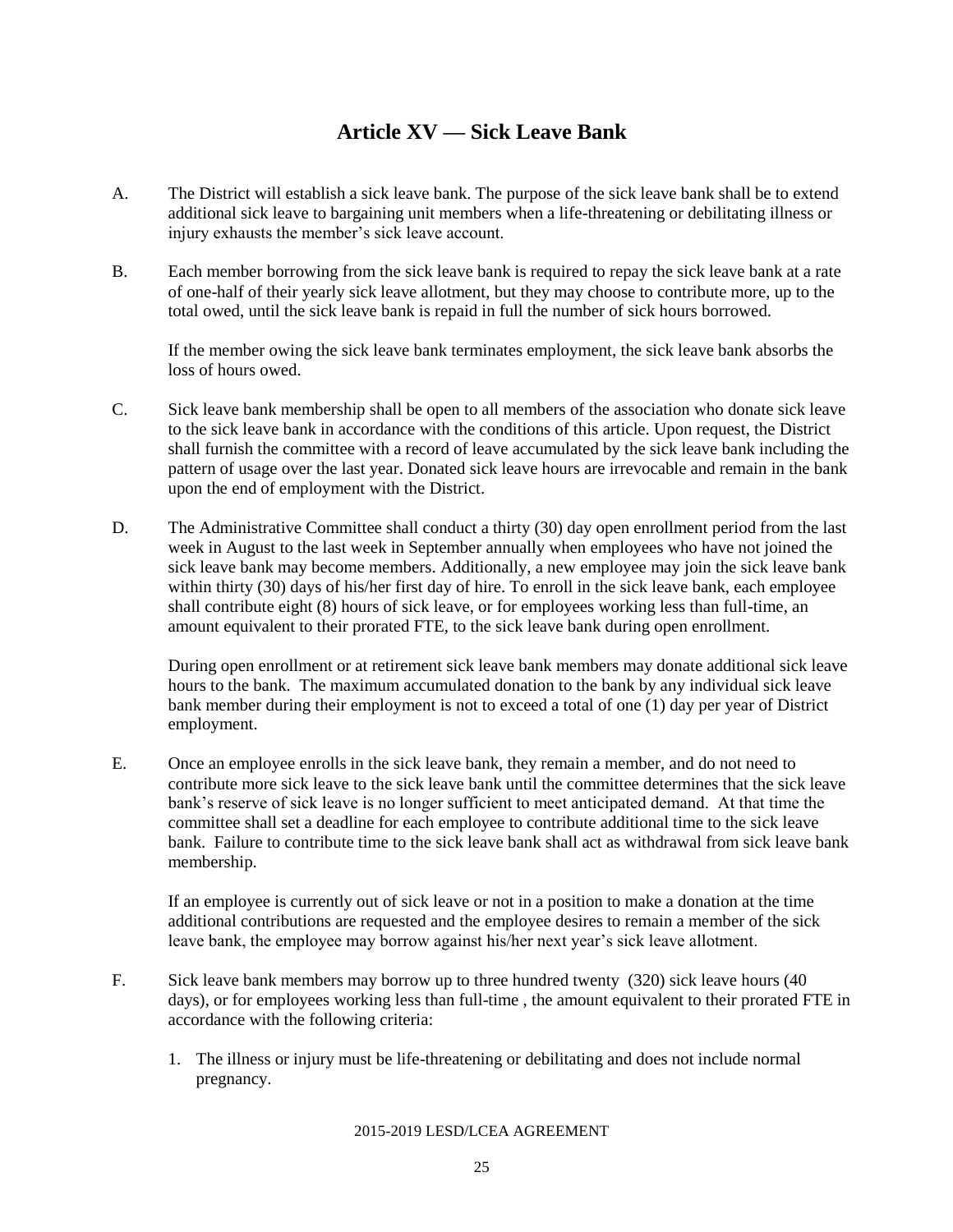- 2. District records must show that the member has exhausted his/her sick leave account.
- 3. Sick leave bank benefits shall be coordinated with Worker's Compensation benefits, PERS disability benefits and District long-term disability. Use of "sick bank" hours shall cease on the first day that the District's Long Term Disability insurance becomes effective.
- 4. The member's life-threatening or debilitating illness or injury has prevented him/her from performing his/her job requirements for more than ten (10) days, and a doctor has certified in writing that the illness or injury is life-threatening or debilitating or that surgery cannot be postponed or delayed until vacation time. When the member qualifies for benefits, the sick leave bank will cover the first ten (10) days as well as all subsequent days approved by the Administrative Committee.
- 5. There are sufficient hours in the sick leave bank to cover the request.
- 6. A second doctor's opinion may be requested at District's expense.
- G. If the Administrative Committee denies a member's request for benefits, the committee shall state its reason(s) for denial.
- H. Membership in the sick leave bank shall be terminated by written request of the member, lack of required donation time, or by termination of employment. If an employee is laid off and recalled, the employee will not be required to rejoin the bank. If during the lay off period sick leave bank members were requested to donate more sick leave time, then the employee would be asked to donate a proportionate amount of sick leave. Failure to contribute at this time would serve as withdrawal from the sick leave bank as described in paragraph F
- I. The Association will hold the District harmless against any claim or suit brought against the District on account of this provision including the full reimbursement for the cost of any back wages, sick leave reimbursement, or other actions which the District might be required to take in order to comply with a court order, settlement, or other resolution of any claim or suit, provided the District notifies the Association in a timely manner of any claim or suit that has been filed against it.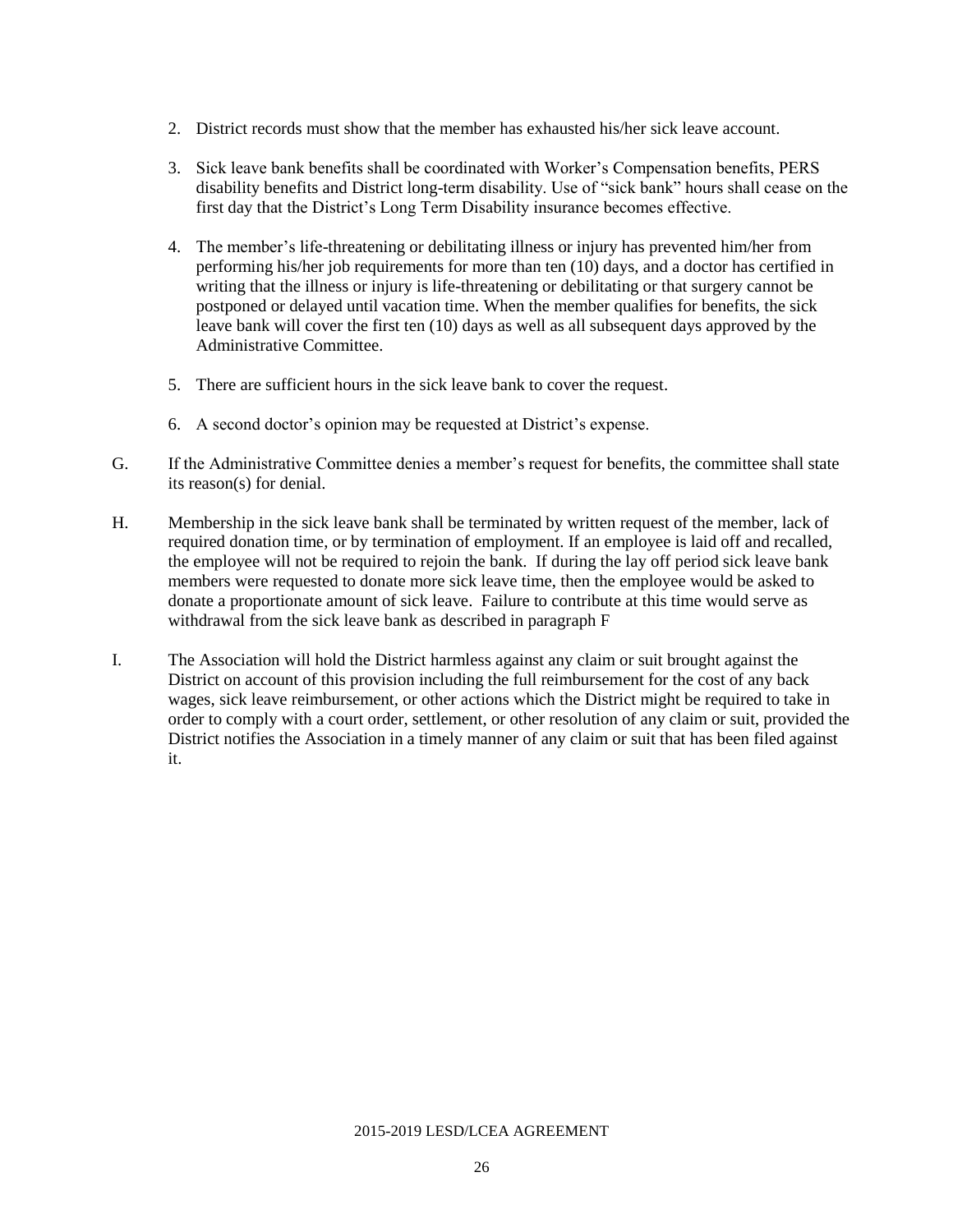# **Article XVI — Insurance**

- A. Employees working 5 hours or more per day or 25 hours or more per week shall be eligible to enroll in full family medical insurance, dental insurance, and term-life. Employees working at least 4 hours per day and less than 5 hours per day, or at least 20 hours per week and less than 25 hours per week, shall be eligible for employee-only insurance contribution; however, they may enroll other qualifying family members by paying any premium costs above the employee-only premium rate.
- B. The tiered insurance cap allocations will be increased by 3.4% each year in 2017-18 and 2018-19.

|         | <b>Employee</b><br>Onlv | $Employee +$<br><b>Spouse</b> | $Employee +$<br>Child(ren) | <b>Full Family</b> |  |
|---------|-------------------------|-------------------------------|----------------------------|--------------------|--|
| 2017-18 | \$582.00                | \$1,139.00                    | \$1,067.00                 | \$1,632.00         |  |
| 2018-19 | \$602.00                | \$1,178.00                    | \$1,103.00                 | \$1,687.00         |  |

- C. Employees who work less than four (4) hours per day or 20 hours per week shall not be eligible for any insurance coverage.
- D. For employees who work 4 or more hours per day or 20 hours per week, the District will pay the premium for, and enroll the employee in, the following benefits:
	- **Long Term Disability Insurance**
	- **Accidental Death & Dismemberment Insurance** in the amount of \$25,000 per employee.
- E. Employees are responsible for completing the enrollment process within required timelines. Employees may change their insurance options annually during the open enrollment period. Requests for change at any other time must be made through Human Resources.
- F. Licensed employees who complete their contract period shall receive monthly insurance cap contributions towards all insurance benefits of this Agreement through August 31st of the year of such service.

Any such licensed employee who fails to complete the contract period shall receive the monthly insurance cap contribution towards enrollment in insurance benefits available via this Agreement only through the last day of the month in which they terminate their employment.

G. Any classified or professional employee who is employed on or before October 1st of any year, and who completes their agreed upon work period, shall receive the monthly insurance cap contributions towards enrollment in insurance benefits available via this Agreement through August 31st of the year of such service.

Any classified or professional employee who is hired after October 1st of any year in a position which is less than a 12-month position, and completes his/her agreed-upon work year (as determined by position description), shall receive the monthly insurance cap contributions towards all insurance benefits of this Agreement through June 30 of the year of such service.

If a classified or professional employee who was employed after October 1st completes his or her agreed work year, as defined above, and indicates an intent to return the following school year, monthly insurance cap contributions shall be continued through July and August. However, should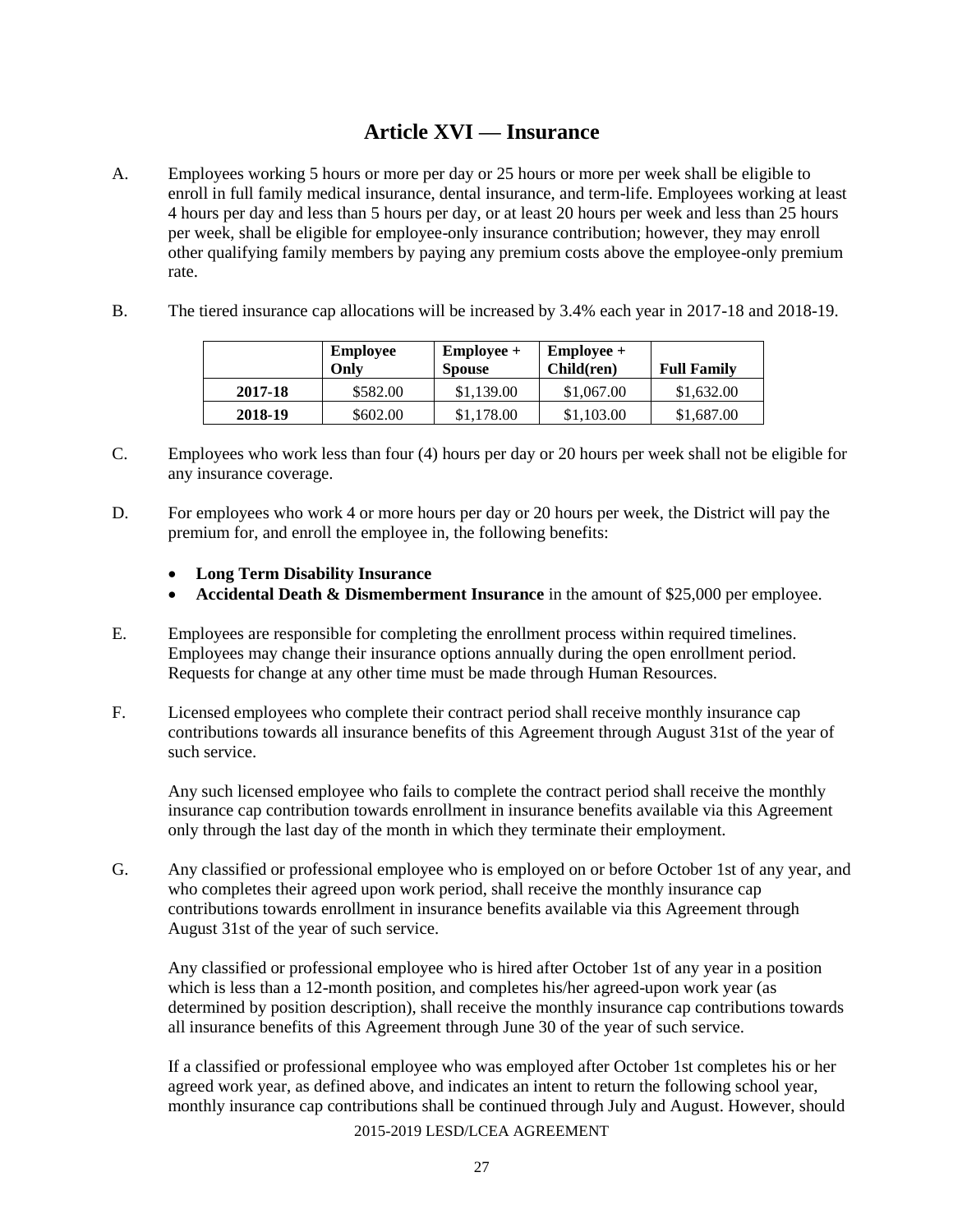such employee not in fact return, he or she shall be required to reimburse the District for the actual cost of premiums paid on his or her behalf for the months of July and August of that year. Such reimbursement shall be made to the District no later than September 30th of the year of such failure to return.

Any classified or professional employee who is hired after October 1st of any year in a position which is less than a 12-month position and fails to complete his/her agreed-upon work year (as determined by job description) shall be eligible for enrollment in and receive monthly insurance cap contributions towards insurance benefits available via this Agreement only through the last day of the month in which he/she terminates employment.

H. The District will make available an annual summary of benefits on the District's website. Hardcopies of the summary will be available upon request.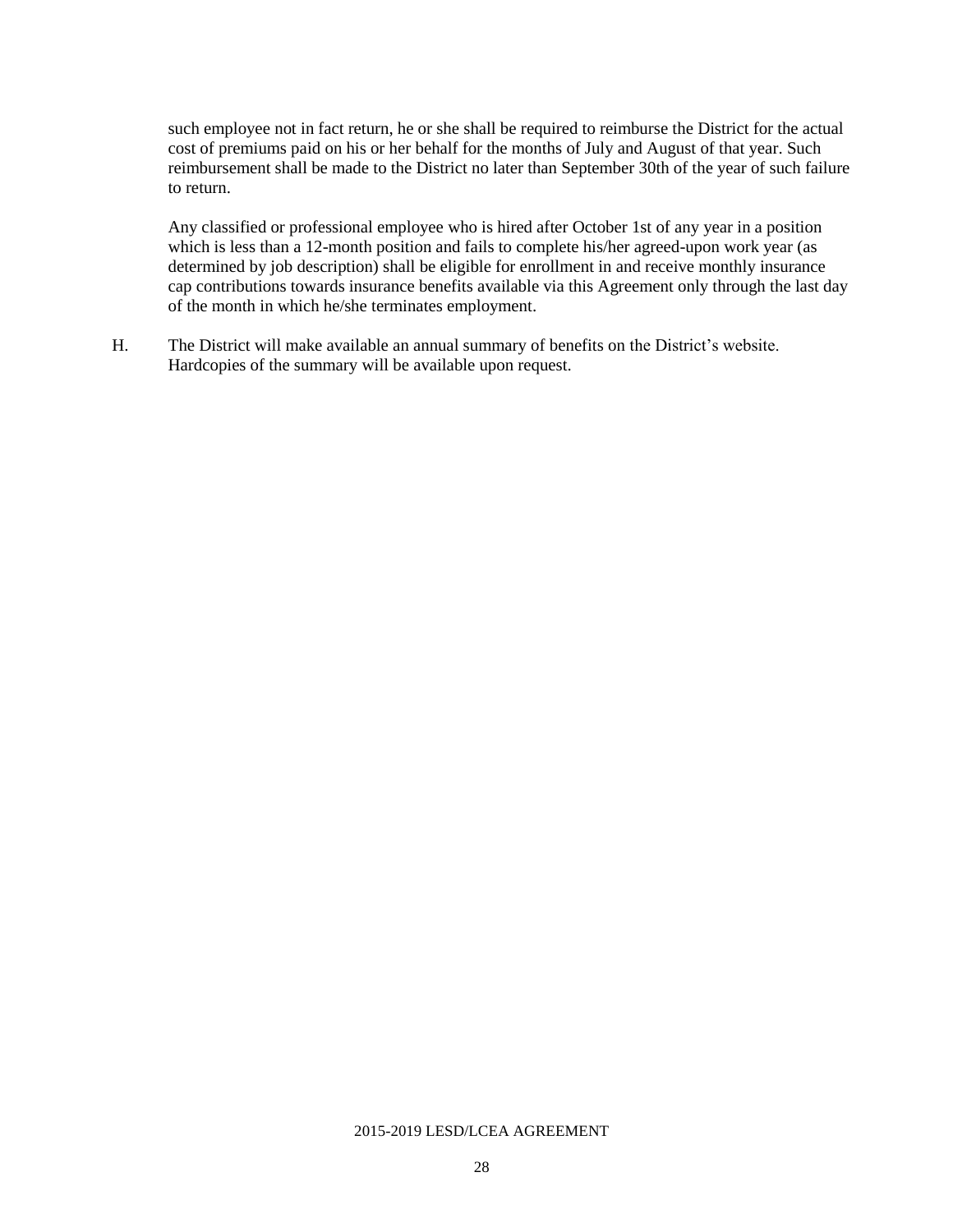### **Article XVII — Salaries and Wages**

#### A. **Salary Schedules**

- 1. Classified employees, other than Instructional Assistants, at the top step or hired after January 31, 2011 shall be paid according to Appendix A-2.
- 2. Instructional Assistants at the top step or hired after January 31, 2011 shall be paid according to Appendix B-2.
- 3. Licensed employees at the top step or hired after January 31, 2011 shall be paid according to Appendix C-2.
- 4. Professional employees shall be paid according to Appendix D-2.
- 5. Classified and licensed employees, and Instructional Assistants hired on or before January 31, 2011, that will not be at the top step on July 1, 2012, will be placed on the "compressed" salary schedule A-3, B-3, or C-3 as appropriate to their assignment.
	- a. When an employee reaches the top step of the compressed salary schedule, they will be moved to the top step of the regular salary schedule (A-2, B-2, C-2).
- 6. The work year for licensed employees assigned to component districts will be based on their district assignment. For all other licensed positions the district will maintain a list describing the work calendar associated with individual licensed positions and review this with the Association annually (Appendix C-1).

Licensed personnel shall be paid an annual salary based on the daily rate shown in Appendix C-2 according to their education and applicable experience multiplied by the employee's assigned work calendar.

- 7. For purposes of this Agreement, the District has created some positions funded through grants. The District will not supplement the grant funding for these positions.
	- a. The length of contract for professional positions will be based on the needs of the program assignment. The district will maintain a list describing the work calendar associated with individual professional positions and review this with the Association annually (Appendix D-1).

The work year for instructional assistants assigned to component districts will be based on their district assignment, excluding teacher grading days and parent conference days. The district will maintain a list describing the work calendar associated with district assignments and review this with the Association annually (Appendix B-1).

- 8. Instructional assistants hired at the start of the school year will have 2 additional calendar days during their first year of employment for the purposes of new employee orientation and new Instructional Assistant training.
- 9. The work year for rural instructional assistants includes 3 days, which at the teachers' discretion, may be worked when the Life Skills Education Program student is absent.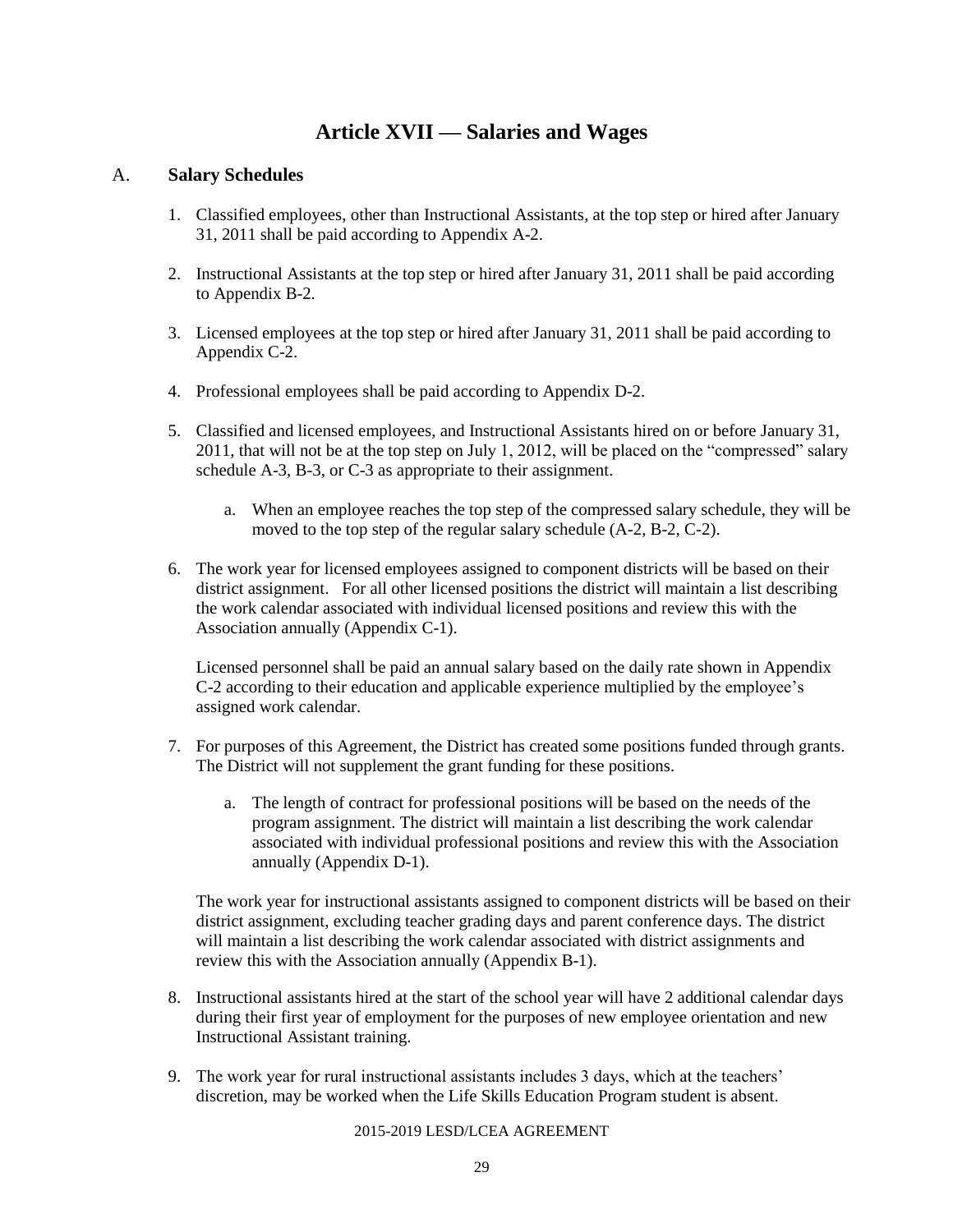- 10. Except for instructional assistants, the work year for classified employees will be based the needs of program the assignment, including funding considerations. The district will maintain a list describing the work calendar associated with individual classified positions and review this with the Association annually.
- 11. The length of contract for employees hired after the specific calendar associated with their work assignment will be reduced during the first year of employment based on date of hire.

#### B. **Wages**

- 1. Effective for the 2017-18 school year, salary schedules will be increased by 2.0%.
- 2. The salary schedules for July 1 of the 2018-19 school year shall be increased by a percentage based on the average of the Portland-Salem CPI-U, Western Region CPI-U and the US Cities CPI-U. The figures used will be determined by averaging the 12-month percentage change from December to December of the Western Region and the US Cities indices and the annual change for the Portland-Salem index.
- 3. The 2018-19 school year measuring period shall be December 2016 through December 2017. The annual increase will not be less than 1.25% or greater than 2.5%.

#### C. **Remote Location Pay**

- 1. District employees with assignments that require them to travel are entitled to reimbursement for vehicle mileage at the prevailing IRS rate less \$.20 per mile. Under the IRS rules employees may be reimbursed for mileage when traveling between the first work assignment of the day and the last work assignment of the day. An employee's travel from home to the first assignment and from the last work assignment to home is not reimbursable, except as described below.
- 2. Employees assigned on a recurring weekly basis to remote districts will receive remote location pay. To be eligible to receive remote location pay the employee must:
	- Be assigned to Siuslaw, McKenzie, Oakridge or Mapleton school districts.
	- Report to these assignments two or more times a month on a regular basis.
	- Travel within these districts, but not to other districts on the days assigned to the district assignments listed in 1, unless directed by management.
- 3. Employees receiving remote location pay may claim mileage within the "remote" district from the first work site and the last work site of the day.
- 4. Employee receiving remote location pay may not check out fleet vehicles for travel to their remote district assignment, except as described below.
- 5. Employees assigned to remote locations 3 or more days a week may elect to be assigned a District fleet vehicle in lieu of location pay, with the approval of their director. Travel in a district vehicle from an employee's home to the first work site and from the last work site to the employee's home will be reported as compensation as per IRS requirements.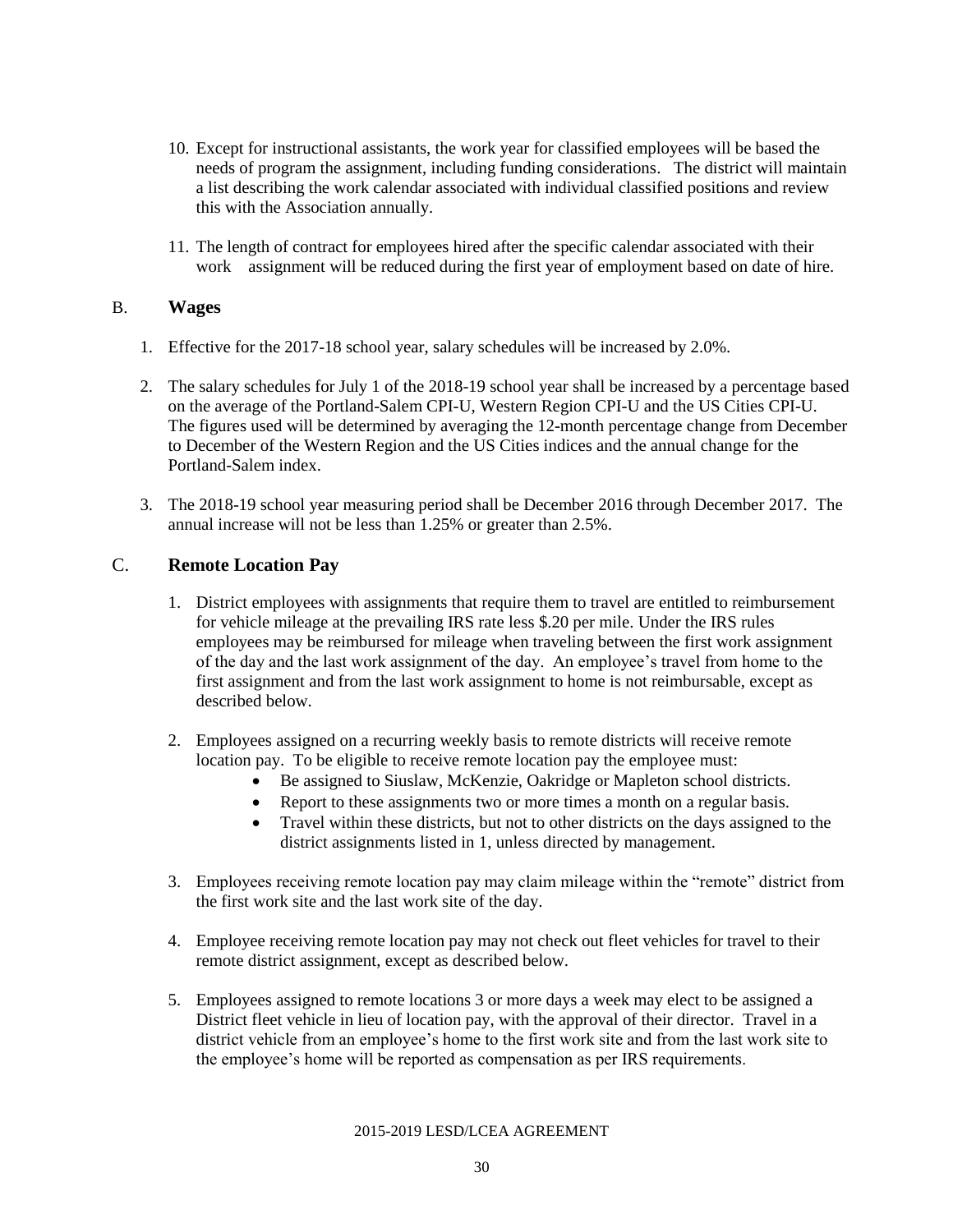6. The annual rates for one day per week assignment to remote districts are:

| Blachly  | \$270.00   |
|----------|------------|
| Mapleton | \$1,100.00 |
| McKenzie | \$1,200.00 |
| Oakridge | \$1,300.00 |
| Siuslaw  | \$2,200.00 |

The total remote location pay will be computed by multiplying the number of days per week in a remote assignment by the annual rate. For a 2 day per month assignment, 0.5 will be used to multiply the rate.

- 7. Remote location pay will be determined at the beginning of the year, based on the employee's assignment, and paid on a monthly basis. Employees will not be eligible for remote location pay for a remote district in which they reside. Cost of living increases will not be applied to remote location pay. Employees who elect to be reimbursed for overnight stay in a remote district on a regularly scheduled basis will have their remote location pay calculation reduced by one day for each overnight stay per week.
- 8. Travel time to and from an employee's home to the first work site and from the last work site to the employee's home is not considered part of an employee's workday.
- 9. Reassignment of employees from a district where location pay is provided to one where location pay is not provided will not be considered discipline.
- D. Employees hired as instructional assistants will be placed on the salary schedule in Appendix C commensurate with their previous experience within the District and paid at the hourly wage thus indicated.
- E. Classified or professional employees hired between July 1st and January 31st of any given fiscal year will be granted one year's experience credit for salary advancement at the end of that fiscal year.
- F. When a classified or professional employee demonstrates to his/her supervisor/director that his/her duties and/or responsibilities are substantially changed, he/she may request (in writing) a review and reclassification as per District Policy (GAB) and accompanying Administrative Rules (GAB- $AR(1),(2)$ ).

#### G. **Career Recognition**

Bargaining unit members who have been at the top of their salary schedule for two years or more, and have been employees for:

- Thirteen (13) years will receive a \$90 per month TSA
- Fifteen (15) years will receive a \$100 per month TSA
- Seventeen (17) years will receive a \$110 per month TSA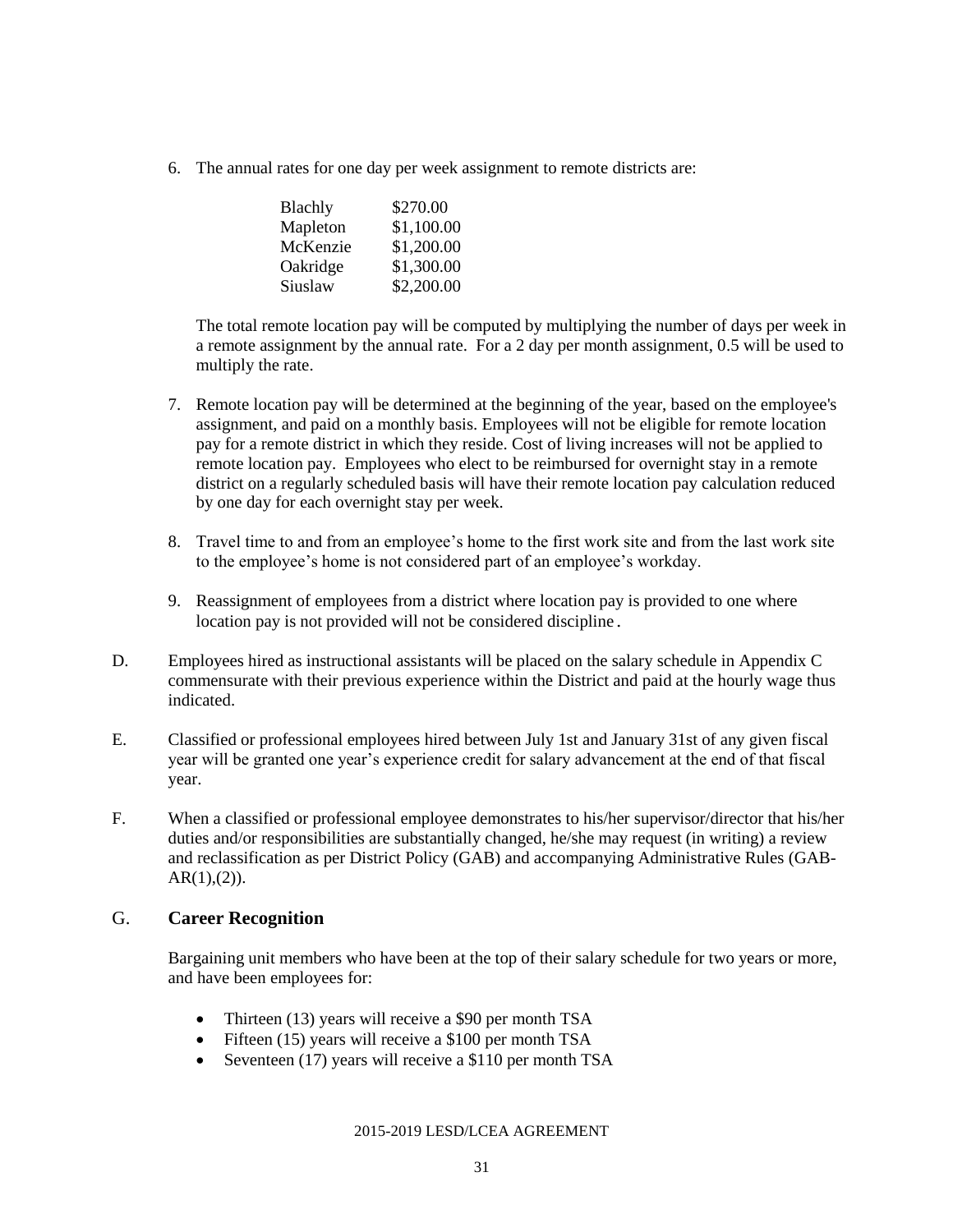In order to initiate this benefit, the eligible employee must submit to human resources the required form with the name of the company they have designated. No monies will be due nor contributed until the employee has completed the above requirements.

#### H. **Public Employees Retirement System (PERS)**

Employee Contribution to PERS shall be paid by the District, in accordance with Oregon Revised Statutes, for the duration of this Agreement.

#### I. **Tuition Reimbursement**

The District will provide a maximum of \$4,000 per year to be used by bargaining unit members for tuition reimbursement. Tuition reimbursement may be used to earn credits to renew a license (or certificate) that the employee is required to maintain for their current position or to complete course work encouraged by management not normally paid for by the District. The District will not be charged more than the rate in effect at the University of Oregon at the time the employee commences his/her course work. A Tuition Reimbursement Committee, comprised of bargaining unit members, will be appointed to determine criteria and process for reimbursement.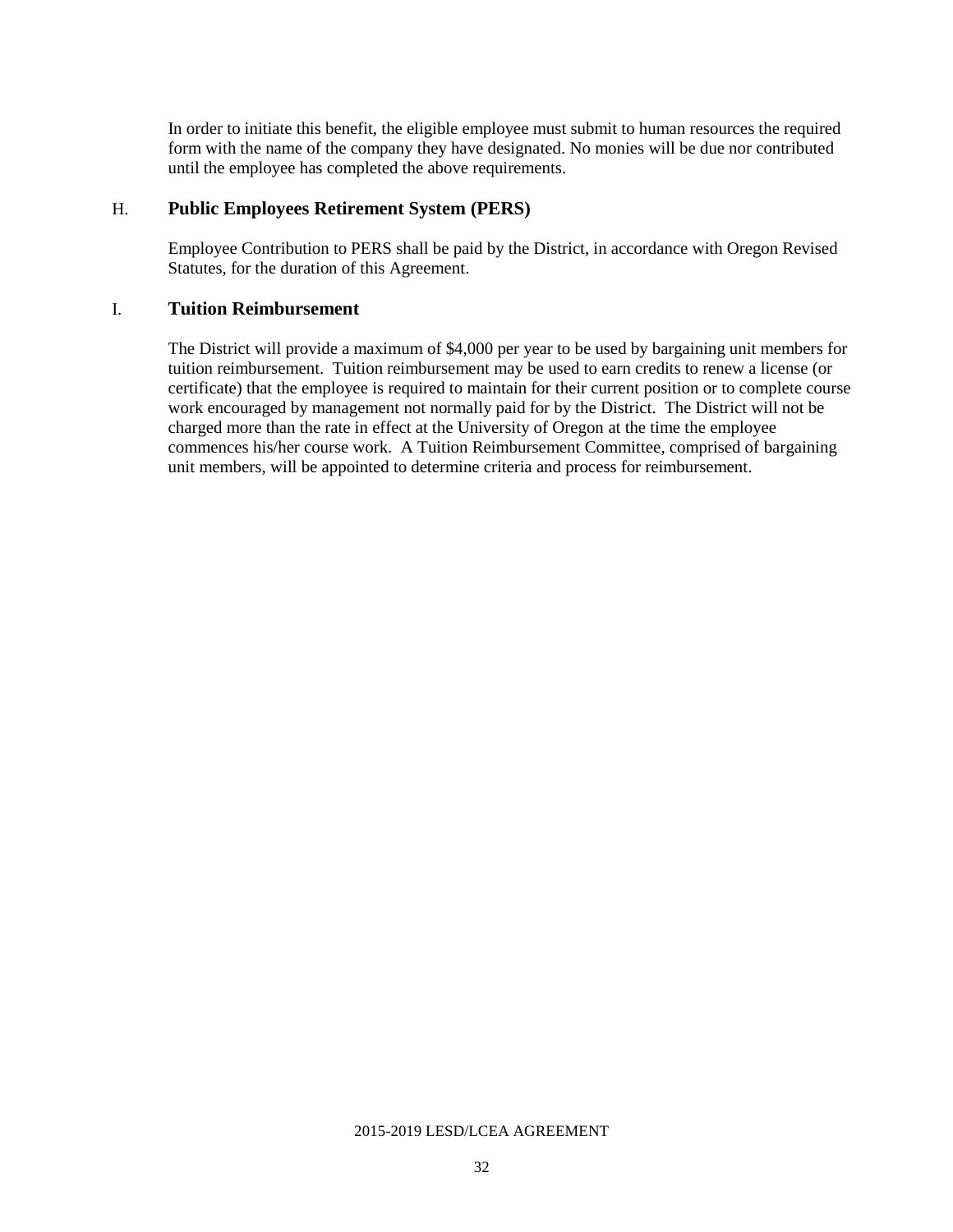# **Article XVIII — Vacancies & Transfers**

#### **Vacancies**

Whenever the District determines a vacancy occurs, the following procedures will be implemented:

- A. A Notice of Vacancy shall be advertised inside and outside the District for ten (10) working days. The Notice of Vacancy shall be posted in two (2) conspicuous District locations.
- B. Employees who wish to be considered for any posted vacancy have the responsibility of giving written notification to their service area director and the director in the service area in which the vacancy exists within the ten (10) day posting/advertising period.

Rural instructional assistants who wish to be considered for instructional assistant vacancies in urban classrooms will be provided interviews for such vacancies based on submission of a letter of interest.

- C. All qualified internal applicants will be included on the list of applicants to be interviewed.
- D. When candidates are deemed to be equally qualified, the internal applicant will be given preference.
- E. When an employee is hired to a position in a higher job classification, the employee will be placed at the step on the new range representing the next higher salary, with an increase of at least one step increment.
- F. In the event the district determines no applicants meet the qualifications for the position, the vacancy will be re-advertised.
- G. The Notice of Vacancy shall include, but not be limited to, performance responsibilities from the current job description, starting salary, and job location, if known at the time of posting.

#### **Transfers**

Except as provided in paragraphs A-F above:

A transfer is when an employee moves to another work location or assignment with the same position description.

- A. If a director wishes to initiate a transfer prior to posting a vacancy, the affected employee and director will review the employee's qualifications and interest in the position. Upon agreement of the parties, the request shall be submitted to the Superintendent for his consideration and approval. It is expressly understood that lateral transfers may be accomplished without the interview process set forth in the Vacancy section C.
	- 1. If a supervisor or employee wishes to initiate a transfer within a service area, the affected employee and director will review the employee's qualifications and interest in the position. Upon agreement of the parties, the request shall be submitted to the Superintendent for his consideration and approval.
	- 2. If an involuntary transfer of classroom staff occurs after September 15th of the current school year and results in an increase of over thirty (30) miles one way commute distance for the member, the District shall pay the member mileage for the distance traveled in excess of the employee's original commute for the remainder of the school year.

Involuntary transfer is defined as a management initiated transfer where the employee objects to the assignment. Employees placed in new assignments having returned from approved leaves will not be considered involuntary transfers.

B. This policy is not intended to limit the rights of the District to initiate transfer or to reassign the work force as deemed necessary for the overall operation of the District.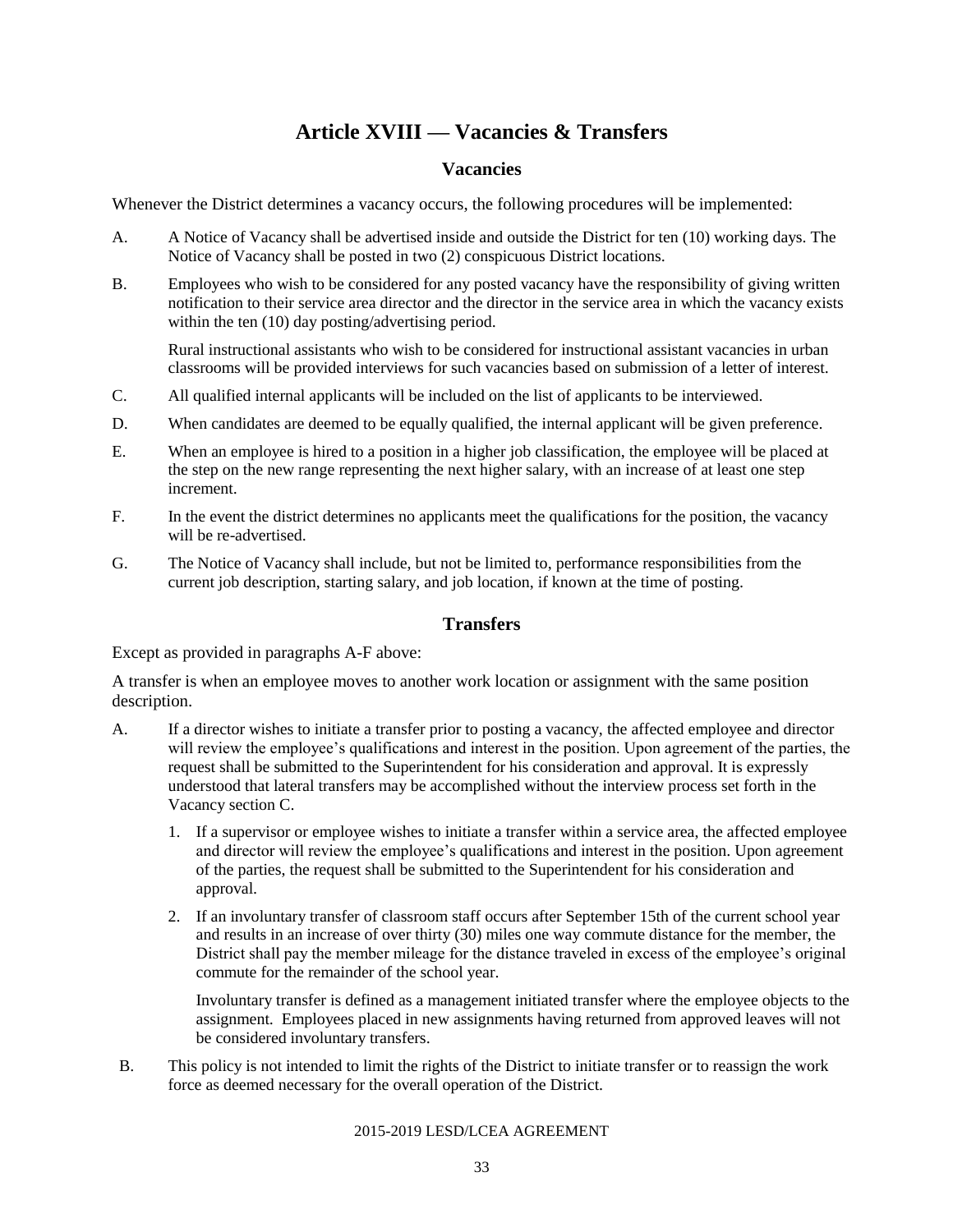# **Article XIX — Complaints**

A complaint is an expression of dissatisfaction or concern made about an employee.

- E. Any complaint regarding a bargaining unit member made to any supervisor by any parent or other person which does or may influence evaluation of the bargaining unit member, shall be made in writing to the immediate supervisor. Written complaints will be date stamped upon receipt at the District. Within five (5) working days of receipt of the complaint, the concern will be discussed in a meeting between the employee and the immediate supervisor. When possible, the initial meeting, at the request of the employee, will take place at the work site of the bargaining unit member the complaint is against.
- A. Oral complaints will not be considered unless the complaint is regarding alleged activities that violate the law or District policy.
- B. The employee shall be provided all available information including the name of the person(s) making the complaint, nature of the complaint, and requested remedy, if applicable, at least one working day prior to the meeting. An immediate meeting may be called if the complaint is regarding alleged activities that violate the law or District policy.
- C. At this meeting an attempt will be made to resolve the issue to the satisfaction of the parties involved. The employee shall have the right to have a representative present of his/her choosing during all meetings if the employee reasonably fears disciplinary action will result from the investigation of the complaint. The bargaining unit member has the prerogative of initiating the contract grievance procedure through the Board level within fourteen (14) calendar days if a satisfactory solution has not been realized.
- D. Employees may attach a written statement relating to any documents arising out of the complaint which are placed in his/her personnel file.

This procedure is not subject to arbitration.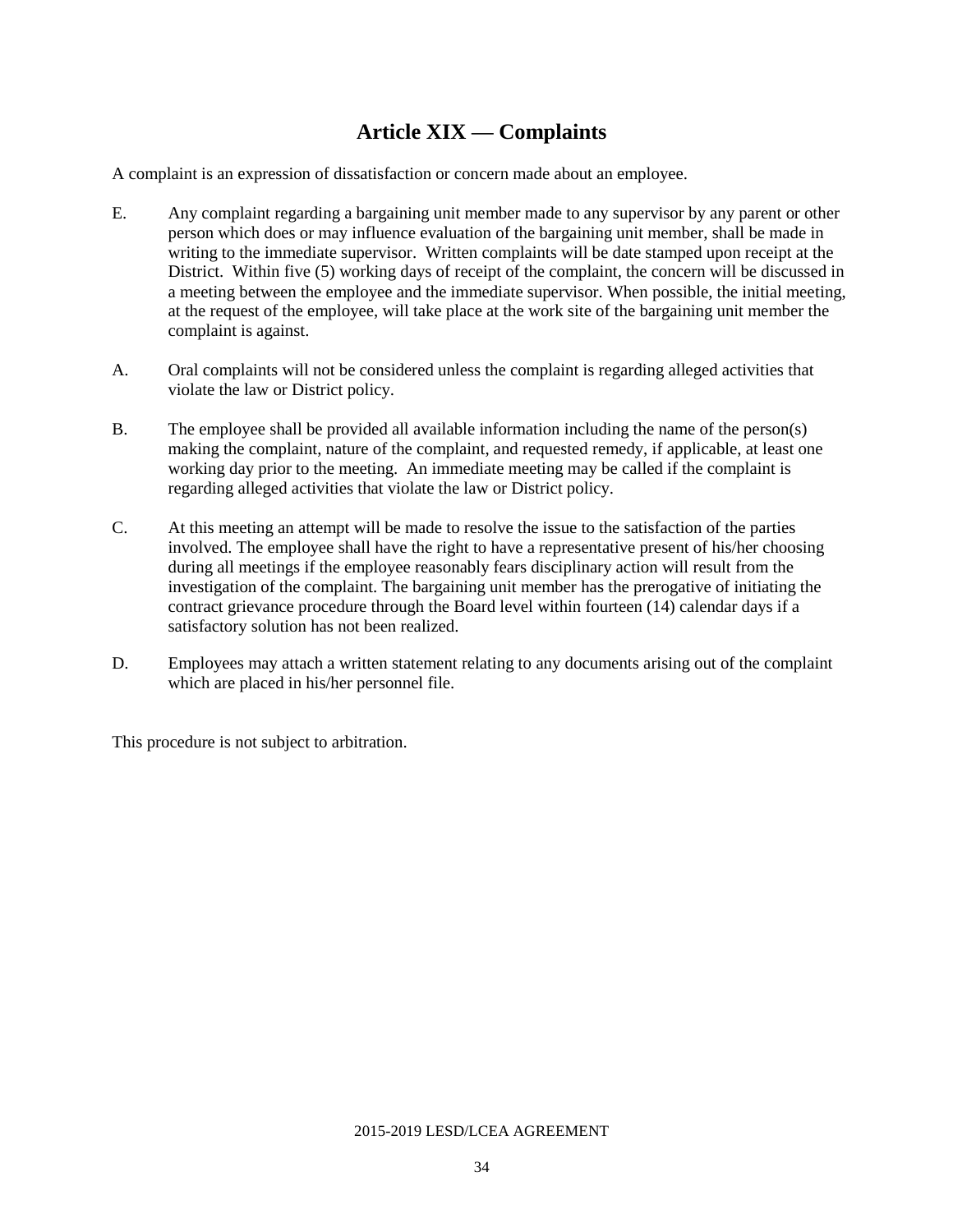# **Article XX — Voluntary Early Retirement**

The District proposes an early retirement incentive program to employees who have reached 55 years of age after having completed eighteen (18) consecutive years of employment in the District.

Eligible employees may retire June 30, December 31, or with approval of the service area director, dependent on the job requirements. Written notice must be given sixty (60) days in advance.

As an early retirement incentive for an employee, age 55 to age 65, opting for retirement, the District agrees to provide up to \$150.00 per month for four (4) years to a maximum of \$7,200 to each early retiree towards medical, dental and vision insurance premiums.

It is understood the coverage is subject to the rules of the insurance carrier. If the costs exceed \$150 per month and the employee elects to maintain that level coverage, the retired employee shall pay the difference.

In no case will the District provide this benefit beyond age 65.

If the spouse/domestic partner of the employee is, at the time of an employee's death, not eligible for Medicare, the District shall provide single-party medical insurance contribution up to the duration of the time the deceased employee was eligible for benefits.

No benefits provided under this Article shall be available for any employee whose employment begins after October 31, 1999.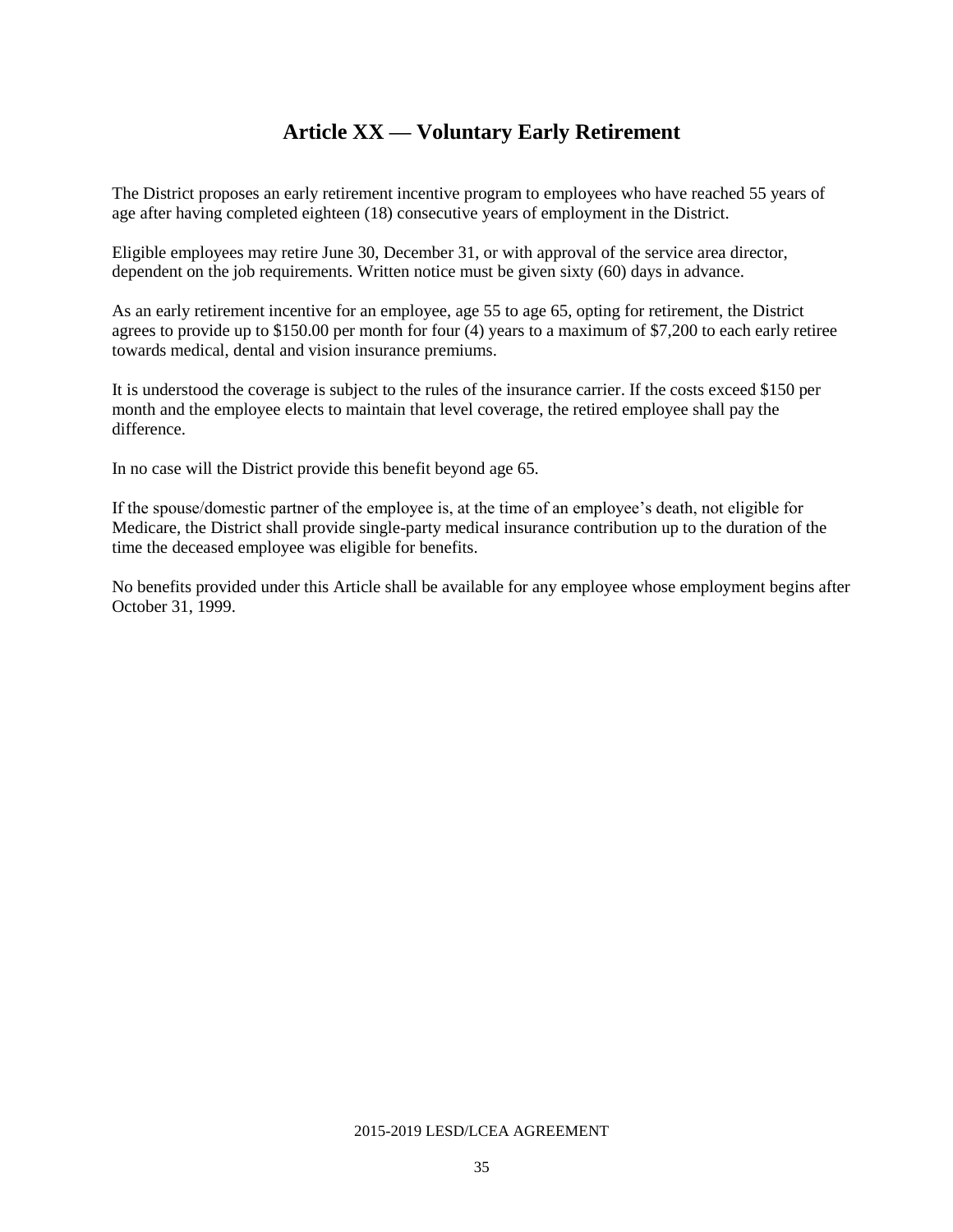# **Article XXI — Inclement Weather Guidelines**

During inclement weather periods the work of the District will continue in as normal a manner as possible, but employees will not be required to travel under weather conditions that will cause a high level of danger to their person and property. The Superintendent will monitor the District service area regarding hazards involved with travel and may implement a late start or declare a general closure of the District if it is determined, hazardous conditions warrant such closure. The district may schedule make up days for dates missed due to general closure.

In the event of late start or general closure, employees assigned to the District main campus, except those required for emergency duties (see section E below), will be expected to remain at home. Employees will be notified by phone or general announcement as soon as practicable after this decision is made.

- A. During periods of inclement weather when a general closure is not in effect, some employees may judge travel conditions by any regular method between home and work to be unduly hazardous. If such employees choose not to report to work or to return to their home prior to the end of the normal work day, they are to so notify their immediate supervisor as soon as possible. Wages will not be paid for hours lost during such an absence, but supervisors will accommodate request for making up such time whenever it is appropriate and practical. Employees may also use personal leave, accrued vacation time, or comp time for the period of work missed.
- B. District employees assigned to component district school or administrative building rather than the District main campus will follow the inclement weather policies and practices of the component district to which they are assigned, including requirements for make-up days.
- C. Staff members assigned to the Westmoreland campus and Serbu Juvenile Justice Center will follow the Eugene School District #4J school closure procedures during inclement weather conditions, including the make-up conditions.
- D. During periods when a late start or general closure is not in effect and when one or more local districts are closed, affected District Special Education itinerant staff will report to the District Building and/or reschedule to another district.
- E. Some employees are required to work during a late start or general closure. Those employees will be granted compensatory time at the rate of one (1) hour for each hour of work required during a general closure.

A list of employees required to work during a late start or general closure will be maintained by Human Resources. The names of those employees will be supplied annually to the Association and at other times that the list is changed. (Only those employees on the emergency list will be granted compensatory time for working during a late start or general closure.)

F. In the event the building or component district policy conflicts for licensed and classified employees and the district has both licensed and classified personnel assigned, all district assigned employees will follow the policy in effect for licensed staff.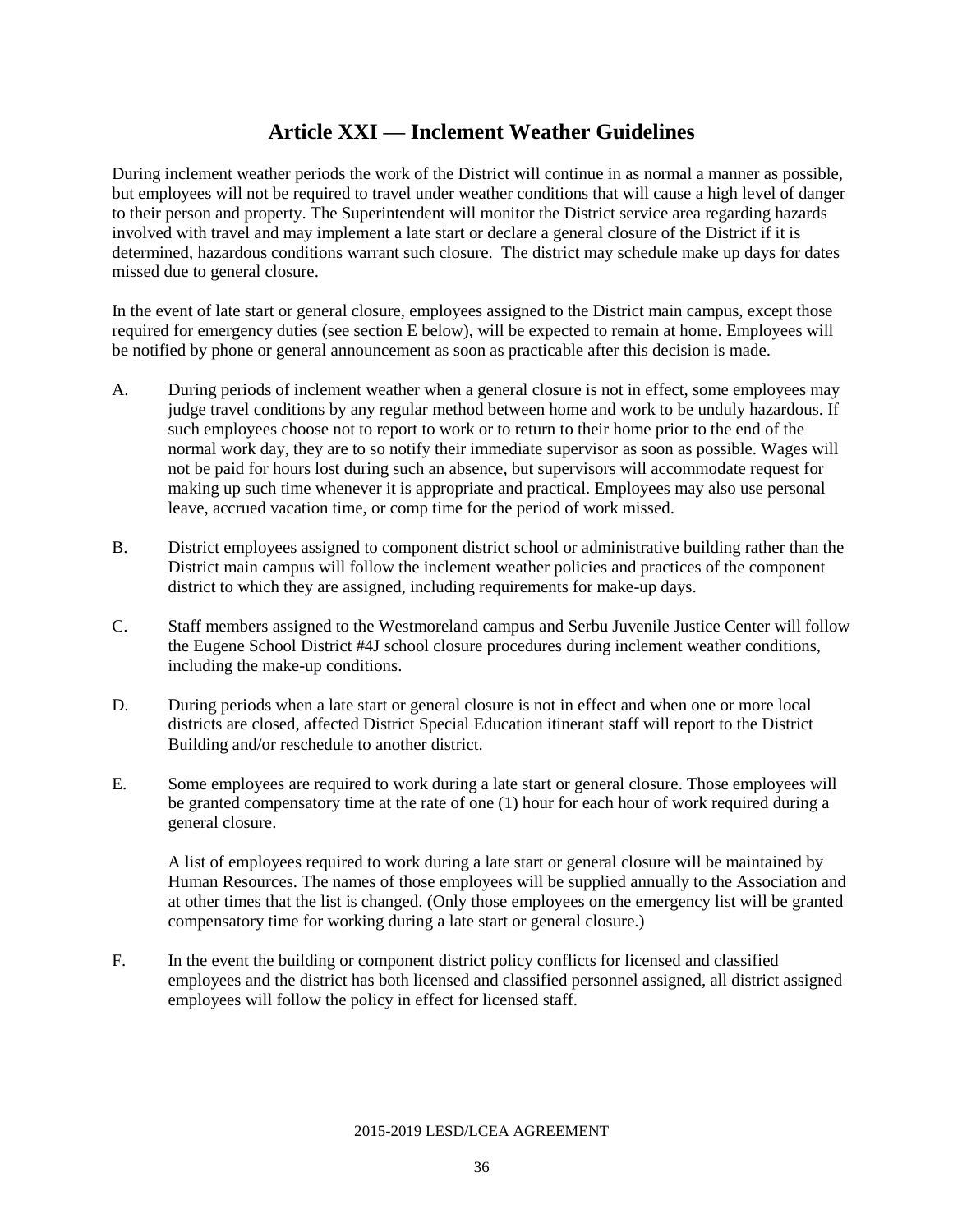# **Article XXII — Duration of Agreement**

- A. This Agreement shall be effective as of July 1, 2015 and shall continue in effect until June 30, 2019. This Agreement shall not be extended orally and it is expressly understood that it shall expire on the date indicated.
- B. This Agreement shall not be modified in whole or in part by the parties, except by an instrument, in writing, duly executed by both parties.
- C. The parties agree that negotiations for a successor agreement should begin no later than February 2019, with the exception of negotiations in March 2017 for wages and insurance benefits.
- D. This Agreement, having been duly ratified by the parties, is hereby executed by the Association and the Board as witnessed by the signatures below.

**IN WITNESS** whereof the Association has caused this Agreement to be signed by its President and the Board has caused this Agreement to be signed by its Chairperson.

#### **LANE COUNTY EDUCATION ASSOCIATION LANE EDUCATION SERVICE DISTRICT**

By: By:

LCEA Co-President Lane ESD Chairperson

By:

LCEA Co-President

Date: Date: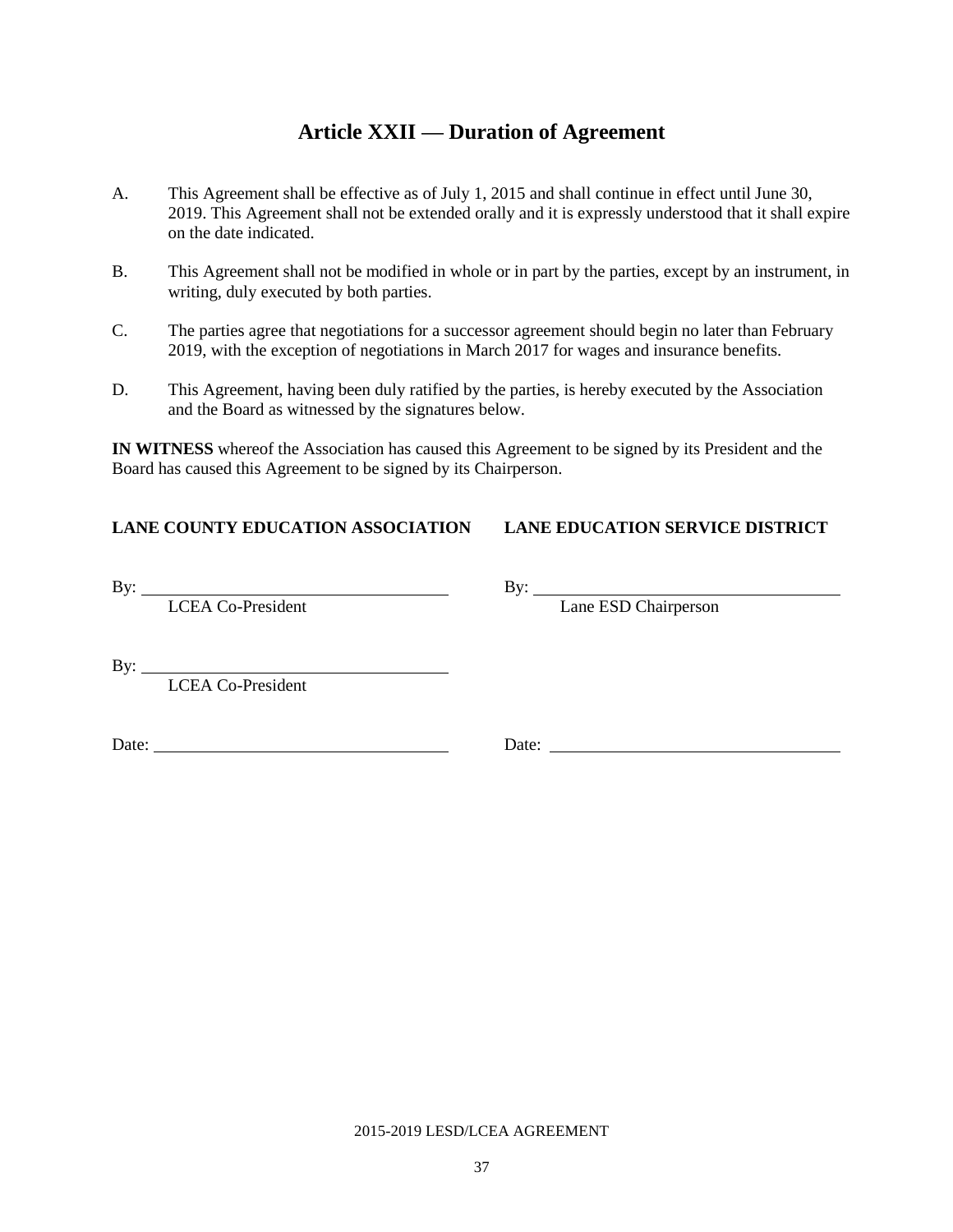#### **Appendix A-1 Classified Position List 2018-19**

| <b>Range</b>            | <b>Work</b><br><b>Calendar</b>                                     | <b>Position</b>                                                                                                                                                                                                                                                                                                                                                                                                                                                                                                                                              |
|-------------------------|--------------------------------------------------------------------|--------------------------------------------------------------------------------------------------------------------------------------------------------------------------------------------------------------------------------------------------------------------------------------------------------------------------------------------------------------------------------------------------------------------------------------------------------------------------------------------------------------------------------------------------------------|
| $\mathbf{A}$            |                                                                    | No current positions at this range                                                                                                                                                                                                                                                                                                                                                                                                                                                                                                                           |
| B                       |                                                                    | Program Assistant - Accounting                                                                                                                                                                                                                                                                                                                                                                                                                                                                                                                               |
| $\overline{\mathbf{C}}$ | 260<br>210<br>185                                                  | Evening Custodian<br><b>Recruiter - Migrant Education Program</b><br>Recruiter Migrant Education Program - Douglas County                                                                                                                                                                                                                                                                                                                                                                                                                                    |
| D                       | 166<br>260<br>215<br>260<br>260<br>220<br>210<br>210<br>210<br>260 | <b>Courier Driver</b><br>Custodian<br><b>Employment Support Facilitator</b><br>Maintenance Technician<br>Program Assistant -Substitutes<br>Program Assistant - School Improvement<br>Program Assistant - School Improvement, Career/Technical Education<br>Program Assistant - School Improvement/Workshop Registration<br>Program Assistant - Special Education, Life Skills<br>Program Assistant - IEP Workshops Registration<br>Student Success Navigator - African American/Black Student Support<br>Project Assistant - Connected Lane County/Lane STEM |
| E                       | 210<br>210<br>220<br>210<br>210<br>210                             | <b>Braillist</b><br>Program Assistant-Lane School<br>Program Assistant-School Improvement, Career/Technical Education (grandfathered 07-08)<br>Program Assistant-School Improvement/Migrant Education/Records Management/Recruiter<br><b>Recruiter - Graduation Support</b><br>Recruiter - Migrant Education Program, Parent Outreach<br>Recruiter - Migrant Education Program, STRIDE                                                                                                                                                                       |
| $\mathbf{F}$            | 260<br>260                                                         | Production Technician<br>Program Assistant - School Improvement Coordination                                                                                                                                                                                                                                                                                                                                                                                                                                                                                 |
| $\mathbf G$             | 260                                                                | <b>Accounting Specialist</b>                                                                                                                                                                                                                                                                                                                                                                                                                                                                                                                                 |
| H                       | 225<br>260                                                         | Program Assistant - Home School/Truancy<br>Program Assistant - Technology                                                                                                                                                                                                                                                                                                                                                                                                                                                                                    |
| I                       |                                                                    | No Current positions at this range                                                                                                                                                                                                                                                                                                                                                                                                                                                                                                                           |
| $\mathbf{J}$            |                                                                    | No Current positions at this range                                                                                                                                                                                                                                                                                                                                                                                                                                                                                                                           |
| $\overline{\mathbf{K}}$ |                                                                    | No current positions at this range                                                                                                                                                                                                                                                                                                                                                                                                                                                                                                                           |
| $\mathbf{L}$            | 260                                                                | Network Technician                                                                                                                                                                                                                                                                                                                                                                                                                                                                                                                                           |
| M                       |                                                                    | No Current positions at this range                                                                                                                                                                                                                                                                                                                                                                                                                                                                                                                           |
| $\mathbf N$             |                                                                    | No Current positions at this range                                                                                                                                                                                                                                                                                                                                                                                                                                                                                                                           |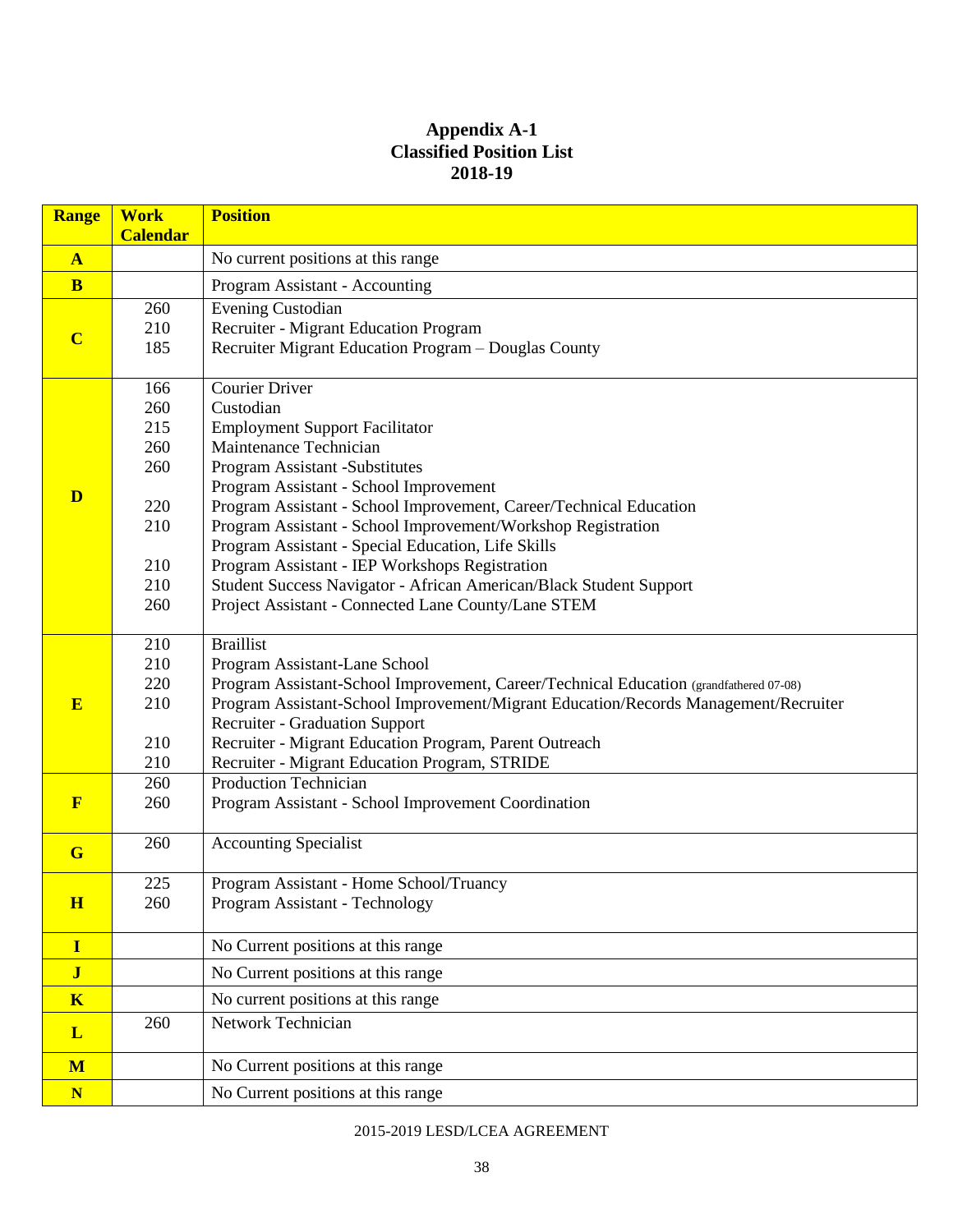# **Appendix A-2 2018-2019 Classified Salary Schedule** *Hourly Rate*

| <b>Range</b>            | <b>Step 1</b> | <b>Step 2</b> | <b>Step 3</b> | <b>Step 4</b> | <b>Step 5</b> | <b>Step 6</b> | <b>Step 7</b> | <b>Step 8</b> | <b>Step 9</b> |
|-------------------------|---------------|---------------|---------------|---------------|---------------|---------------|---------------|---------------|---------------|
| $\mathbf{A}$            | 13.53         | 14.14         | 14.78         | 15.45         | 16.15         | 16.88         | 17.64         | 18.43         | 19.26         |
| $\mathbf{B}$            | 14.14         | 14.78         | 15.45         | 16.15         | 16.88         | 17.64         | 18.43         | 19.26         | 20.13         |
| $\overline{\mathbf{C}}$ | 14.78         | 15.45         | 16.15         | 16.88         | 17.64         | 18.43         | 19.26         | 20.13         | 21.04         |
| D                       | 15.45         | 16.15         | 16.88         | 17.64         | 18.43         | 19.26         | 20.13         | 21.04         | 21.99         |
| E                       | 16.15         | 16.88         | 17.64         | 18.43         | 19.26         | 20.13         | 21.04         | 21.99         | 22.98         |
| $\mathbf{F}$            | 16.88         | 17.64         | 18.43         | 19.26         | 20.13         | 21.04         | 21.99         | 22.98         | 24.01         |
| $\overline{G}$          | 17.64         | 18.43         | 19.26         | 20.13         | 21.04         | 21.99         | 22.98         | 24.01         | 25.09         |
| H                       | 18.43         | 19.26         | 20.13         | 21.04         | 21.99         | 22.98         | 24.01         | 25.09         | 26.22         |
| $\mathbf{I}$            | 19.26         | 20.13         | 21.04         | 21.99         | 22.98         | 24.01         | 25.09         | 26.22         | 27.40         |
| $\mathbf{J}$            | 20.13         | 21.04         | 21.99         | 22.98         | 24.01         | 25.09         | 26.22         | 27.40         | 28.63         |
| $\overline{\mathbf{K}}$ | 21.04         | 21.99         | 22.98         | 24.01         | 25.09         | 26.22         | 27.40         | 28.63         | 29.92         |
| L                       | 21.99         | 22.98         | 24.01         | 25.09         | 26.22         | 27.40         | 28.63         | 29.92         | 31.27         |
| M                       | 22.98         | 24.01         | 25.09         | 26.22         | 27.40         | 28.63         | 29.92         | 31.27         | 32.68         |
| N                       | 24.01         | 25.09         | 26.22         | 27.40         | 28.63         | 29.92         | 31.27         | 32.68         | 34.15         |

This schedule has been determined by using horizontal increments of 4.5% compounded.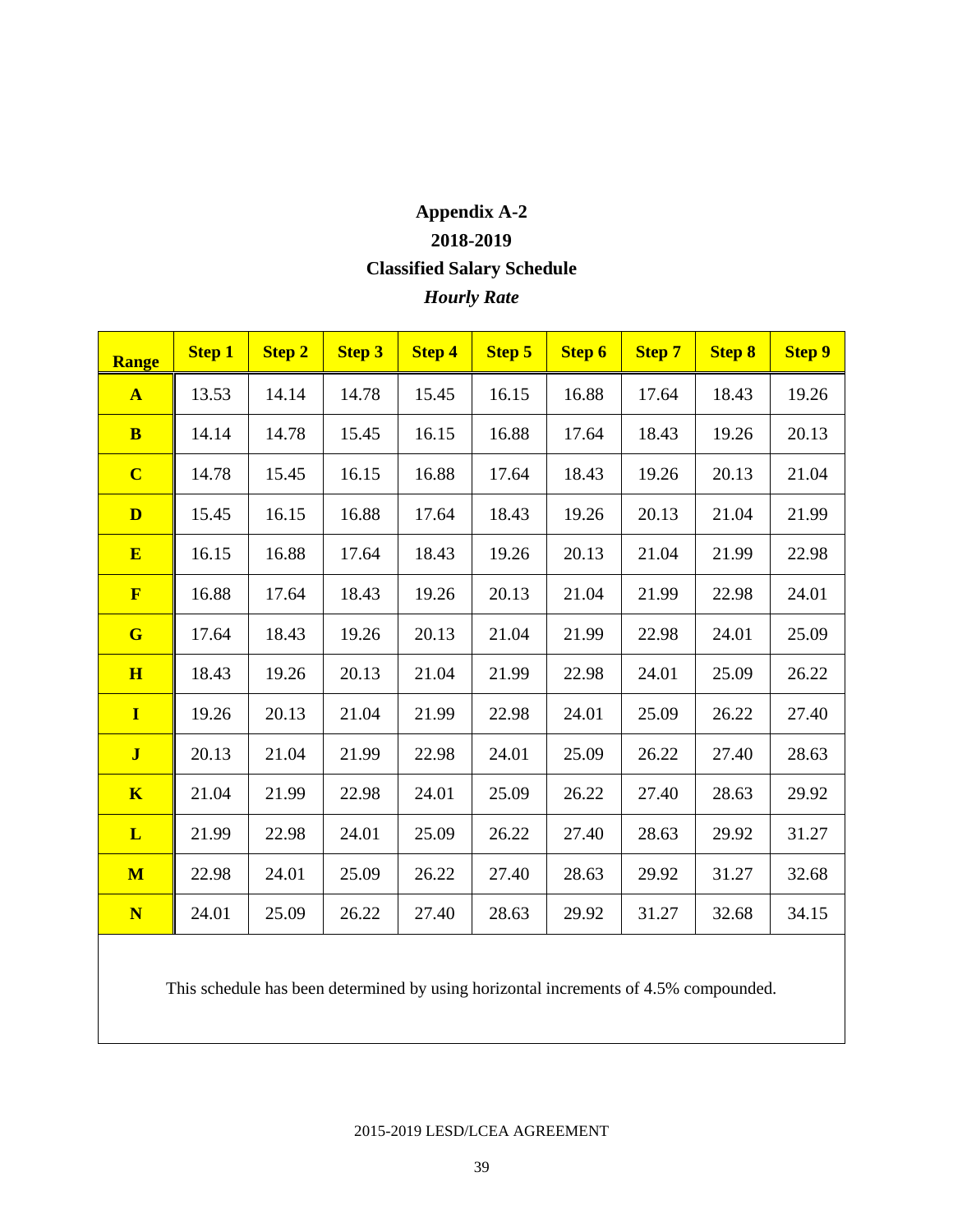### **Appendix A-3 2017-18 \* Classified Salary Schedule - \*\* Compressed \*\*** *Hourly Rate*

| <b>Range</b>            | <b>Step 1</b> | <b>Step 2</b> | <b>Step 3</b> | <b>Step 4</b> | <b>Step 5</b> | <b>Step 6</b> | <b>Step 7</b> | <b>Step 8</b> |
|-------------------------|---------------|---------------|---------------|---------------|---------------|---------------|---------------|---------------|
| $\mathbf{A}$            | 13.20         | 13.89         | 14.61         | 15.36         | 16.15         | 16.98         | 17.85         | 18.77         |
| <b>B</b>                | 13.79         | 14.50         | 15.25         | 16.04         | 16.87         | 17.74         | 18.65         | 19.61         |
| $\overline{\mathbf{C}}$ | 14.41         | 15.16         | 15.95         | 16.77         | 17.63         | 18.54         | 19.49         | 20.49         |
| D                       | 15.06         | 15.84         | 16.66         | 17.52         | 18.42         | 19.37         | 20.37         | 21.41         |
| E                       | 15.74         | 16.55         | 17.40         | 18.30         | 19.24         | 20.23         | 21.27         | 22.37         |
| $\mathbf{F}$            | 16.45         | 17.30         | 18.19         | 19.13         | 20.11         | 21.15         | 22.24         | 23.38         |
| G                       | 17.19         | 18.08         | 19.01         | 19.99         | 21.02         | 22.10         | 23.24         | 24.43         |
| H                       | 17.96         | 18.89         | 19.86         | 20.88         | 21.96         | 23.09         | 24.28         | 25.53         |
| $\mathbf{I}$            | 18.77         | 19.74         | 20.76         | 21.83         | 22.95         | 24.13         | 25.37         | 26.68         |
| $\mathbf{J}$            | 19.61         | 20.63         | 21.69         | 22.81         | 23.98         | 25.21         | 26.51         | 27.88         |
| $\mathbf K$             | 20.49         | 21.55         | 22.66         | 23.83         | 25.06         | 26.35         | 27.71         | 29.13         |
| L                       | 21.41         | 22.52         | 23.68         | 24.90         | 26.18         | 27.53         | 28.95         | 30.44         |
| M                       | 22.37         | 23.53         | 24.75         | 26.02         | 27.36         | 28.77         | 30.25         | 31.81         |
| N                       | 23.38         | 24.59         | 25.86         | 27.19         | 28.59         | 30.06         | 31.61         | 33.24         |

\*There are no employees on this schedule as of 2018-19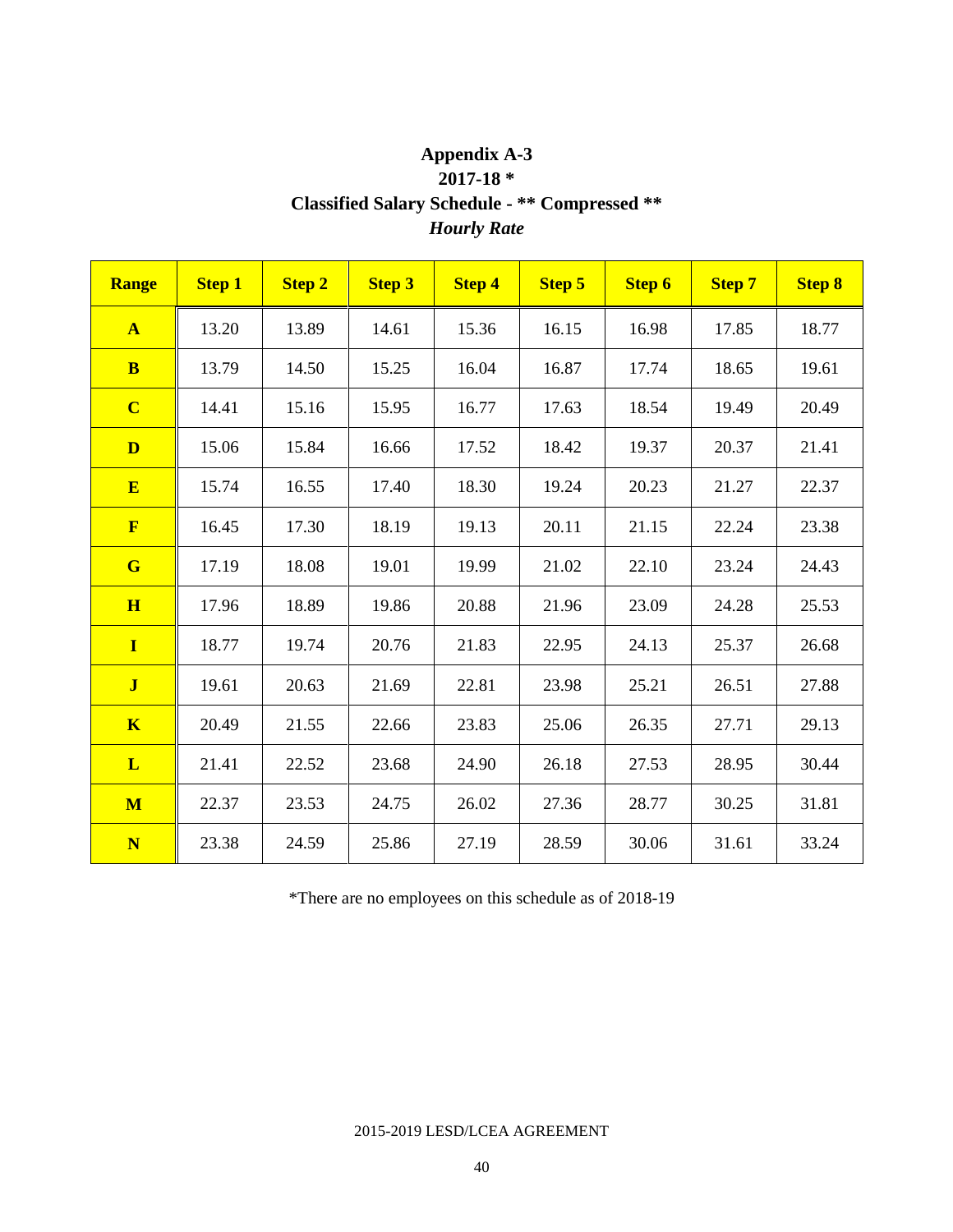#### **Appendix B-1 Instructional Assistant Work Calendar 2018-19**

| <b>Contract Days</b> | <b>Position</b>                                              |
|----------------------|--------------------------------------------------------------|
| 188                  | <b>Bethel Assignment</b>                                     |
| 184                  | <b>Creswell Elementary Assignment</b>                        |
| 185                  | Creswell Middle Assignment                                   |
|                      | Eugene – Fox Hollow Elementary Assignment                    |
| 184                  | Eugene – High School Assignment                              |
| 183                  | Eugene – Middle School Assignment                            |
| 189                  | Westmoreland (Lane School & Transition Classroom) Assignment |
| 181                  | Siuslaw Assignment                                           |
| 187                  | South Lane Assignment                                        |
| 187                  | Springfield Assignment                                       |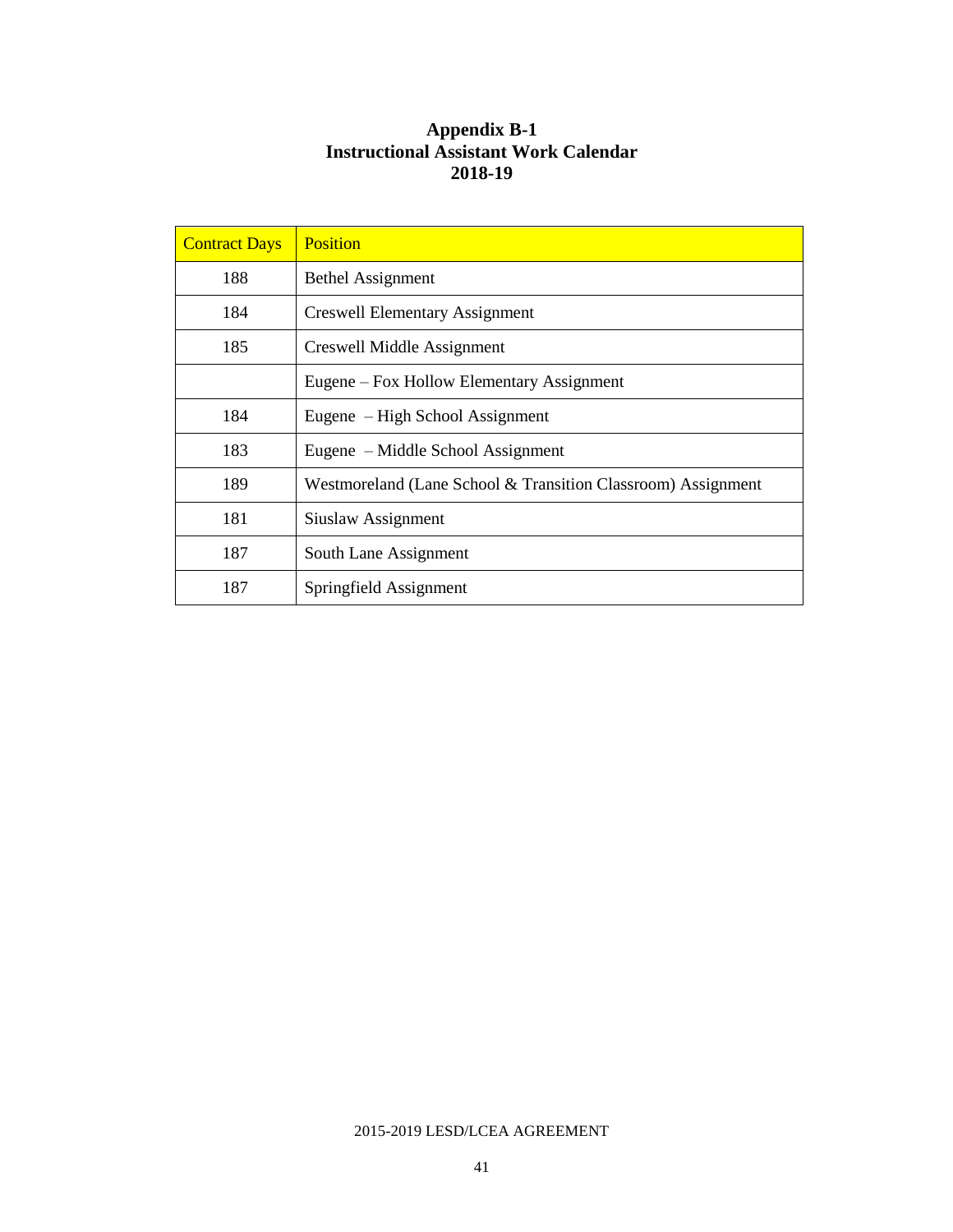# **Appendix B-2 2018-19 Instructional Assistant Salary Schedule** *Hourly Rate*

| Step 1   Step 2   Step 3   Step 4   Step 5   Step 6   Step 7   Step 8   Step 9 |  |  |  |  |
|--------------------------------------------------------------------------------|--|--|--|--|
| 13.41   14.01   14.64   15.30   15.99   16.71   17.46   18.25   19.07          |  |  |  |  |

This salary schedule is determined by a 4.5% increment on the hourly rate.

# **Appendix B-3 2018-19 Instructional Assistant Salary Schedule - \*\* Compressed \*\***

### *Hourly Rate*

| <b>Step 1</b> |       | Step 2   Step 3   Step 4   Step 5   Step 6   Step 7 |       |       |       |       | Step 8 |
|---------------|-------|-----------------------------------------------------|-------|-------|-------|-------|--------|
| 13.41         | 14.11 | 14.84                                               | 15.60 | 16.40 | 17.25 | 18.14 | 19.07  |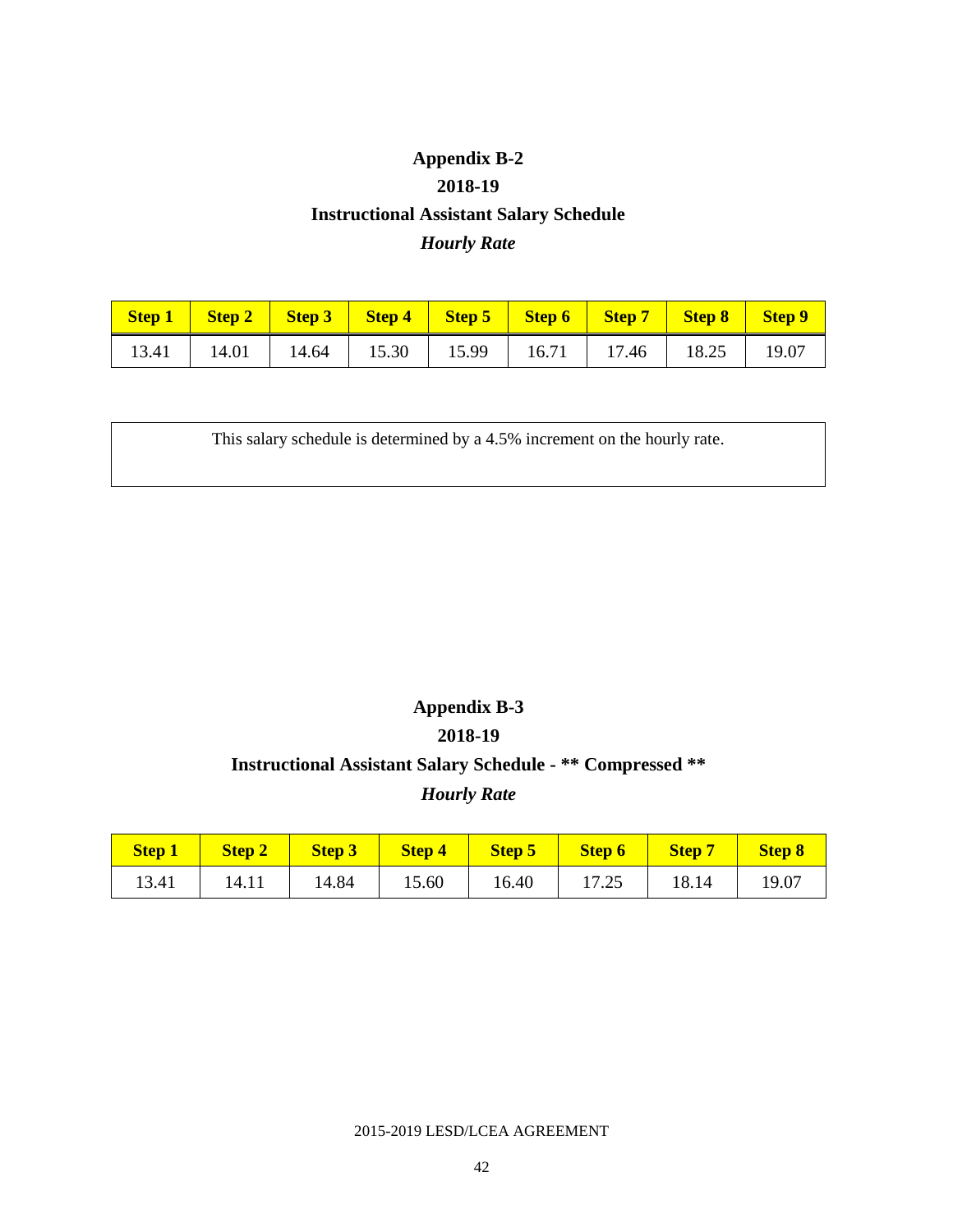#### **Appendix C-1 Licensed Length of Work Calendar 2018-19**

| <b>Contract Days</b> | <b>Position</b>                                              |
|----------------------|--------------------------------------------------------------|
| 193                  | <b>Bethel Assignment</b>                                     |
| 191                  | Creswell Assignment                                          |
| 228                  | <b>Detention Education Assignment</b>                        |
| 192                  | Eugene 4J Assignment                                         |
| 193                  | Westmoreland (Lane School & Transition Classroom) Assignment |
| 193                  | Martin Luther King Education Center Assignment               |
| 229                  | School Improvement CTE Assignment                            |
|                      | School Improvement Assignment                                |
| 191                  | Siuslaw Assignment                                           |
| 192                  | South Lane Assignment                                        |
| $191 - 207$          | Special Education Multi-district Assignment                  |
| $191 - 207$          | Special Education Consultants and Specialists                |
| 193                  | Springfield Assignment                                       |
| 223                  | <b>State Hospital Assignment</b>                             |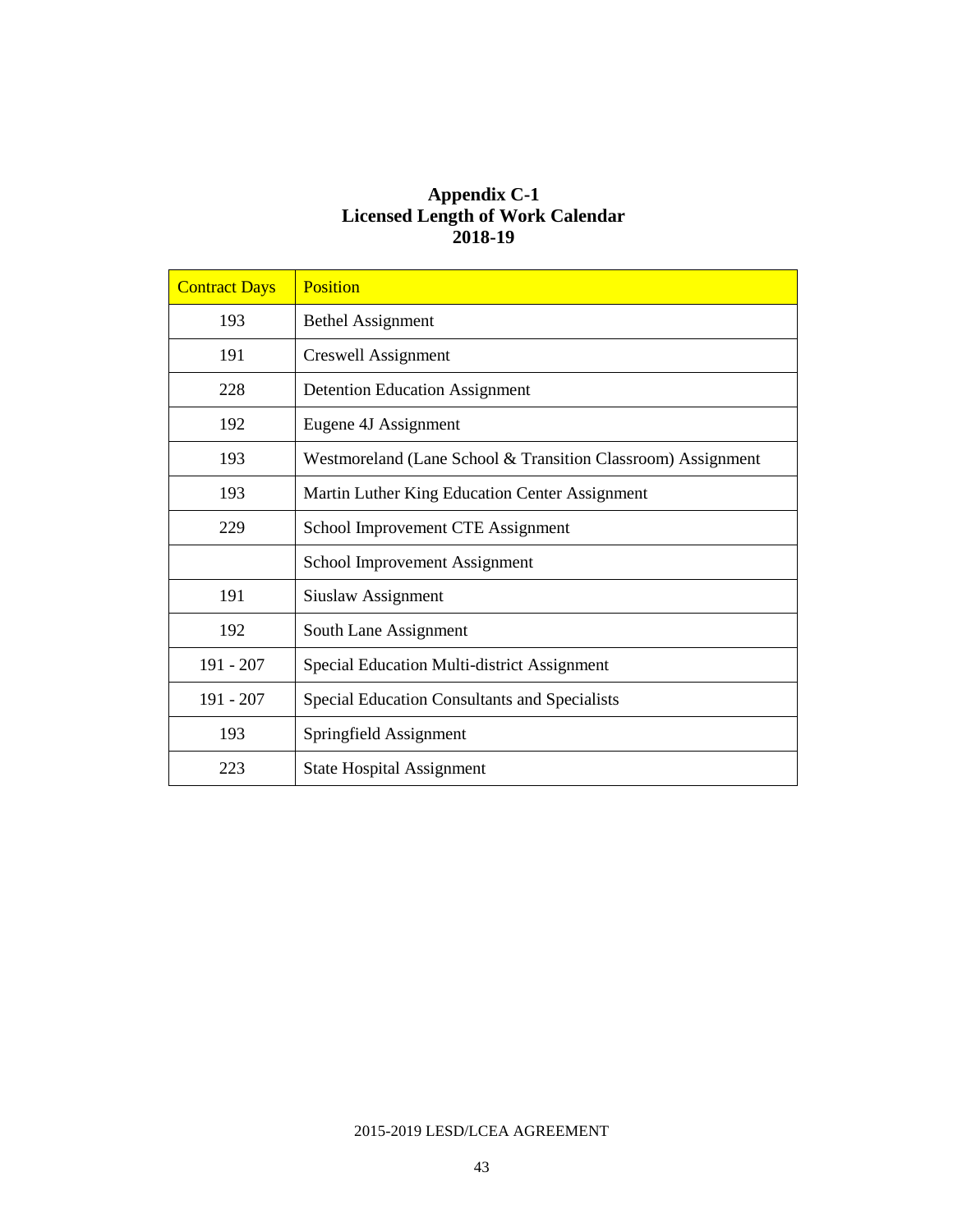#### **Appendix C-2 2018-19**

### **Licensed Salary Schedule** *Daily Rate Annual salary is calculated based on the employee's length of assignment described in Appendix C-1*

| <b>STEP</b>    | <b>BA</b> | $BA+45$ | $BA+60$ | $BA+75$<br><b>MA</b> | $BA+110$<br>$MA+45$ | <b>PHD</b> |
|----------------|-----------|---------|---------|----------------------|---------------------|------------|
| $\mathbf{1}$   | 195.30    | 204.10  | 208.50  | 212.86               | 230.46              | 250.00     |
| $\overline{2}$ | 204.10    | 212.86  | 217.28  | 221.69               | 240.23              | 259.76     |
| $\overline{3}$ | 212.86    | 221.69  | 226.06  | 230.46               | 250.00              | 269.52     |
| $\overline{4}$ | 221.69    | 230.46  | 235.35  | 240.23               | 259.76              | 279.29     |
| $\overline{5}$ | 230.46    | 239.26  | 244.63  | 250.00               | 269.52              | 289.06     |
| $6\overline{}$ | 239.26    | 248.05  | 253.91  | 259.76               | 279.29              | 298.83     |
| $\overline{7}$ | 248.05    | 256.82  | 263.17  | 269.52               | 289.06              | 308.58     |
| $\sqrt{8}$     | 256.82    | 265.62  | 272.46  | 279.29               | 298.83              | 318.35     |
| 9              | 265.62    | 274.42  | 281.73  | 289.06               | 308.58              | 328.12     |
| 10             | 274.42    | 283.20  | 291.02  | 298.83               | 318.35              | 337.89     |
| 11             | 283.20    | 292.00  | 300.28  | 308.58               | 328.12              | 347.66     |
| 12             | 292.00    | 300.78  | 309.57  | 318.35               | 337.89              | 357.41     |
| 13             | 300.78    | 309.57  | 318.84  | 328.12               | 347.66              | 367.18     |
| 14             | 309.57    | 318.35  | 328.13  | 337.89               | 357.41              | 376.95     |
| 15             | 309.57    | 327.15  | 337.40  | 347.66               | 367.18              | 386.71     |
| 16             | 309.57    | 327.15  | 342.27  | 357.41               | 376.95              | 396.48     |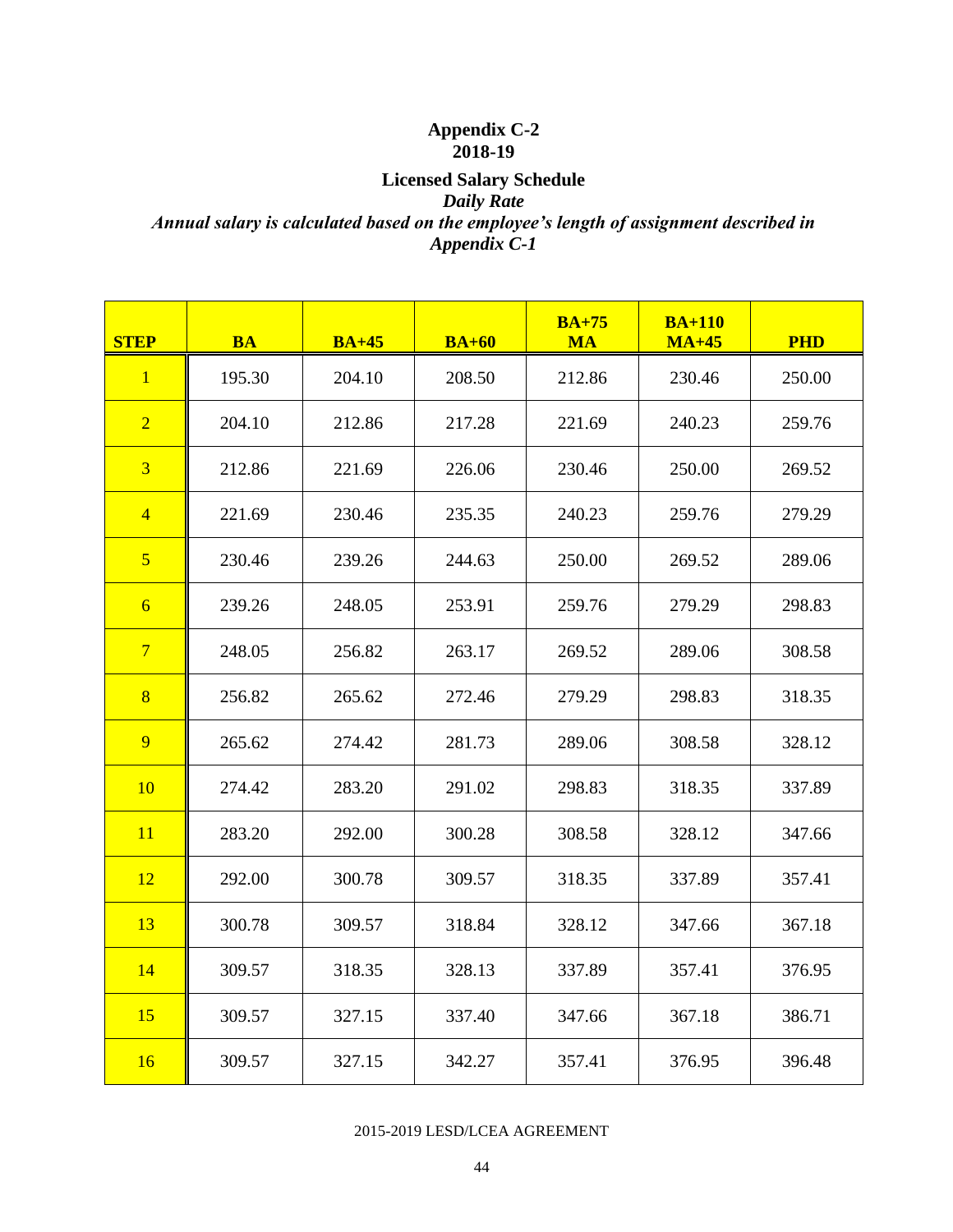### **Appendix C-3 2018-19 Licensed Salary Schedule - \*\*Compressed \*\*** *Daily Rate Annual salary is calculated based on the employee's length of assignment described in Appendix C-1*

| <b>Step</b>             | <b>BA</b> | $BA+45$ | $BA+60$ | $BA+75$<br><b>MA</b> | $BA+110$<br>$MA+45$ | <b>PhD</b> |
|-------------------------|-----------|---------|---------|----------------------|---------------------|------------|
| $\mathbf{1}$            | 195.30    | 204.10  | 208.50  | 212.86               | 230.46              | 250.00     |
| $\overline{2}$          | 204.10    | 212.86  | 217.96  | 222.36               | 240.93              | 260.46     |
| $\overline{\mathbf{3}}$ | 212.86    | 221.69  | 227.43  | 231.88               | 251.39              | 270.92     |
| $\overline{\mathbf{4}}$ | 221.69    | 230.46  | 237.37  | 242.33               | 261.87              | 281.39     |
| $5\overline{)}$         | 230.46    | 239.26  | 247.30  | 252.80               | 272.32              | 291.86     |
| $\boldsymbol{6}$        | 239.26    | 248.05  | 257.23  | 263.25               | 282.80              | 302.32     |
| $7\phantom{.}$          | 248.05    | 256.82  | 267.18  | 273.72               | 293.26              | 312.78     |
| $\bf{8}$                | 256.82    | 265.62  | 277.12  | 284.18               | 303.71              | 323.24     |
| $\overline{9}$          | 265.62    | 274.42  | 287.05  | 294.64               | 314.18              | 333.70     |
| <b>10</b>               | 274.42    | 283.20  | 296.98  | 305.10               | 324.64              | 344.16     |
| <b>11</b>               | 283.20    | 292.00  | 306.93  | 315.57               | 335.10              | 354.63     |
| <b>12</b>               | 292.00    | 300.78  | 316.86  | 326.02               | 345.56              | 365.09     |
| 13                      | 300.78    | 309.57  | 326.79  | 336.48               | 356.03              | 375.55     |
| <b>14</b>               | 309.57    | 318.35  | 336.74  | 346.95               | 366.48              | 386.02     |
| <b>15</b>               | 309.57    | 327.15  | 342.27  | 357.41               | 376.95              | 396.48     |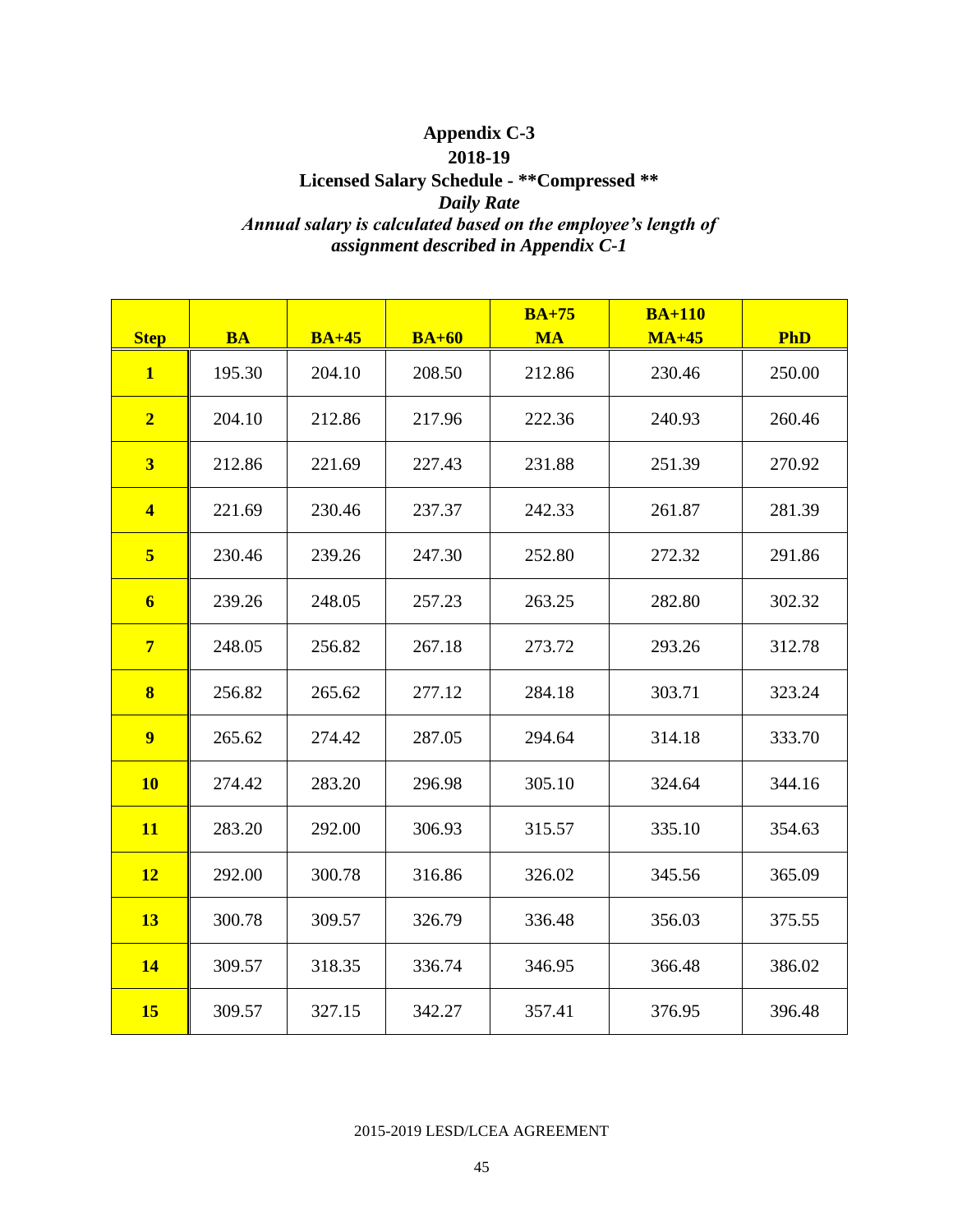### **Appendix D-1 Professional Position List 2018-19**

| Range                   | <b>Work</b><br>Calendar | <b>Position</b>                        |  |  |  |
|-------------------------|-------------------------|----------------------------------------|--|--|--|
| $\mathbf{A}$            |                         |                                        |  |  |  |
|                         |                         | No positions currently at this range   |  |  |  |
| B                       |                         | No positions currently at this range   |  |  |  |
| $\overline{\mathbf{C}}$ |                         | No positions currently at this range   |  |  |  |
| D                       | 260                     | <b>Drivers Education Coordinator</b>   |  |  |  |
| E                       |                         | No positions currently at this range   |  |  |  |
| $\mathbf{F}$            | 207                     | Coordinator, CTE Outreach              |  |  |  |
|                         | 260                     | Coordinator, CLC-STEM Hub              |  |  |  |
| G                       |                         | No positions currently at this range   |  |  |  |
| H                       | 260                     | Coordinator, Grants                    |  |  |  |
|                         | 210                     | Coordinator, Migrant Education Program |  |  |  |
| $\mathbf I$             |                         | No positions currently at this range   |  |  |  |
| $\overline{\mathbf{J}}$ | 260                     | Network Analyst                        |  |  |  |
| $\overline{\mathbf{K}}$ | 260                     | No positions currently at this range   |  |  |  |
| L                       | 260                     | <b>Systems Administrator</b>           |  |  |  |
| M                       |                         | No positions currently at this range   |  |  |  |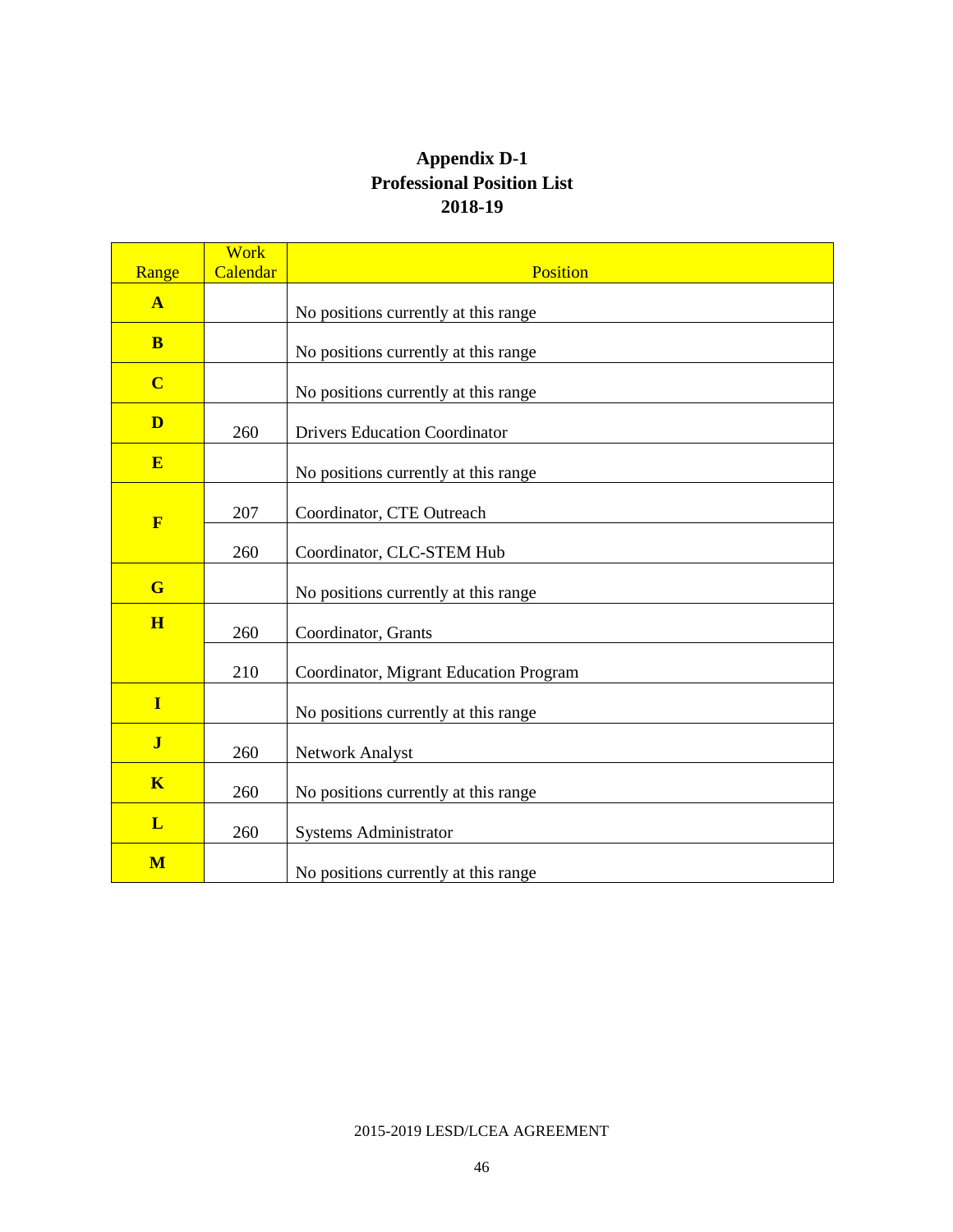| <b>Range</b>            |               | <b>Step 1</b> | <b>Step 2</b> | <b>Step 3</b> | <b>Step 4</b> | <b>Step 5</b> | <b>Step 6</b> | <b>Step 7</b> | <b>Step 8</b> | <b>Step 9</b> |
|-------------------------|---------------|---------------|---------------|---------------|---------------|---------------|---------------|---------------|---------------|---------------|
| $\mathbf{A}$            | <b>Daily</b>  | 137.60        | 143.76        | 150.24        | 157.04        | 164.08        | 171.44        | 179.12        | 187.20        | 195.60        |
| $\mathbf{A}$            | <b>Annual</b> | 35,776        | 37,378        | 39,062        | 40,830        | 42,661        | 44,574        | 46,571        | 48,672        | 50,856        |
| $\mathbf{B}$            | <b>Daily</b>  | 144.48        | 150.96        | 157.76        | 164.88        | 172.32        | 180.08        | 188.16        | 196.64        | 205.52        |
| $\bf{B}$                | <b>Annual</b> | 37,565        | 39,250        | 41,018        | 42,869        | 44,803        | 46,821        | 48,922        | 51,126        | 53,435        |
| $\overline{\mathbf{C}}$ | <b>Daily</b>  | 151.68        | 158.48        | 165.60        | 173.04        | 180.80        | 188.96        | 197.44        | 206.32        | 215.60        |
| $\overline{\mathbf{C}}$ | <b>Annual</b> | 39,437        | 41,205        | 43,056        | 44,990        | 47,008        | 49,130        | 51,334        | 53,643        | 56,056        |
| $\mathbf{D}$            | <b>Daily</b>  | 159.28        | 166.48        | 174.00        | 181.84        | 190.00        | 198.56        | 207.52        | 216.88        | 226.64        |
| D                       | <b>Annual</b> | 41,413        | 43,285        | 45,240        | 47,278        | 49,400        | 51,626        | 53,955        | 56,389        | 58,926        |
| E                       | <b>Daily</b>  | 167.28        | 174.80        | 182.64        | 190.88        | 199.44        | 208.40        | 217.76        | 227.52        | 237.76        |
| E                       | <b>Annual</b> | 43,493        | 45,448        | 47,486        | 49,629        | 51,854        | 54,184        | 56,618        | 59,155        | 61,818        |
| $\mathbf{F}$            | <b>Daily</b>  | 175.68        | 183.60        | 191.84        | 200.48        | 209.52        | 218.96        | 228.80        | 239.12        | 249.92        |
| $\mathbf{F}$            | <b>Annual</b> | 45,677        | 47,736        | 49,878        | 52,125        | 54,475        | 56,930        | 59,488        | 62,171        | 64,979        |
| $\mathbf G$             | <b>Daily</b>  | 184.48        | 192.80        | 201.44        | 210.48        | 219.92        | 229.84        | 240.16        | 250.96        | 262.24        |
| $\mathbf G$             | <b>Annual</b> | 47,965        | 50,128        | 52,374        | 54,725        | 57,179        | 59,758        | 62,442        | 65,250        | 68,182        |
| H                       | <b>Daily</b>  | 193.68        | 202.40        | 211.52        | 221.04        | 230.96        | 241.36        | 252.24        | 263.60        | 275.44        |
| H                       | <b>Annual</b> | 50,357        | 52,624        | 54,995        | 57,470        | 60,050        | 62,754        | 65,582        | 68,536        | 71,614        |
| $\mathbf{I}$            | <b>Daily</b>  | 203.36        | 212.48        | 222.08        | 232.08        | 242.56        | 253.44        | 264.88        | 276.80        | 289.28        |
| $\mathbf{I}$            | <b>Annual</b> | 52,874        | 55,245        | 57,741        | 60,341        | 63,066        | 65,894        | 68,869        | 71,968        | 75,213        |
| $\mathbf{J}$            | <b>Daily</b>  | 213.52        | 223.12        | 233.20        | 243.68        | 254.64        | 266.08        | 278.08        | 290.56        | 303.60        |
| $\mathbf{J}$            | <b>Annual</b> | 55,515        | 58,011        | 60,632        | 63,357        | 66,206        | 69,181        | 72,301        | 75,546        | 78,936        |
| $\mathbf K$             | <b>Daily</b>  | 224.16        | 234.24        | 244.80        | 255.84        | 267.36        | 279.36        | 291.92        | 305.04        | 318.80        |
| $\mathbf{K}$            | <b>Annual</b> | 58,282        | 60,902        | 63,648        | 66,518        | 69,514        | 72,634        | 75,899        | 79,310        | 82,888        |
| $\mathbf{L}$            | <b>Daily</b>  | 235.36        | 245.92        | 256.96        | 268.56        | 280.64        | 293.28        | 306.48        | 320.24        | 334.64        |
| $\mathbf{L}$            | <b>Annual</b> | 61,194        | 63,939        | 66,810        | 69,826        | 72,966        | 76,253        | 79,685        | 83,262        | 87,006        |
| M                       | <b>Daily</b>  | 247.12        | 258.24        | 269.84        | 282.00        | 294.72        | 308.00        | 321.84        | 336.32        | 351.44        |
| $\mathbf{M}$            | Annual        | 64,251        | 67,142        | 70,158        | 73,320        | 76,627        | 80,080        | 83,678        | 87,443        | 91,374        |

### **Appendix D-2 Professional Salary Schedule 2018-2019**

**Annual rate based on 260 day work year.**